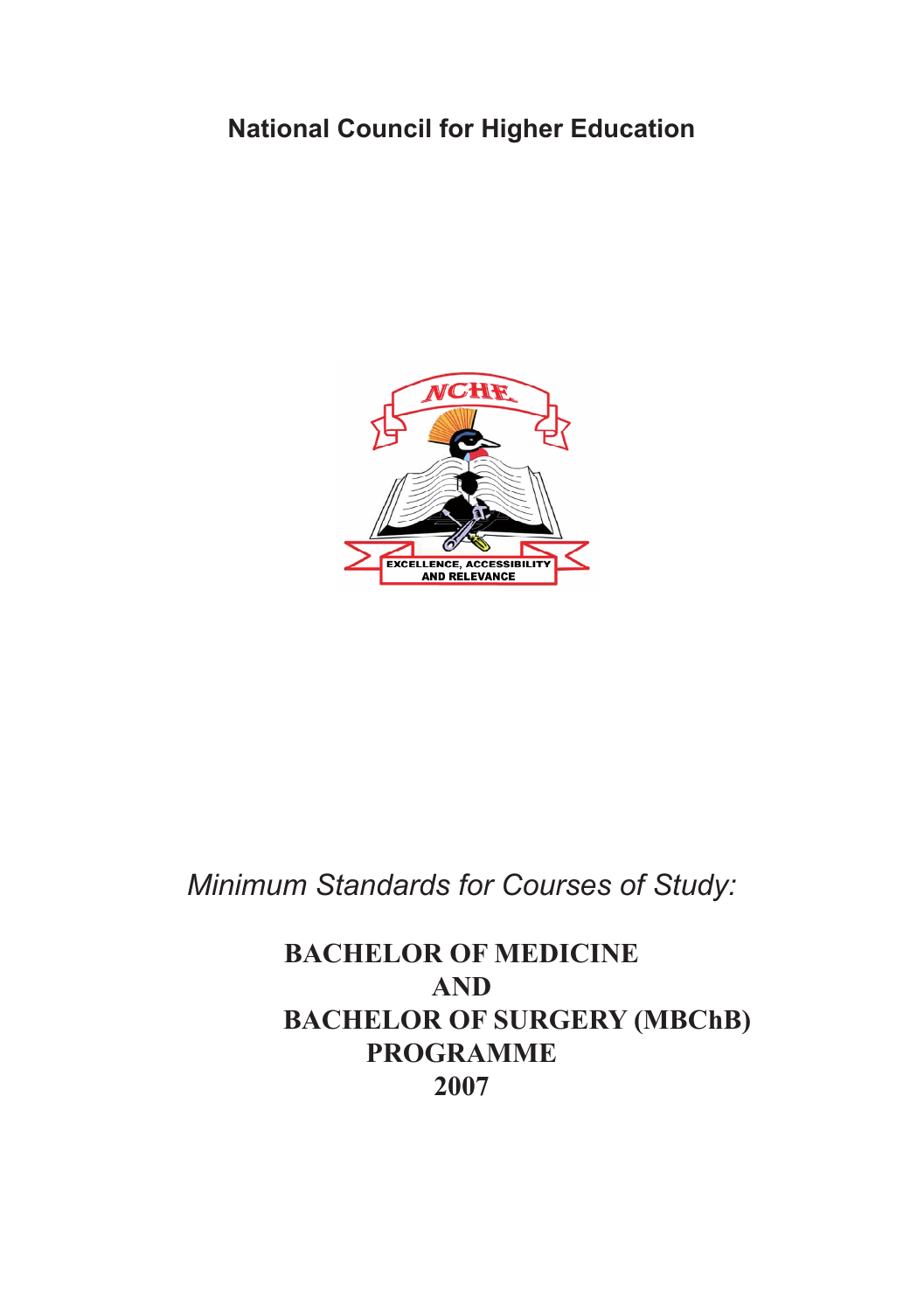*Edited and printed by:*

#### *Netmedia Publishers Ltd.*

*P.O. Box 14111, Kampala-Uganda*

*Tel:+256-0312-263762*

*E-mail: jeserugo@netmediapublishers.co.ug,*

*mokia@netmediapublishers.co.ug*

*Website:www.netmediapublishers.co.ug*

*Published by National Council for Higher Education*

 *©NCHEAll rights reserved. no part of this publication may be reproduced, copied, stored in retrieval systems or transmitted in any form or by means, of electronic, mechanical, photocopying, recording or otherwise without permission from National Council for Higher Education.*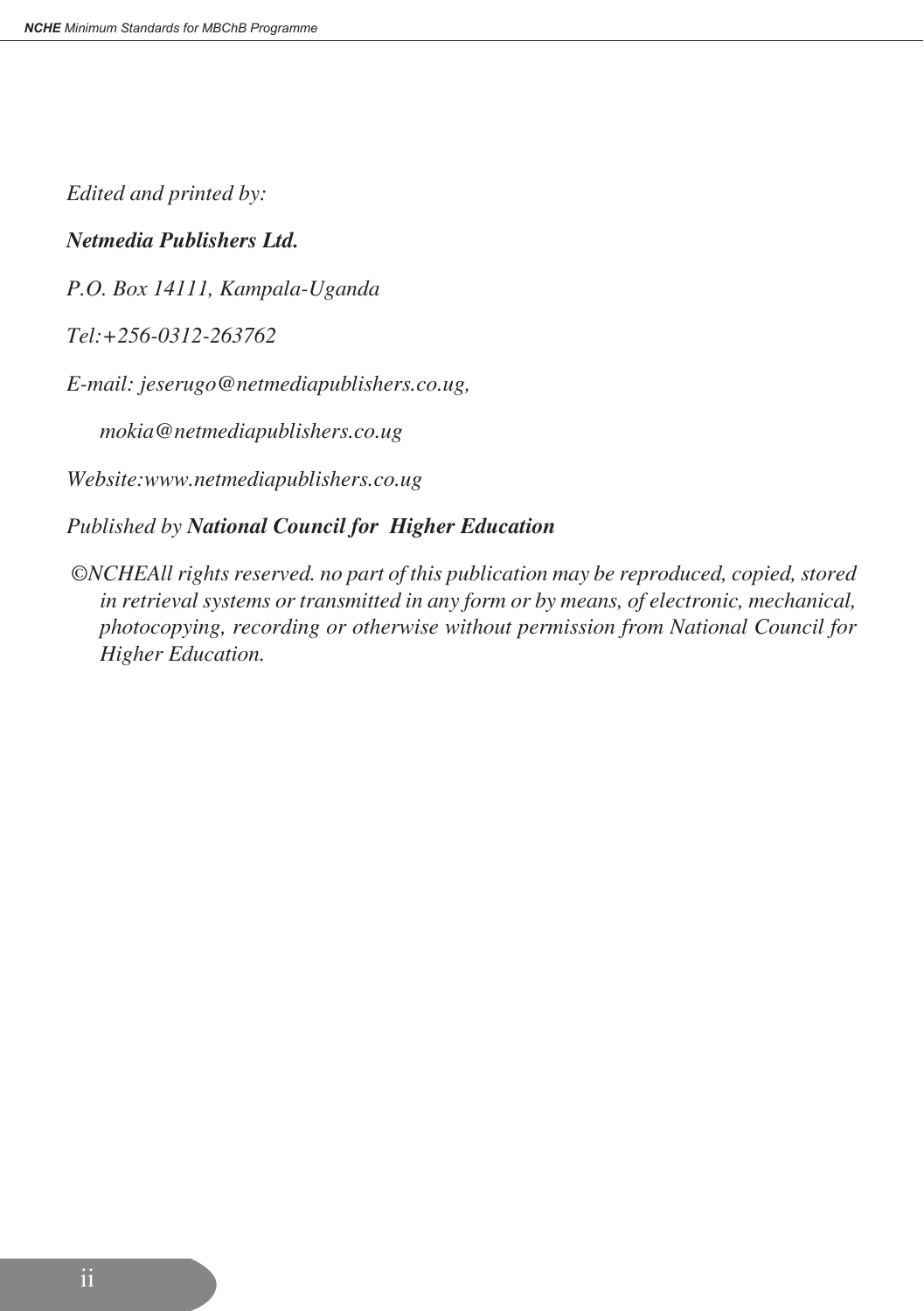#### **PREFACE**

 Section 5(i) of Universities and Other Tertiary Institutions Act 2001, requires the National Council for Higher Education "to ensure minimum standards for courses of study." In arriving at minimum standards for courses of study, Council worked with lecturers and professors from universities who recommend to Council what they thought was the minimum body of knowledge for which a degree in a particular programme can be awarded. The operative word is "minimum" and it is at this level that Council has set the standards for these courses of study.

 This is done in compliance with the section of the Act quoted above but also fully aware of the objects of the Universities and Other Tertiary Institutions Act 2001, Section 3

*"The objects of this Act are to establish and develop a system governing institutions of higher education in order to equate qualifications of the same or similar courses offered by different institutions of higher education while at the same time respecting the autonomy and academic freedom"*

 Council holds institutional autonomy and academic freedom for universities as sacrosanct. The standards prescribe the body of knowledge below which universities must not teach. The standards leave the universities with the freedom to design their courses based on the minimum standards. The universities are free to add to these minimum course contents to meet their vision, mission and individual uniqueness. When this has been done, universities can then bring their courses and programmes to Council for accreditation. Again the law requires that all courses must be accredited by Council.

 Council is grateful to lecturers and professors who have helped in the process of establishing the minimum standards for courses of study.

 A.B.K Kasozi  **EXECUTIVE DIRECTOR**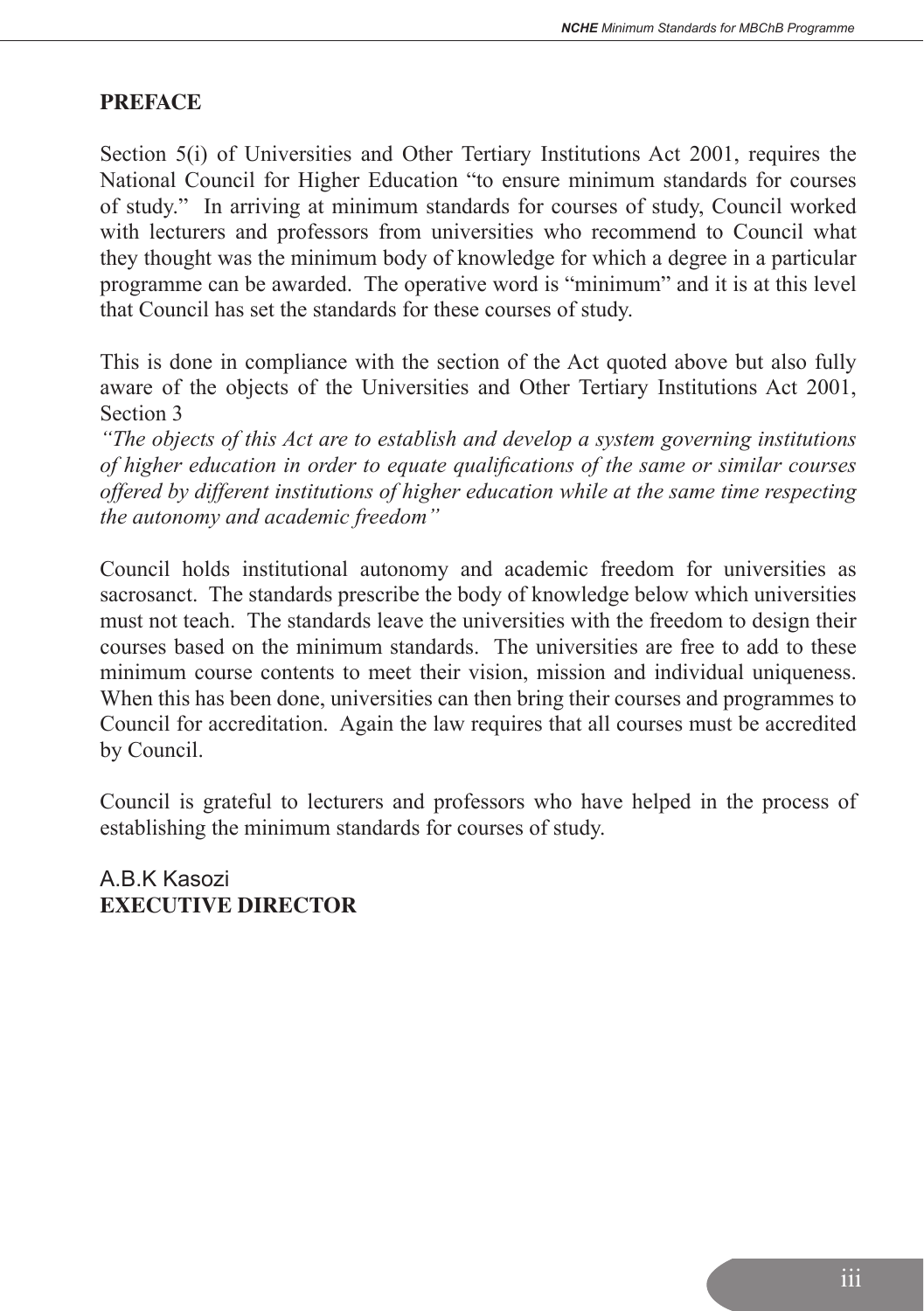# **Table of Contents**

| 10.0. Resource Requirments for Teaching and Learning in MBChB Programme  51 |  |
|-----------------------------------------------------------------------------|--|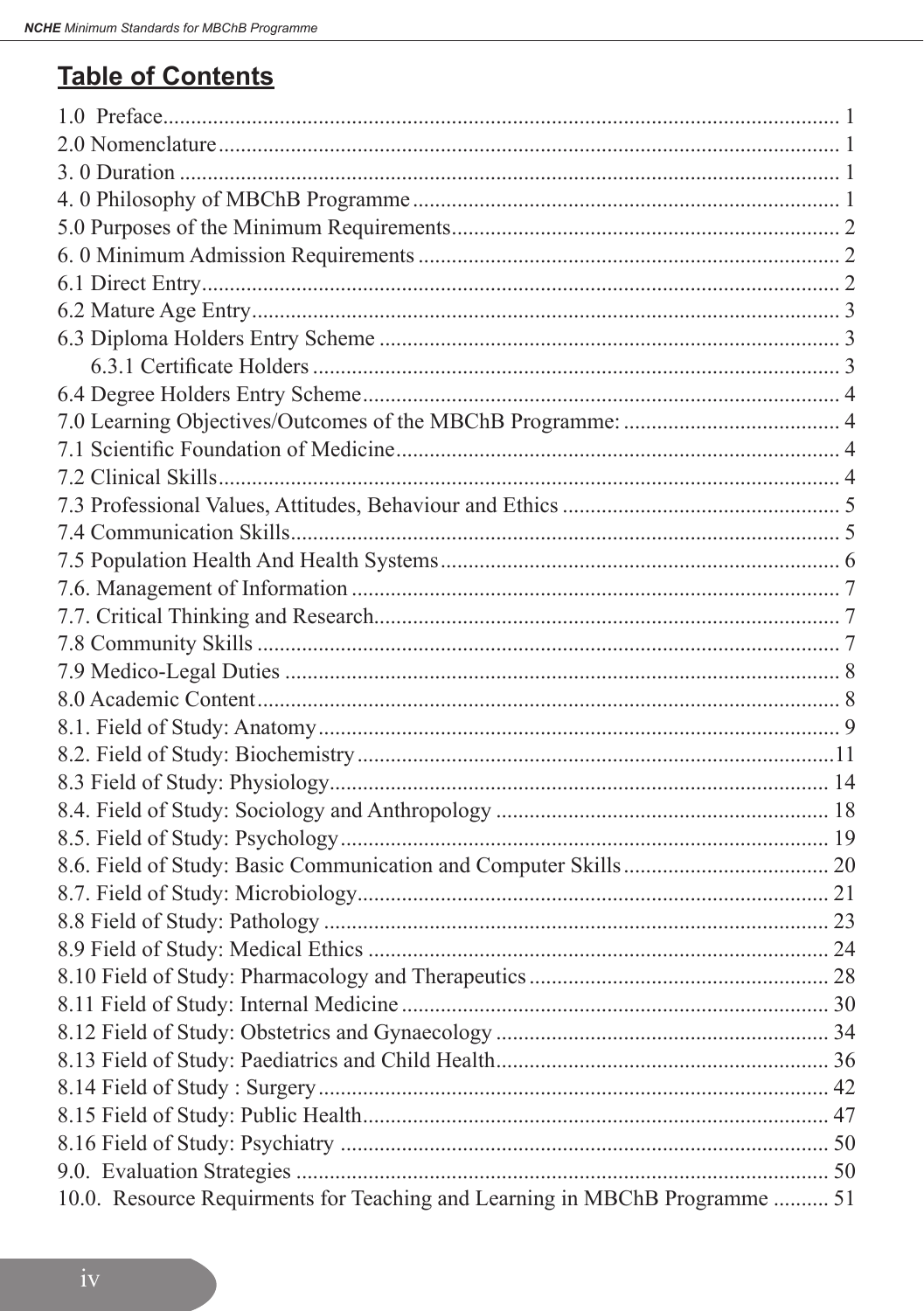# **2.0 NOMENCLATURE**

The successful graduates will be awarded the degree of Bachelor of Medicine and

Bachelor of Surgery (MBChB) of the respective university.

# **3. 0 DURATION**

The duration of the MBChB degree programme shall be a minimum of five years.

# **4. 0 PHILOSOPHY OF MBChB PROGRAMME**

A medical doctor, as a leader or member of a health team, should be competent in areas of patient care and also have other skills, which can be obtained through training carried out in the community in which he/she is going to practice.

The minimum essential competences that a doctor needs to demonstrate at graduation can be grouped under the following twelve broad educational domains:

- (a) Scientific Foundation of Medicine
- (b) Clinical skills and patient management
- (c) Professional Values, Attributes, Behaviour and Ethics
- (d) Communication skills
- (e) Population Health and Health Systems
- (f) Management of Information
- (g) Critical thinking and research
- (h) Community Skills
- (i) Medico-Legal duties

In order to achieve these goals, emphasis should be put, not only on science subjects but also on other subjects such as Sociology, Psychology and Management that are essential to the medical profession.

The training shall take place in a variety of settings that include lecture theatres, clinics, wards, laboratories, operation theatres, family and community settings. In addition to traditional approaches, the training shall also include education innovations that encourage student self-directed learning and resolution of medical tasks and challenges.

# **5.0 PURPOSES OF THE MINIMUM STANDARDS**

The major reasons for setting minimum requirements for the programme include:

 (a) Providing a means to the academic community to describe the nature and characteristics of courses in medicine.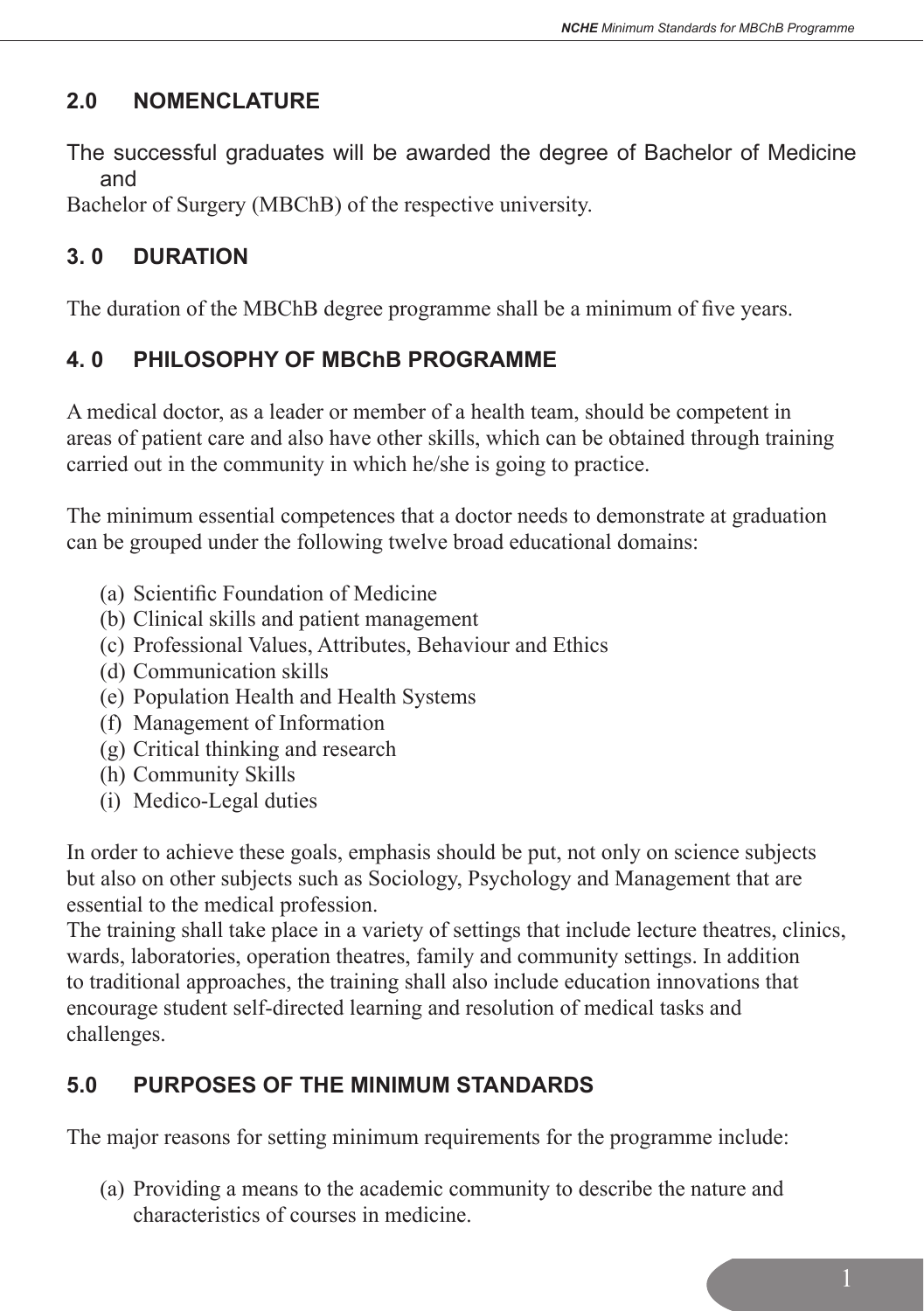- (b) Representing general expectations about the standards for the award of MBChB and articulating the attributes and capabilities that those possessing such a qualification should be able to demonstrate
- (c) Serving as an important external source of reference for higher education institutions when new programmes are being designed and developed for the MBchB programme
- (d) Providing general guidance for articulating the learning outcomes associated with the programme
- (e) Providing for variety and flexibility in the design of programmes and encouraging innovations within an agreed overall framework
- (f) Enabling the learning outcomes specified for a particular programme to be reviewed and evaluated against agreed general expectations about standards
- (g) Serving as one of the external sources of information for academic review and for making judgment about minimum standards being met
- (h) Helping the regulatory bodies such as the NCHE, the Medical and Dental Practitioners Council in accrediting medical training institutions in Uganda
- (i) Assisting NCHE in ensuring that these minimum standards are maintained and continually improved on by all medical training institutions awarding the MBChB degree.
- (j) Guiding in the creation and weighting of specific courses which will be used in designing a credit system that should ease the transfer of students between training institutions and related programmes
- (k) Maintaining the quality of medical education in Uganda.
- (l) Individual institutions have additional courses in line with their philosophy for instance entrepreneurship

# **6.0 MINIMUM ADMISSION REQUIREMENTS**

# **6.1 Direct Entry**

For admission to the MBChB degree programme under the Direct Entry Scheme,a candidate must have:

- **•** Sat the Uganda Certificate of education examinations (or equivalent) and obtained a certificate in it with five relevant credits.
- **•** Obtained at least two advanced level passes in Biology (or Zoology) and Chemistry taken at the same sitting of the Uganda Advanced Certificate of Education (or equivalent). He/she must also have done Physics or Mathematics and obtained at least a subsidiary pass in it.
- **•** Obtained minimum-weighted points as shall be determined by the Admissions Board of the respective University.

# **6.2 Mature Age Entry**

For admission to the MBChB Programme under the Mature Age Entry Scheme, a candidate must sit and pass the Mature Age Entrance Examinations set and marked by the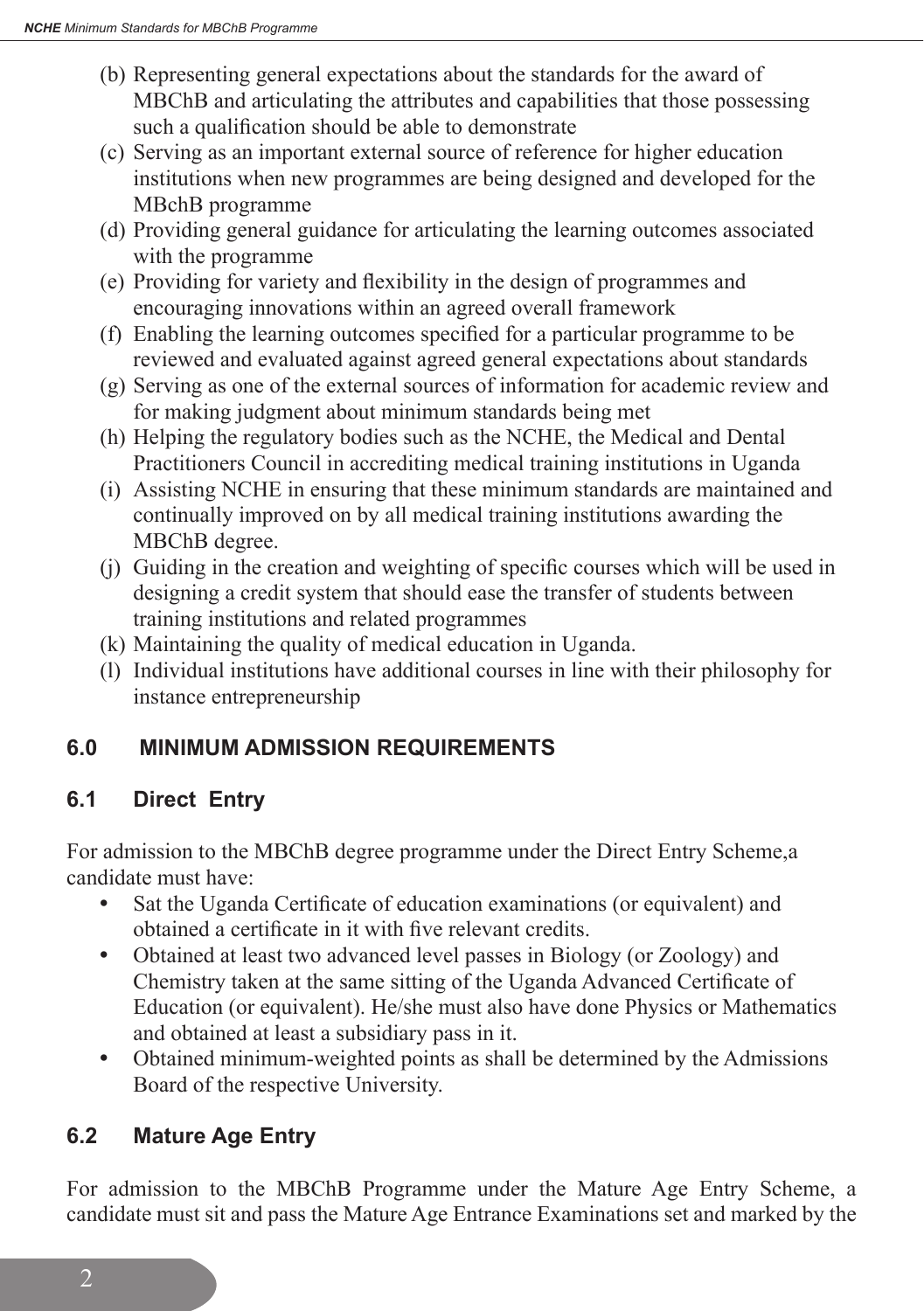respective university. He/she must satisfy all other university requirements for admission to the university under this scheme.

# **6.3 Diploma Holders Entry Scheme**

For admission into the MBChB Programme under the Diploma Holders Entry Scheme, a candidate must have the following:

- **•** A diploma or certificate in a health discipline
- **•** At least one principal A-level pass in related subjects
- **•** Working experience of at least two years in those related fields

Such diploma holders shall include, among others:

- (a) Medical Laboratory Technologists
- (b) Radiographers
- (c) Physiotherapists
- (d) Anesthetic Officers
- (e) Clinical Officers
- (f) Ophthalmic Clinical Officers
- (g) Environment Health Officers
- (h) Public Health Officers
- (i) Public Health Dental Assistants
- (j) Public Health Assistants
- (k) Dispensers
- (l) Psychiatry Clinical Officers
- (m)Orthopaedic Officers

# **6.3.1 Certificate holders**

The categories admissible shall also include holders of certificates listed below:

- (a) Uganda Registered Nurses Certificate or equivalent
- (b) Uganda Registered Midwives Certificate or equivalent
- (c) Uganda Comprehensive Nursing Certificate or equivalent

# **6.4 Degree Holders Entry Scheme**

For admission into the MBChB Programme under the Degree Holders Entry Scheme, a candidate must have one of the following:

- **•** A bachelor's degree in relevant science subjects from a recognized University. The applicant should have a CGPA of at least 3.0.
- **•** Students who are transferring from one medical school to another for good reasons will be admissible on transfer of credits.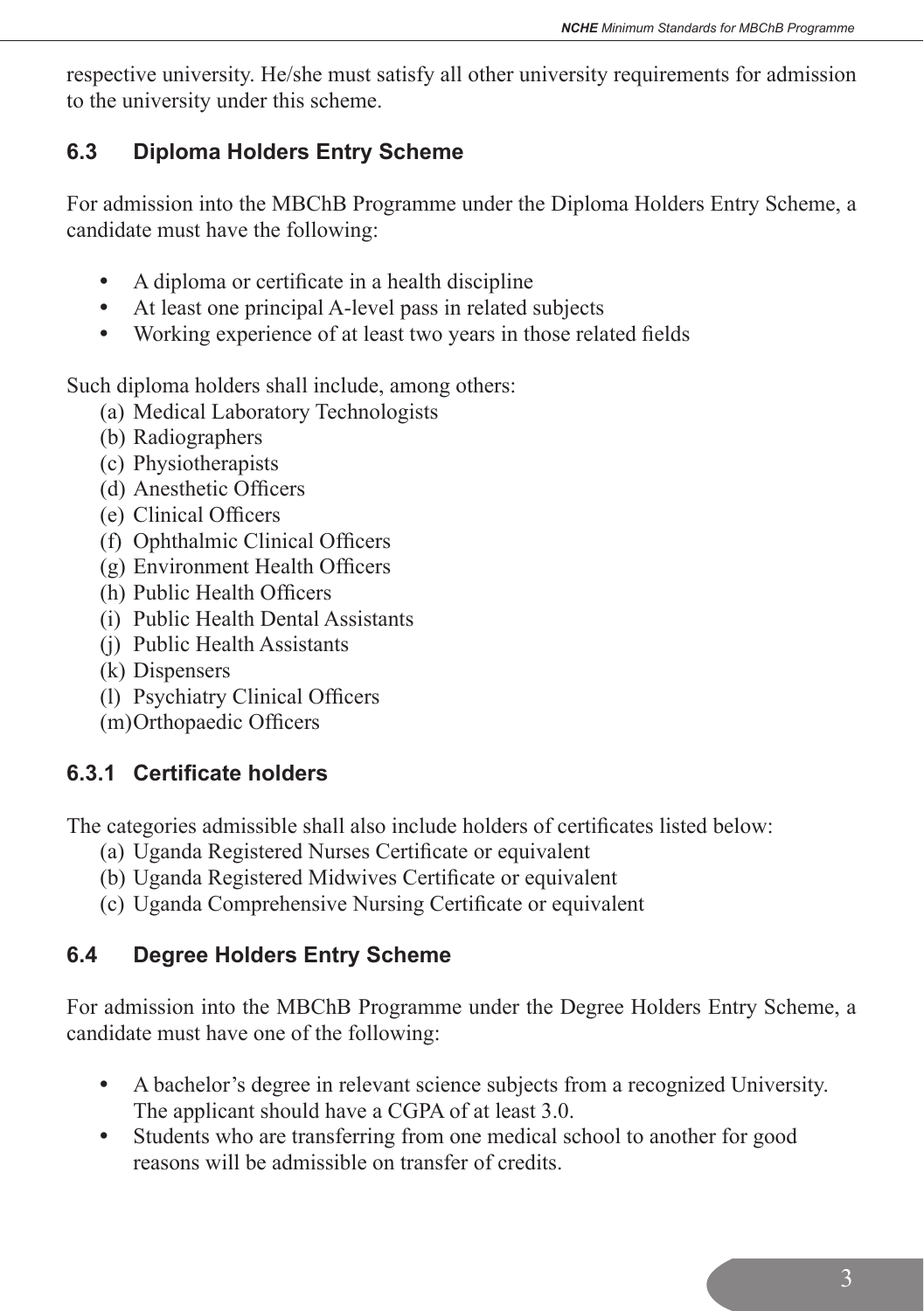# **7.0 LEARNING OBJECTIVES/OUTCOMES OF THE MBChB PROGRAMME**

The minimum learning outcomes, which students of medical schools must demonstrate at graduation, come from twelve major domains discussed below. These learning objectives / outcomes shall be achieved by different universities using different approaches depending on their curricula delivery method and, the mission and vision of a given university.

# **7.1 Scientific Foundation of Medicine**

- (a) The normal structure and function of the body as a complex of adaptive biological systems.
- (b) Molecular, cellular, biochemical and physiological mechanisms that maintain the body's homeostasis.
- (c) The human life cycle and effects of growth, development and aging upon the individual, family and community.
- (d) Abnormalities in body structure and function, which are caused by diseases.
- (e) The etiology and natural history of acute illnesses and chronic diseases.
- (f) The normal and abnormal human behavior.
- (g) Important determinants and risk factors of health and illnesses and of interaction between humans and their physical and social environment.
- (h) Epidemiology, health economics and health management.
- (i) The principles of drug action, use and efficacy of various therapies.
- (j) Relevant biochemical, pharmacological, surgical, psychological, social and other interventions in acute and chronic illness, in rehabilitation, and end-of-life care.

# **7.2 Clinical Skills**

- (a) Take an appropriate history including social issues such as economic, cultural, family, community, residential, and occupational factors.
- (b) Perform a thorough physical and mental status examination.
- (c) Apply basic cost effective diagnostic and technical procedures, to analyze and interpret findings, and to define the nature of a problem.
- (d) Perform appropriate diagnostic and therapeutic strategies with the focus on life- saving procedures and applying principles of best evidence medicine.
- (e) Exercise clinical judgment to establish diagnoses and therapies.
- (f) Recognize and manage immediate life threatening conditions
- (g) Manage the common medical, surgical, obstetric, paediatric and mental health emergencies.
- (h) Manage patients in an effective, efficient and ethical manner including health promotion and disease prevention.
- (i) Evaluate health problems and advise patients taking into account physical, psychological, social, economic and cultural factors.
- (i) Understand the appropriate utilization of teamwork, diagnostic interventions, therapeutic modalities and health care facilities.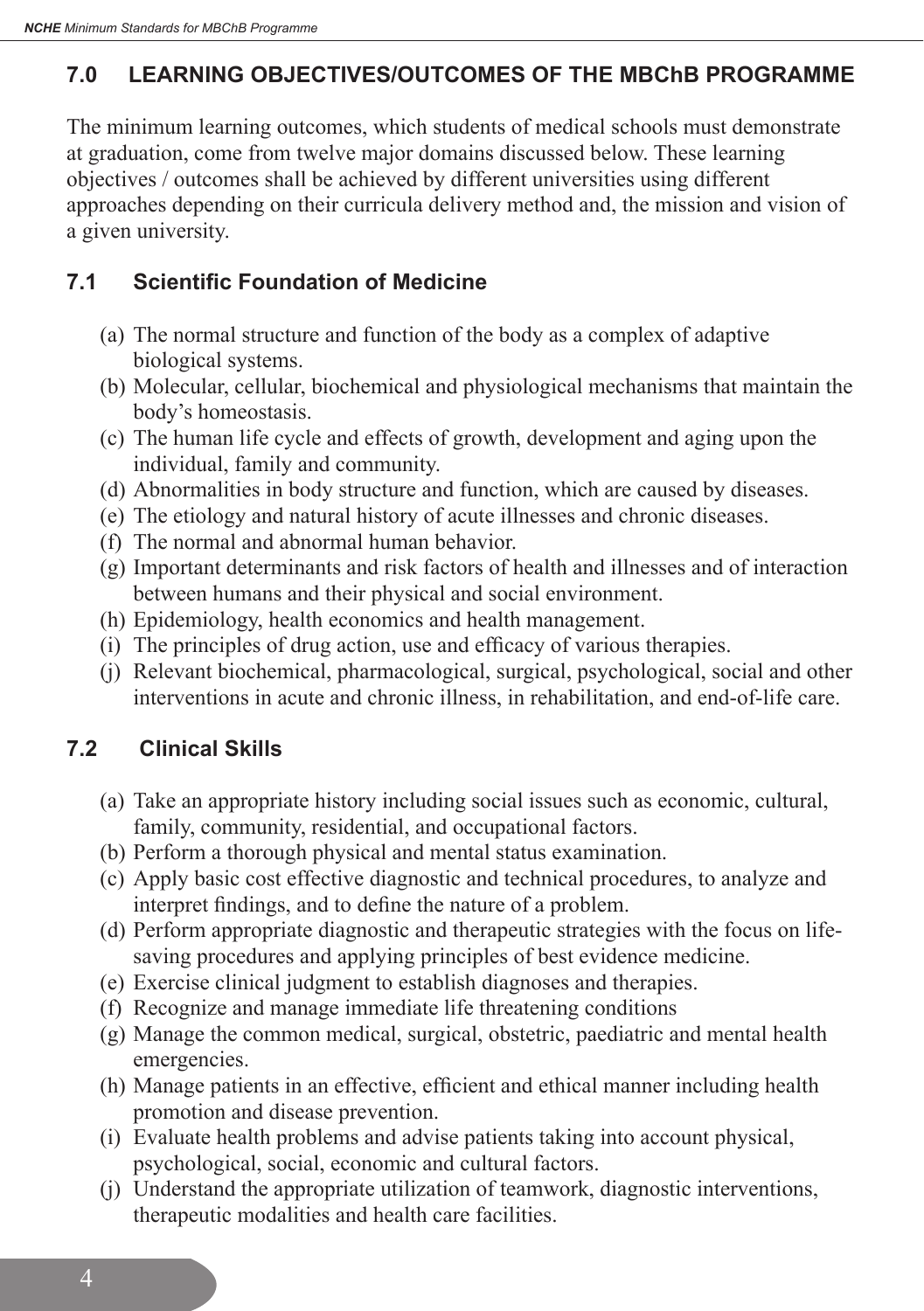# **7.3 Professional Values, Attitudes, Behaviour and Ethics**

- (a) Recognition of the essential elements of the medical profession, including moral and ethical principles and legal responsibilities underlying the profession.
- (b) Professional values which include excellence, altruism, responsibility, compassion, empathy, accountability, honesty and integrity, and a commitment to scientific methods.
- (c) An understanding that each physician has an obligation to promote, protect, and enhance these elements for the benefit of patients, the profession and society at large.
- (d) Recognition that good medical practice depends on a mutual understanding and relationship between the doctor, the patient and the family with respect for patient's welfare, cultural diversity, beliefs and autonomy.
- (e) An ability to apply the principles of moral reasoning and decision-making to conflicts within and between ethical, legal and professional issues including those raised by economic constraints, commercialization of health care, and scientific advances.
- (f) Self-regulation and recognition of the need for continuing professional development, and commitment to life long learning with an awareness of personal limitations including limitations of one's medical knowledge.
- $(g)$  Respect for colleagues and other health care professionals and the ability to foster a positive collaborative relationship.
- (h) Recognition of the moral obligation to provide end of life care, including palliation.
- (i) Recognition of ethical and medical issues in patient documentation: such as plagiarism, confidentiality, privacy, and ownership of intellectual property.
- (j) Ability to effectively plan and efficiently manage one's time and activities to cope with uncertainty, and the ability to adapt to change
- (k) Personal responsibility and obligation for the care of individual patients.

# **7.4 Communication Skills**

- (a) Listen attentively to elicit and synthesize relevant information about all problems and understanding of their content.
- (b) Apply communication skills to facilitate understanding with patients and their families and to enable them to make informed decisions as equal partners.
- (c) Communicate effectively with colleagues, faculty, the community, other sectors and the media, always maintaining patients' confidentiality and privacy
- (d) Interact with other professionals involved in patient care through effective teamwork.
- (e) Demonstrate basic skills and positive attitudes towards teaching others.
- (f) Demonstrate sensitivity to cultural and personal factors and that improves interactions with patients and the community.
- (g) Communicate effectively both orally and in writing.
- (h) Create and maintain good medical records.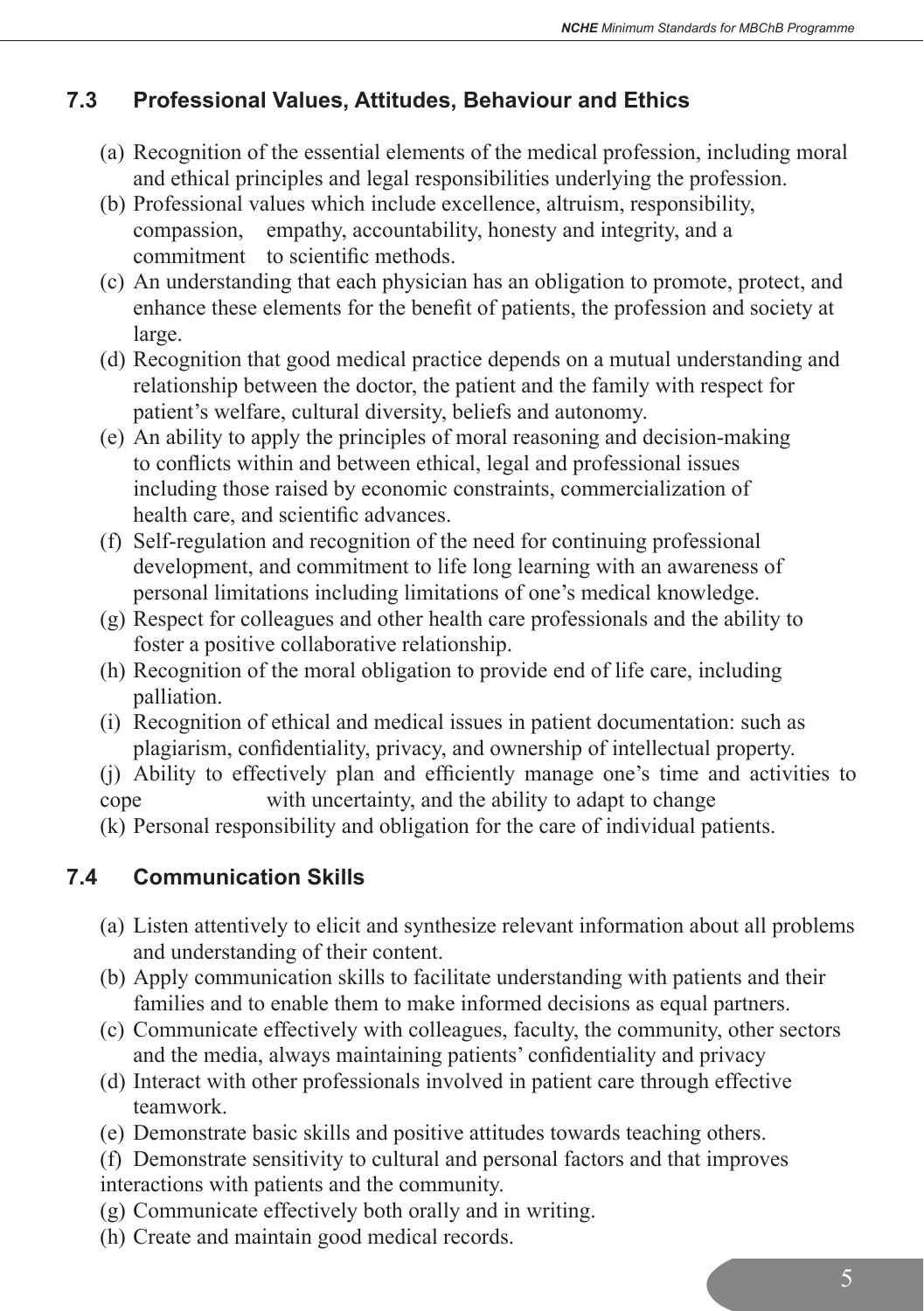(i) Synthesize and present information appropriate to the needs of the audience on issues of priority to the individual or community.

#### **7.5 Population Health and Health Systems**

- (a) Knowledge of important lifestyle, genetic, demographic, environmental, social, economic, psychological, and cultural determinants of health and illness of a population as a whole.
- (b) Knowledge of the doctor's role and ability to take appropriate action in disease, injury and accident prevention and protecting, maintaining and promoting the health of individuals, families and community.
- (c) Knowledge of international health status, of global trends in morbidity and mortality of diseases of social significance, the impact of migration, trade, and environmental factors on health and the role of international health organizations.
- (d) Understanding and acceptance of the roles and responsibilities of other health and health related personnel in providing health care to individuals, populations and communities.
- (e) Understanding of the need for collective responsibility for health promoting interventions which requires partnerships with the population served and community leadership, and a multidisciplinary approach including the health care professions as well as intersectoral collaboration.
- (f) Understanding of the basics of health systems including policies, organization, financing, cost-containment measures of rising health care costs, and principles of effective management of health care delivery.
- (g) Understanding the determinants of equity in access to health care,

effectiveness, and quality of care.

 (h) Use of national, regional and local surveillance data as well as demography and epidemiology in health decisions.

 (i) Willingness to accept leadership when needed and as appropriate in health issues.

# **7.6. Management of Information**

- (a) Search, collect, organize and interpret and use health and biomedical information from different databases and sources.
- (b) Retrieve and use patient-specific information from a clinical data system.
- (c) Use information and communication technology to assist in diagnostic, therapeutic and preventive measures, and for surveillance and monitoring health status.
- (d) Understand the application and limitations of information technology.
- (e) Maintain records of his/her practice for analysis, accountability and improvement.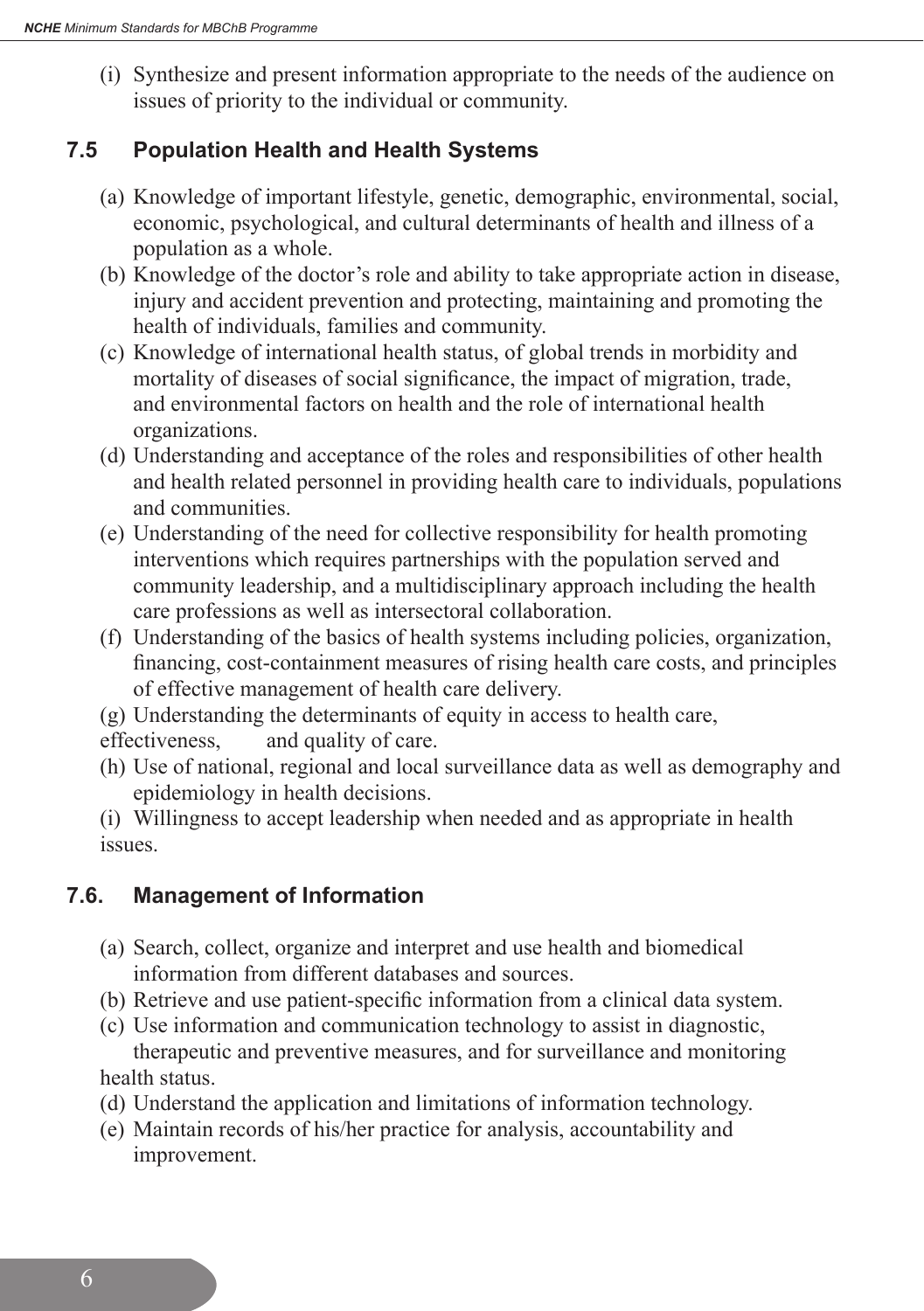# **7.7 Critical Thinking and Research**

- (a) Demonstrate a critical approach, constructive criticism, creativity, innovation, and a research-oriented attitude in professional activities.
- (b) Understand the power and limitations of the scientific thinking based on information obtained from different sources in establishing the causation, treatment and prevention of disease.
- (c) Use personal judgments for analytical and critical problem solving and seek out information rather than wait for it to be given.
- (d) Identify, formulate and solve patients' problems using scientific thinking based on information obtained and correlated from different sources.
- (e) Understand the roles of complexity, diversity, uncertainty, humility, and probability in decisions in medical practice.
- (f) Formulate hypotheses, collect and critically analyse and evaluate data, for the solution of problems.
- (g) Share information and knowledge

# **7.8 Community Skills**

- (a) Discuss the strategies for community entry and mobilization.
- (b) Be able to describe and undertake the process of community diagnosis to identify community priority health problems
- (c) Be able to describe the determinants of health problems in the community.
- (d) Describe community organization and resources
- (e) Describe the organization of health services
- (f) Discuss the principles and roles of epidemiology, demography and biostatistics in health care
- (g) Discuss the elements of Primary Health Care (PHC)
- (h) Discuss Health Management Information System (HMIS).
- (i) Describe the major nutritional problems of public health importance
- (j) Describe the role of traditional medicine and alternative therapies.
- (k) Describe the effects of the environment on individual and community health

# **7.9 Medico-Legal Duties**

- (a) Define the doctor's legal and ethical responsibility and obligation towards the patient, the institution and the community.
- (b) Identify patients with actual and potential medico-legal issues and manage them appropriately
- (c) Perform a medico-legal post-mortem examination
- (d) Describe medico-legal documentation tools and procedures
- (e) Describe appropriate specimen collection, transportation, storage and examination
- (f) Describe the process of gathering, organizing, securing and presenting evidence when testifying in the courts of law.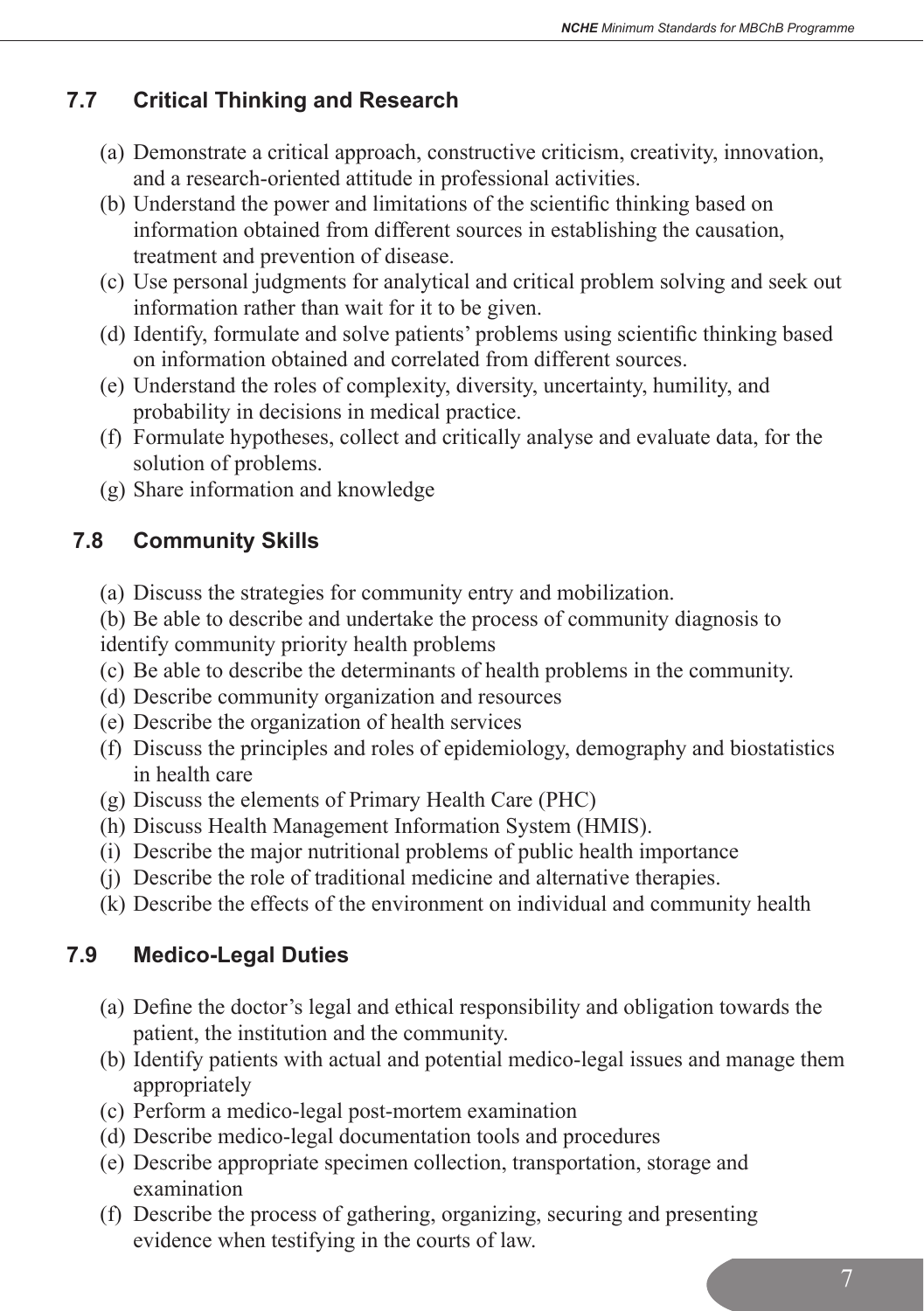# **8.0 ACADEMIC CONTENT**

The academic content shall be organized in courses based on three levels of training. Each of these levels shall include knowledge, skill and attitude components. The training institutions will be expected to arrange the teaching of the courses in sequences that meet their curricula and semester / term system requirements.

#### **Level I**:

This first level of training is concerned with:

- a) Normal structures, functions and values of the body. The required fields of study include Anatomy, Biochemistry and Physiology.
- b) Social sciences related to health such as Sociology, Psychology, Ethics, Research, Leadership and Communication Skills.

## **Level 2**:

This phase deals with abnormal structure and function of the body and drugs that are used to restore the body structure and function.

The required fields of study at this level include Microbiology, Pathology and Pharmacology.

**Level 3**: Clinical and Community Skills

This advanced level of training emphasizes the development of essential skills necessary for good clinical and community practice

The important fields of study are Internal Medicine, Obstetrics and Gynaecology, Paediatrics and Child Health, Surgery, Psychiatry and Public Health and Research

# **LEVEL 1**

# **1.1 Field of study: Anatomy**

**Aims:** To give students basic knowledge of human anatomy **Teaching and learning methods:** Lectures, dissections, tutorials, microscopy sessions, demonstrations **Examination:** Written, practical, and oral

#### **Summary of course content**

| A. Gross Anatomy                  | 265 CH | <b>18 CU</b> |
|-----------------------------------|--------|--------------|
| (i) Upper and lower limbs, thorax | 60 CH  | 4 CU         |

**•** General Introduction to Anatomy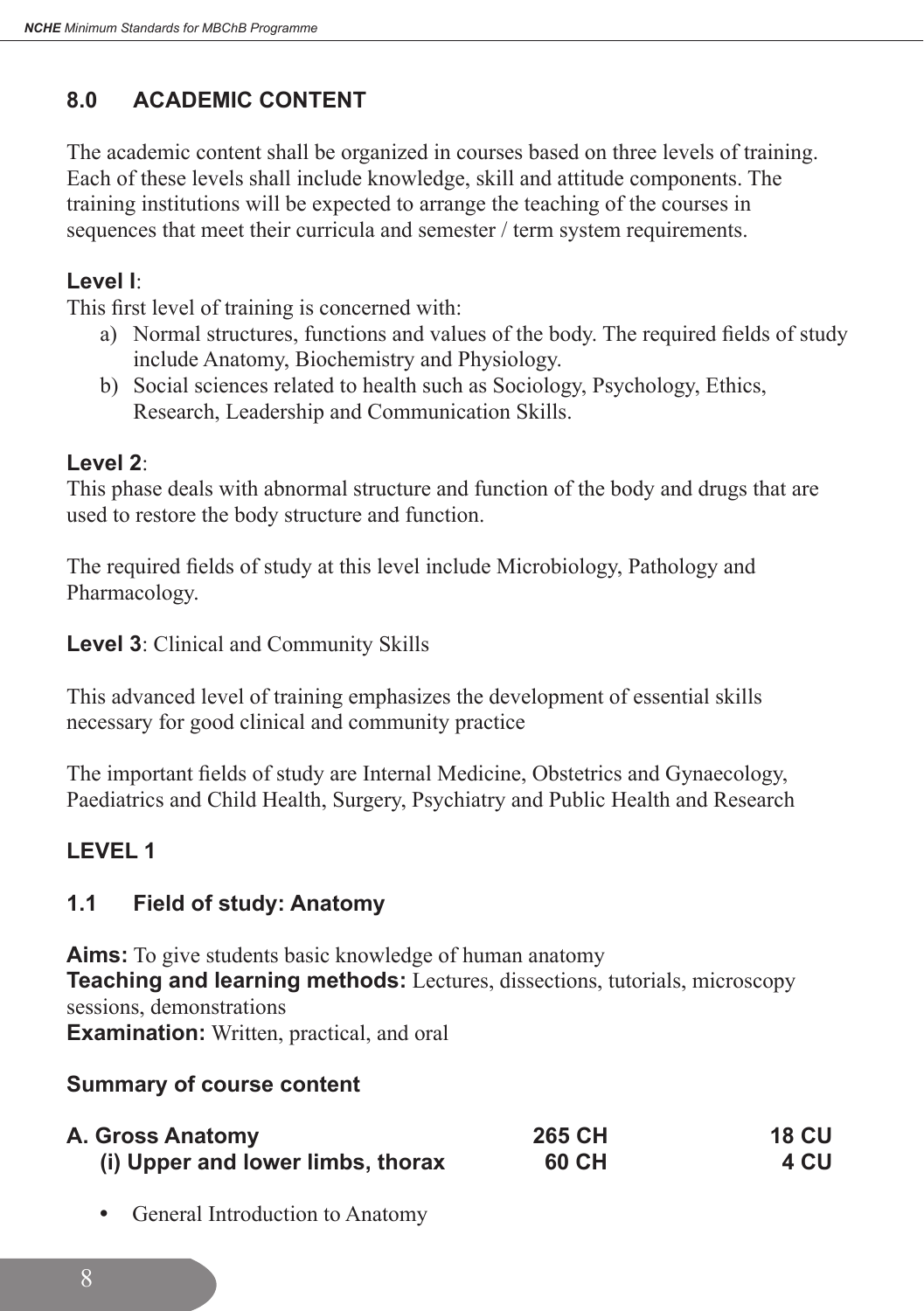- Osteology of major bones
- Major Joints
- Major Muscles, Nerves, Blood Vessels and Lymphatic Drainage
- The breast
- Chest wall and diaphragm
- Pleura, Pleural Cavity and Lungs
- Mediastinum and its Contents
- Blood Vessels, Autonomic Innervation and Lymphatic. Drainage of Viscera found in the Thoracic Cavity

| $\bullet$<br>$\bullet$<br>$\bullet$<br>$\bullet$<br>$\bullet$<br>$\bullet$<br>$\bullet$<br>$\bullet$ | (ii) Abdomen, Pelvis and Perineum<br>Abdominal Regions and walls<br>Inguinal Canal and Hernia<br>Peritoneum and Peritoneal Cavity<br><b>Gastrointestinal Tract</b><br>Abdominal organs and glands<br>Nerves, Blood vessels and lymphatic drainage<br>Bony Pelvis, Pelvic Cavity and Pelvic Diaphragm<br>Urogenital Tract and genitalia<br>Anal canal, anus and ischiorectal fossa            | <b>15 CH</b> | 1 CU |
|------------------------------------------------------------------------------------------------------|----------------------------------------------------------------------------------------------------------------------------------------------------------------------------------------------------------------------------------------------------------------------------------------------------------------------------------------------------------------------------------------------|--------------|------|
| $\bullet$<br>$\bullet$<br>$\bullet$<br>$\bullet$<br>$\bullet$<br>$\bullet$<br>$\bullet$<br>$\bullet$ | (iii) Head and Neck<br>Scalp, Face and Neck<br>The skull, skull fossae, bony orbit and contents<br>Fascia, spaces, muscles and bones<br>The ear<br>Temporomandibular Joint<br>Oro-naso-pharyngeal cavity, larynx and trachea; sinuses<br>Cervical oesophagus<br>Blood Vessels, Autonomic Innervation and Lymphatic drainage of structures in<br>head and neck<br>Glands in the head and neck | 60 CH        | 4 CU |
| $\bullet$<br>$\bullet$<br>$\bullet$<br>$\bullet$<br>$\bullet$<br>$\bullet$                           | (iv) Neuroanatomy<br>The Central Nervous System (CNS)<br>Meninges, Ventricles and Cerebrospinal Fluid (CSF)<br>The Brain, Spinal cord and Pituitary gland<br>Blood Supply & Venous Drainage of the Brain<br><b>Cranial Nerves</b><br>Special Sensory Organ Pathways<br>Autonomic Nervous System                                                                                              | 60 CH        | 4 CU |
| $\bullet$                                                                                            | <b>B. Histology and Cytology</b><br>Introduction and Methods used to study Histology<br>The Cell and Cytogenetics                                                                                                                                                                                                                                                                            | <b>30 CH</b> | 2 CU |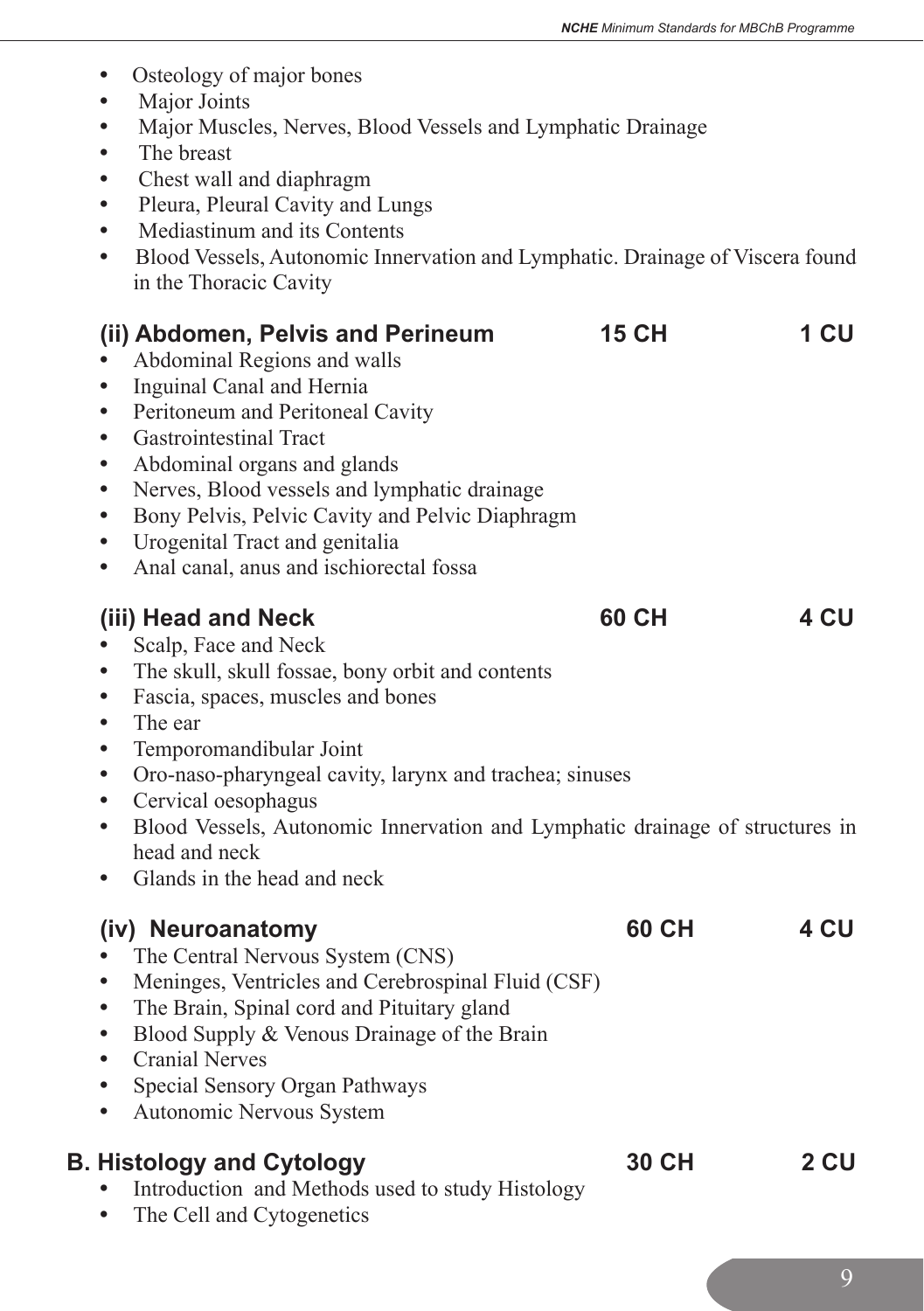- **•** General connective tissues, Lymphoid tissue and organs
- **•** Heart and Blood Vessels
- **•** Respiratory Tract and Lungs
- **•** Gastro-intestinal tract and accessory glands
- **•** Urinary System
- **•** Genital organs
- **•** Integumentary system
- **•** Endocrine system
- **•** Neurohistology

# **C. Human Embryology and Teratology 15 CH 1 CU**

- **•** Introduction and definition of terms
- **•** Cell Division
- **•** Germatogenesis
- **•** Uterine Cycle
- **•** Fertilization, Cleavage and Implantation
- **•** Twinning
- **•** Second Week of Development
- **•** Third Week of Development
- **•** Germ layers and their derivatives
- **•** Development of systems and anomalies
- **•** Development of glands and anomalies
- **•** Foetal Circulation and Changes at Birth
- The thoraco-abdominal diaphragm and its anomalies
- **•** Development of the Head and Neck
- **•** Neuroembryology

# **Recommended textbooks/Reference materials**

 *The reading materials include but are not limited to:*

- 1. Cunningham's Manual of Practical Anatomy, Volume 1, 2 and 3: By *G.J. Romanes*
- 2. Clinically Oriented Anatomy 4<sup>th</sup> Edition. By: *K.L. Moore and A.F.*
- 3. Dalley. (Book has accompanying CD-ROM)
- 4. Clinical Anatomy 7<sup>th</sup> Edition. By: *R.S. Snell* (Book has accompanying
- 5. CD-ROM)
- 6. Grant's Atlas of Anatomy 11th Edition. By: *A.M.R. Agur* and *A.F. Dalley*
- 7. Grants Methods of Anatomy by *John V. Basmajjan*
- 8. Last's Anatomy 8th Edition. By: *R.M.H. McMinn*
- 9. Gray's Anatomy  $39<sup>th</sup>$  Edition (Book has accompanying CD-ROMs)
- 10. Core Text of Neuroanatomy 4th Edition. By: *M. B. Carpenter*
- 11. Clinical Neuroanatomy by *Richard S. Snell*
- 12. Several web sites exist depending on the topic of interest
- 13. A Textbook of Histology 12th Edition. By *D.W. Fawcett*
- 14. Histology A Text and Atlas 2nd Edition. By: *M.H. Ross* and *L.J. Romrell*
- 15. Wheater's Functional Histology 4th Edition. By: *B. Young* and *J.W. Heath* (Book with accompanying CD-ROM)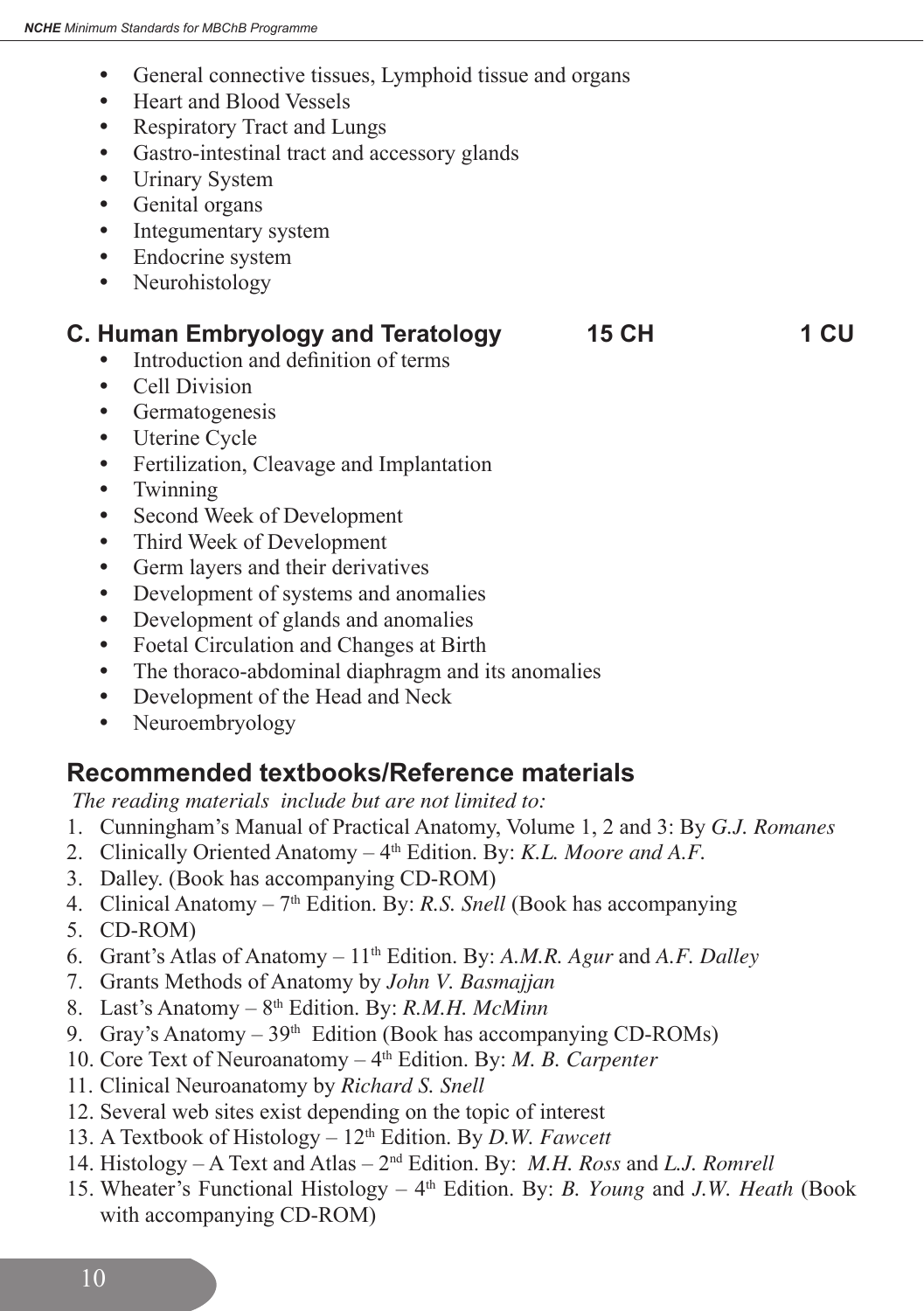- 16. Histology and Cell Biology An Introduction to Pathology. By: *A.L. Kierszenbaum*
- 17. Atlas of Functional Histology. By: *J.B. Kerr*
- 18. Functional Histology: By *H. George Burkitt* et. al.
- 19. Essentials of Human Embryology. By: *W.J. Larsen*
- 20. The Developing Human Clinically Oriented Embryology  $6<sup>th</sup>$  Edition. By: *K.L. Moore* and *T.V.N. Persaud*
- 21. Langman's Medical Embryology 9<sup>th</sup> Edition. By: *T.W. Sadler* (Book has accompanying Simbryo CD-ROM)
- 22. Langman's Essential Medical Embryology. By: *T.W. Sadler*

*These need to be updated annually*

#### **8.2 Field of study: Biochemistry**

#### **Aims:**

- **•** To enable students understand structures of molecules, role of enzymes in metabolism and the normal function of the body
- **•** To learn about chemical and molecular mechanisms underlying functions of the body; metabolic and regulatory processes, and mechanisms governing inheritance in molecules
- **•** Learn about lipids and proteins, and regulation of metabolism and diseases related to this.

**Teaching and learning methods:** Lectures, tutorials, practical sessions, group

discussion and problem based learning. **Examination:** Written, practical, and oral **Summary of Course Content 210 CH 210 CH 14 CU** 

| • Introduction to biochemistry I | <b>60 CH</b> | 4 CU |
|----------------------------------|--------------|------|

- Organic and physical chemistry, functional groups and their properties, acid/ base theory, solutions, colligative properties, structure and function of major biomolecules.

l **Structural Biochemistry** 

- Structures and functions of amino acids, proteins, carbohydrates, lipids, nucleotides and nucleic acids.

**Enzymology Structure** 

Characteristics, properties and function of enzymes in metabolism in a normal functioning body.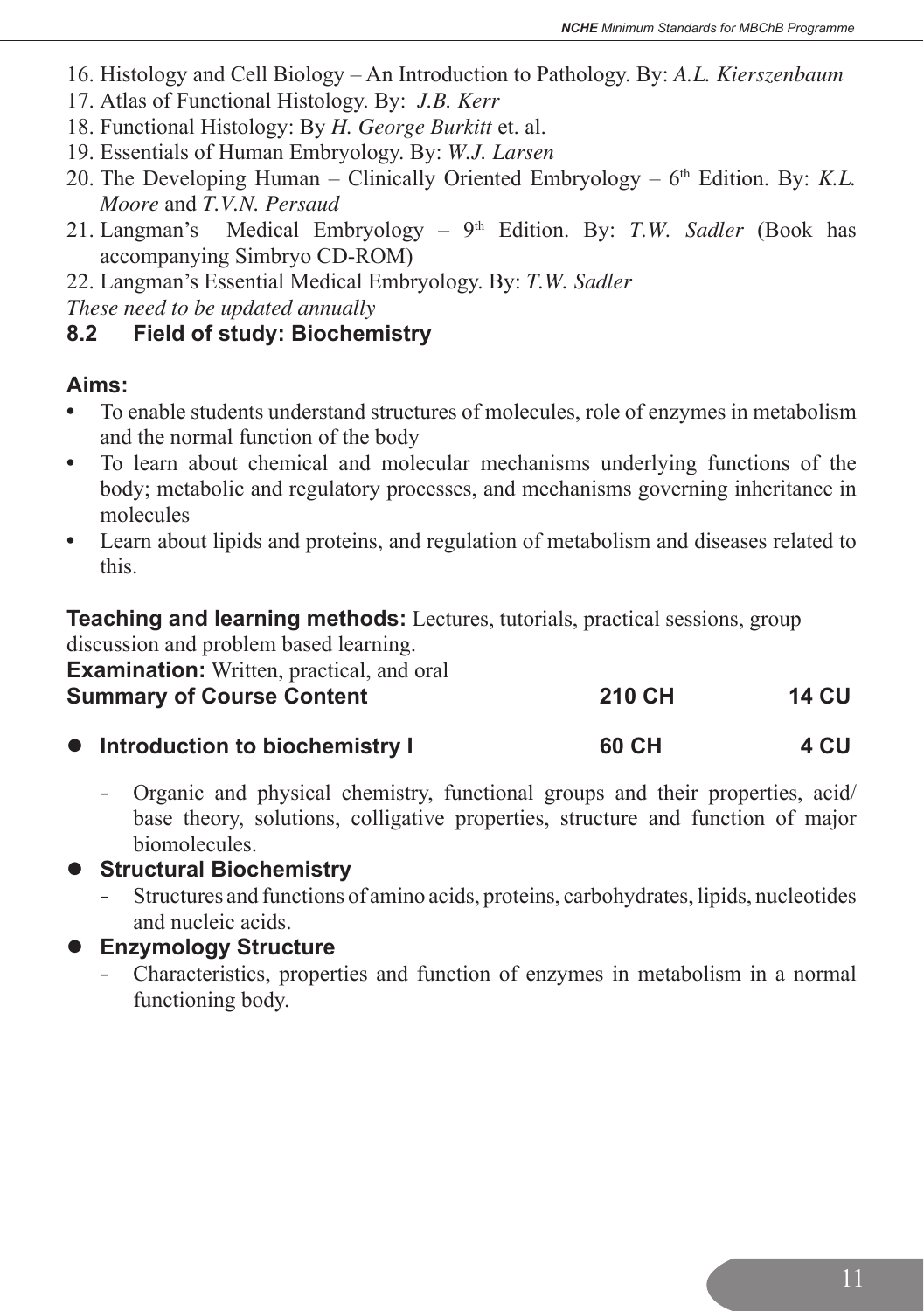- **Principles of molecular biology and mechanisms that govern inheritance in molecules.**
	- Molecular genetics
	- Basic molecular genetics,
	- Replication, transcription
	- Protein synthesis

## **Immunology**

- The immune system: what it is and what it does; molecular immunology.
- Development and, organization of the immune system.
- Immunization, immunodeficiency, biochemistry of HIV.
- Molecular aspects of cancer.
- **l Biochemistry I 60 CH 4 CU**

#### $\bullet$  Metabolism of carbohydrate, fats, and amino acids

- Energy changes in cellular reactions
- Electron transfer, anabolism, catabolism, respiratory quotient and dynamic action of food.
- Pathways of synthesis and degradation of carbohydrates: include glycolysis, citric acid cycle, electron transport chain, gluconeogenesis, glycogen metabolism, and pentose phosphate pathway.

## **Regulation of carbohydrate metabolism and related diseases**

- Synthesis and breakdown of fatty acids, triacylglycerol, and ketone bodies, metabolismof ethanol, eicosanoids, phospholipids, glycosphingolipids, cholesterol and its utilization, bile acids and plasma lipoproteins.
- Regulation of metabolism related disorders such as ketosis, respiratory distress syndrome, lipidoses, atherosclerosis, coronary heart disease, cholestasis, hyperlipidimias.
- Protein and amino acid metabolism (break down of dietary protein, and transport of amino acids, synthesis of non essential amino acids and catabolism of individual amino acids.
- Urea synthesis, hyperammonaemia, hepatic encephalopathy, in born errors of metabolism. Biomolecules, nucleotide metabolism and disorders
- Introduction to basic biochemical techniques used in clinical biochemistry to diagnose disease.

# **• Biochemistry II 30 CH 2 CU**

# $\bullet$  Integration of metabolism

- General relation between lipids, carbohydrates and nitrogen compounds metabolism
- Hormonal regulation of fuel metabolism; metabolism in starvation, diabetes mellitus and physical exercise

#### $\bullet$  Endocrinology

- Classification of hormones, synthesis, functions and endocrine disorders
- Metabolism of diabetes mellitus and Cushing's syndrome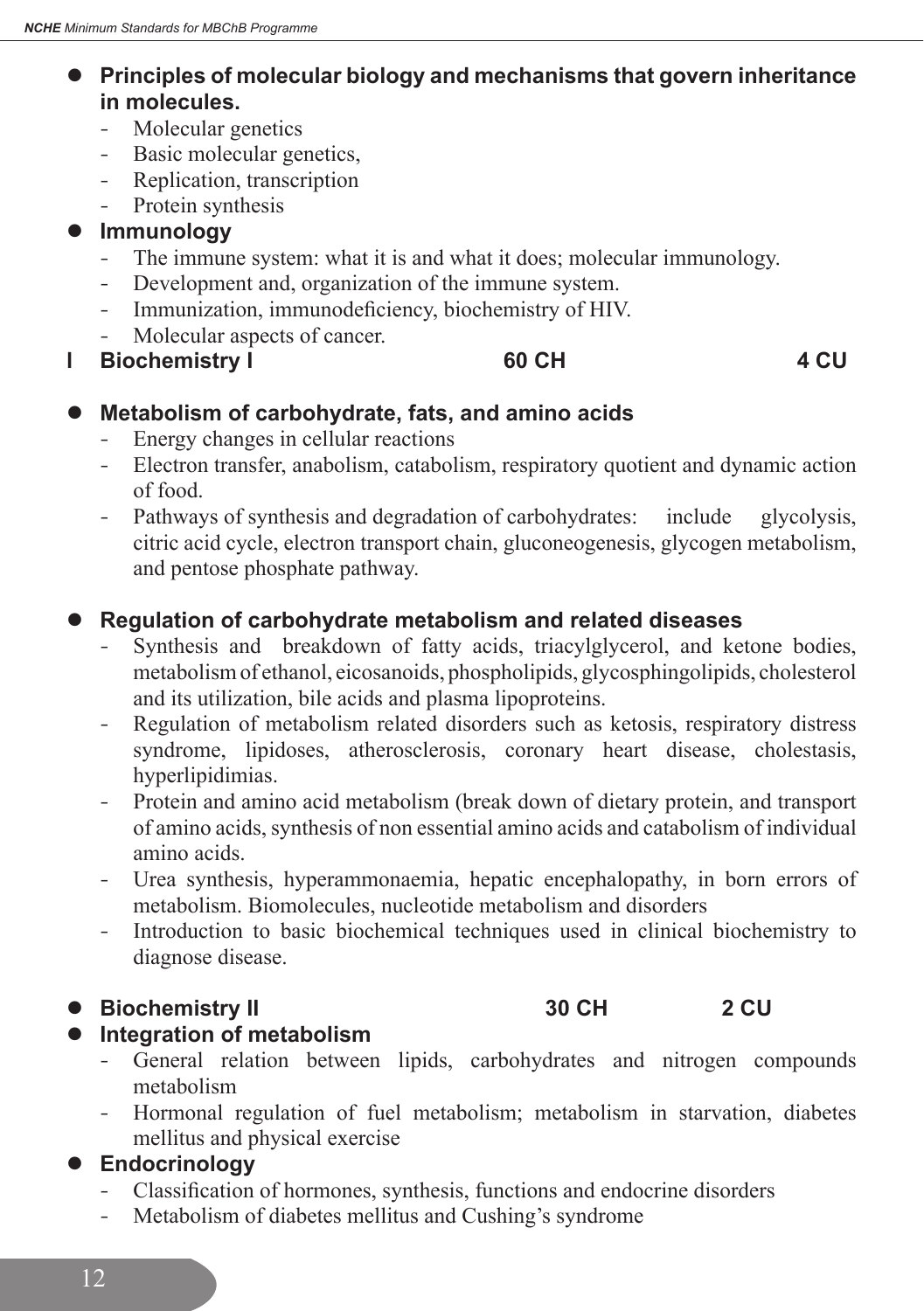#### **• Biochemical aspects of blood**

- Plasma proteins, their functions.
- Inherited disorders of haemoglobin structure and synthesis
- - Sickle cell anaemia and thalassemias

#### **Nutrition and Nutrition Disorders**

- Nutrition requirements in human diet
- Metabolism of vitamins and minerals
- Nutrition disorders: under nutrition and over nutrition (overweight and obesity)

## Practical biochemistry **120 PH, 60 CH** 4 CU

#### **Practicals I**

Colour reactions of carbohydrates Colour reactions of amino acids and proteins Separation methods Factors affecting enzyme ativity

#### **Practicals II**

Carbohydrate metabolism Determination of blood glucose

## **Practicals III**

Assessment of protein status Measurement of serum/plasma urea Testing urine for ketones

# **Practicals IV**

Measurement of serum creatinine Measurement of serum bilirubin

# **Reading list**

*The reading list needs to be updated annually and includes but not limited to:*

- *1. Solomons T.W.G*., (1981). Organic Chemistry.( 2nd Ed).Wiley NewYork (USA).
- *2. McKee T., McKee J R*., (1996) Biochemistry. Wm. C. Brown publishers NY (USA).
- *3. Stryer L*. (1988). Biochemistry (3rd Ed.). W.H. Freeman and Company San Francisco (USA).
- *4. Lehninger A.L.,Nelson D.L., Cox M.M* (1987) Principles Of Biochemistry. (1st Ed.). Worth Publishers. New York.
- *5. Campbell P.N., Smith A.D.,* (1988). Biochemistry Illustrated(2nd Edition). Churchill Livingstone. Edinburgh.
- *6. Murry R.K, Granner D.K, Mayes P.A, Rodwel V.W* (1993). Harper's Biochemistry  $(23<sup>rd</sup> edition) Apoleton & Lange. USA$
- *7. Voet D.,Voet J G,.(*1995) Biochemistry( 2nd Ed.) John Wiley and Sons. New York (USA).
- *8. Roitt I., Brostoff J., Male D.,* (1995). Immunology (2nd ED.) Churchill Livingstone. Edinburgh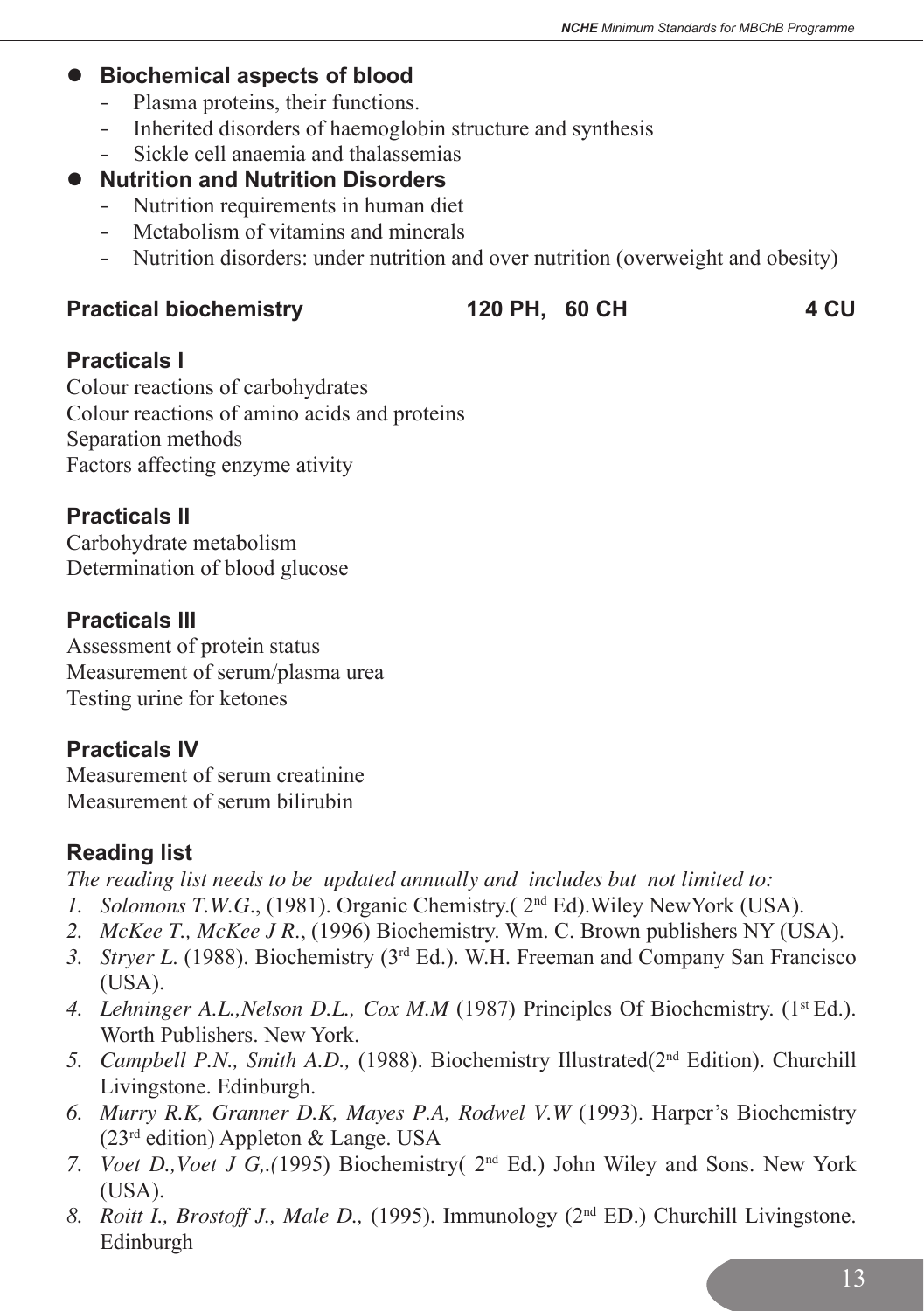# **8.3 Field of Study: Physiology**

## **Aims:**

- **•** To integrate the knowledge of function at molecular, cellular, tissue and organ in level order to understand how different organ systems work and interact
- **•** To give a basis for understanding the prevention, diagnosis and treatment of disease

**Teaching methods:** Lectures, practicals, seminars, tutorials, problem based learning **Examination:** Written, orals, practical.

| <b>Summary of course content</b>   | 265 CH       | <b>18 CU</b> |
|------------------------------------|--------------|--------------|
| • General Physiological Principles | <b>75 CH</b> | <b>5 CU</b>  |

Introduction to physiology Haemostatsis The Cell Body water and important biological ions Trans membrane transport Electrical properties of the cell membrane The neurone Nerve conduction Synapse and synaptic transmission Muscle

# l **Body fluids and compartments**

- Blood, lymph, CSF, joint, pleural, pericardial, peritoneal fluid
- Compartments extra cellular, intracellular compartments
- l **Blood** 
	- Introduction
	- Formation of blood
	- - Structure and function of the red blood cells
	- Iron metabolism
	- Anaemia
	- **Jaundice**
	- White blood cells
	- **Haemostasis**
	- Blood coagulation
	- Blood groups
	- Blood transfusion

# **•** Respiratory system

- Structure and function of the lungs
- Mechanism of respiration
- Ventilation and lung volumes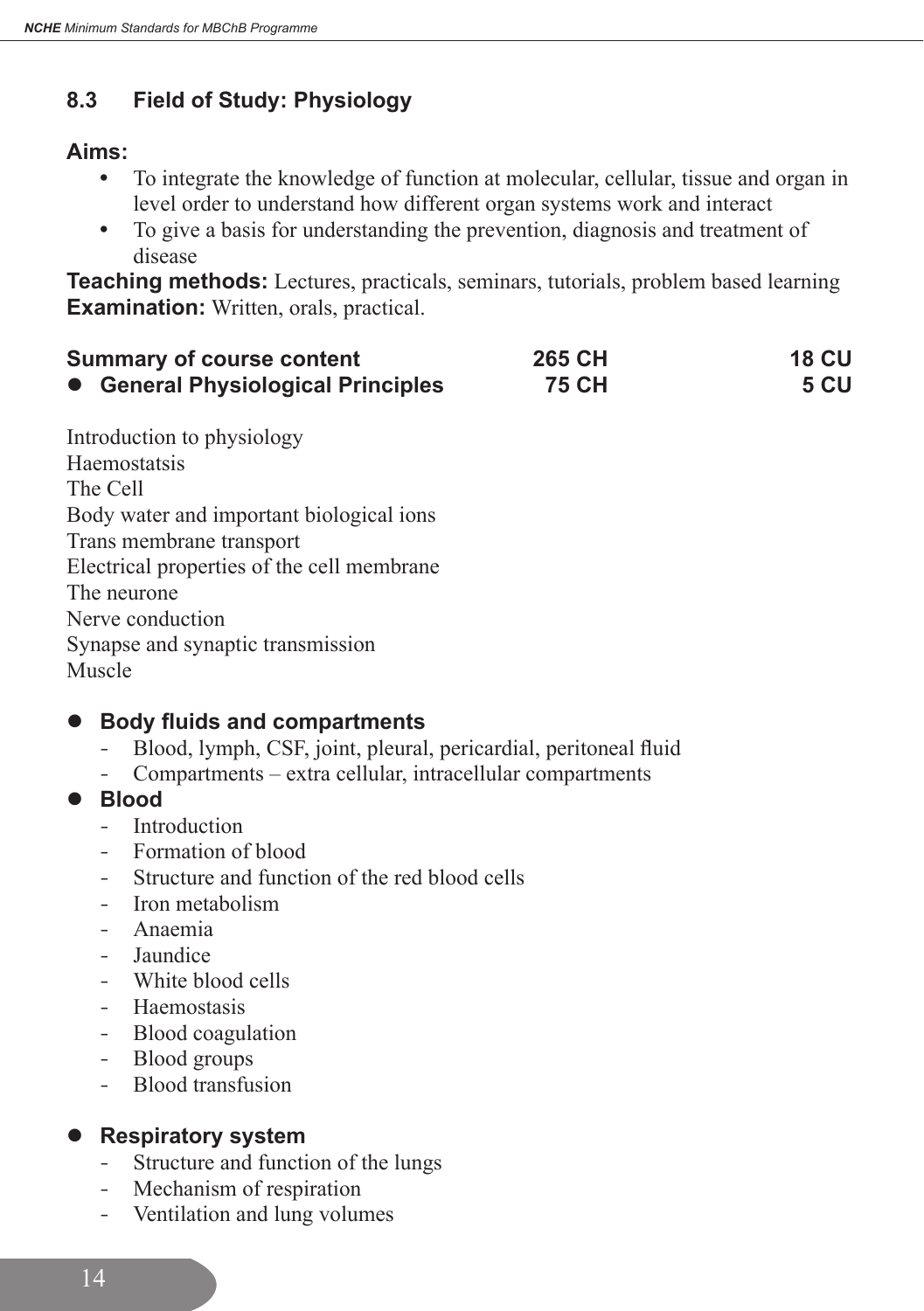- Pulmonary blood flow
- Diffusion of gases
- - Ventilation perfusion relationships
- Transport of gases
- Control of respiration
- Respiration in an unusual environment (eg high altitude, space, deep water etc
- Pulmonary function tests
- Respiratory failure

#### **• Cardiovascular system 75 CH 5 CU**

#### **Introduction**

- The heart
- Cardiac cycle
- - ECG
- Haemodynamics
- Cardiac output
- Peripheral circulation and its regulation
- Regulation of arterial blood pressure
- Microcirculation
- Lymphatic system
- Cerebral circulation
- Coronary circulation
- - Circulation in skeletal muscle
- - Cutaneous circulation
- Circulatory response to posture, exercise gravity, and increased intrathorathic pressure
- Circulatory shock
- Congestive cardiac failure

#### **Renal physiology**

- Introduction
- Functional anatomy
- Renal circulation
- Glomerular filtration
- Tubular function
- Water excretion
- - Acidification of urine and bicarbonate
- Acid base homeostasis
- Regulation and excretion of potassium, sodium and chloride
- Diuretics
- Effects of disorders on renal function
- Renin, angiotensin and aldosterone system
- Renal erythropoetic factor
- - Gluconeogenesis
- Vitamin D3 activation
- Regulation of extracellular fluid composition and volume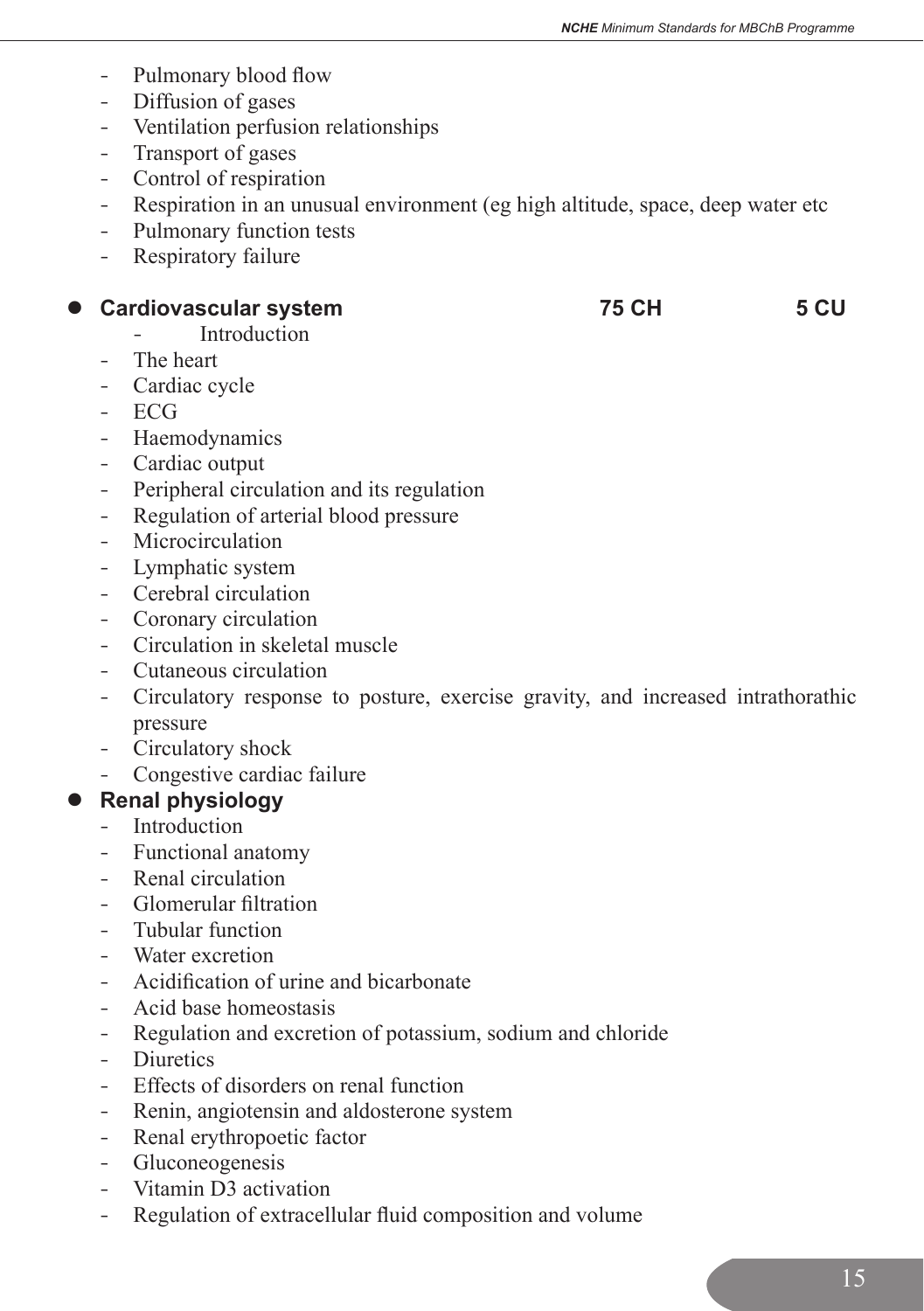# **Gastrointestinal physiology**

- Relevant physiological anatomy
- - GIT hormones
- **Motility**
- The Liver.
- Secretions.
- Digestion,
- Absorption

**Temperature regulation** 45 CH 3 CU

- Heat production, body temperature
- Heat loss, production, and controls
- Thermoregulation mechanism
- Thermo reception afferent transmission, integration, efferent transmission and effector correction measures
- Thermoregulation in the newborn
- Adaptation in thermoregulation
- Pathophysiology of thermoregulation

#### **Metabolism, energy balance and nutrition**

- Energy metabolism
- Intermediary metabolism
- Carbohydrate metabolism
- Protein
- - Fat
- Metabolic acidosis
- Metabolic alkalosis
- Nutrition

#### **Endocrinology and reproduction**

- Introduction
- Haemostasis
- Endocrine functions of the hypothalamus,
- glucose haemostatsis
- - pituitary hormones
- thyroid and parathyroid hormones
- adrenal gland
- male and female reproductive physiology
- pregnancy and lactation

# l **Aging Physiology**

- Hormonal function
	- **Thyroid**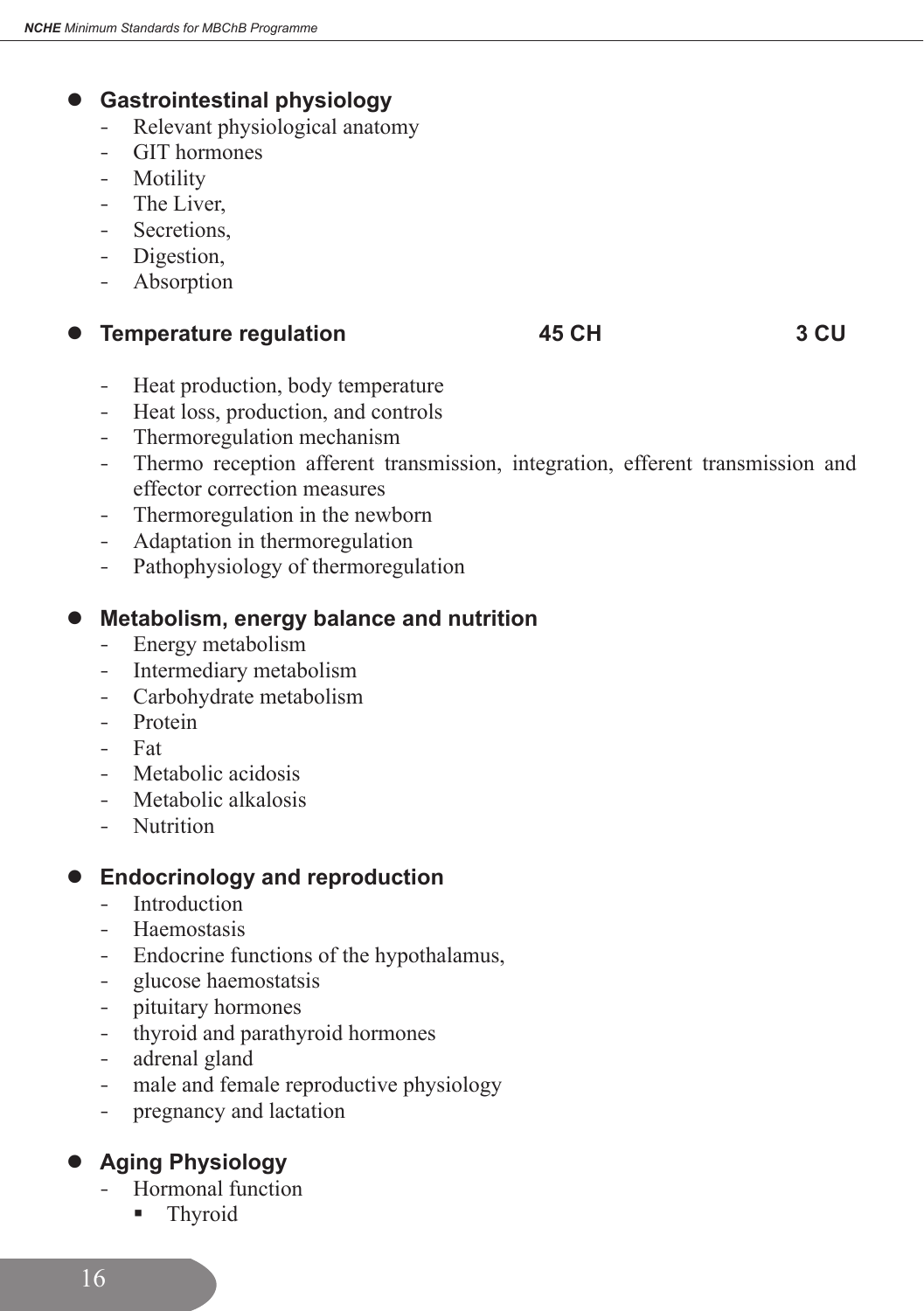- **Pituitary**
- **Parathyroid**
- Pancreas
- **Adrenals**
- $\blacksquare$  Gonads
- Catecholamines

# **Sports Physiology**

# **Neural Physiology** 75 CH 5 CU

- Overview of the nervous system
- Review of the nerve and muscle physiology
- Receptor cell physiology
- General sensory physiology
- Physiology of smell
- Physiology of hearing
- Physiology of taste
- Physiology of vision
- Physiology of pain

# **Motor system**

- Introduction
- Definition and mechanism
- Definition and mechanism of posture
- Equilibrium and movement
- Neuronal excitation connections
- Cerebral cortex
- Brain stem
- Basal ganglia
- Cerebellum
- Vestibule
- Spinal cord
- Regulation
- Control of equilibrium, posture and movement

# $\bullet$  Autonomic nervous system

- Introduction
- - Sympathetic and parasympathetic system
- Control/regulation

# $\bullet$  Limbic system

- - Hypothalamus
- Reticular activating system
- Learning and memory
- Speech, language and cerebral dominance
- Clinical and laboratory assessment of nervous system function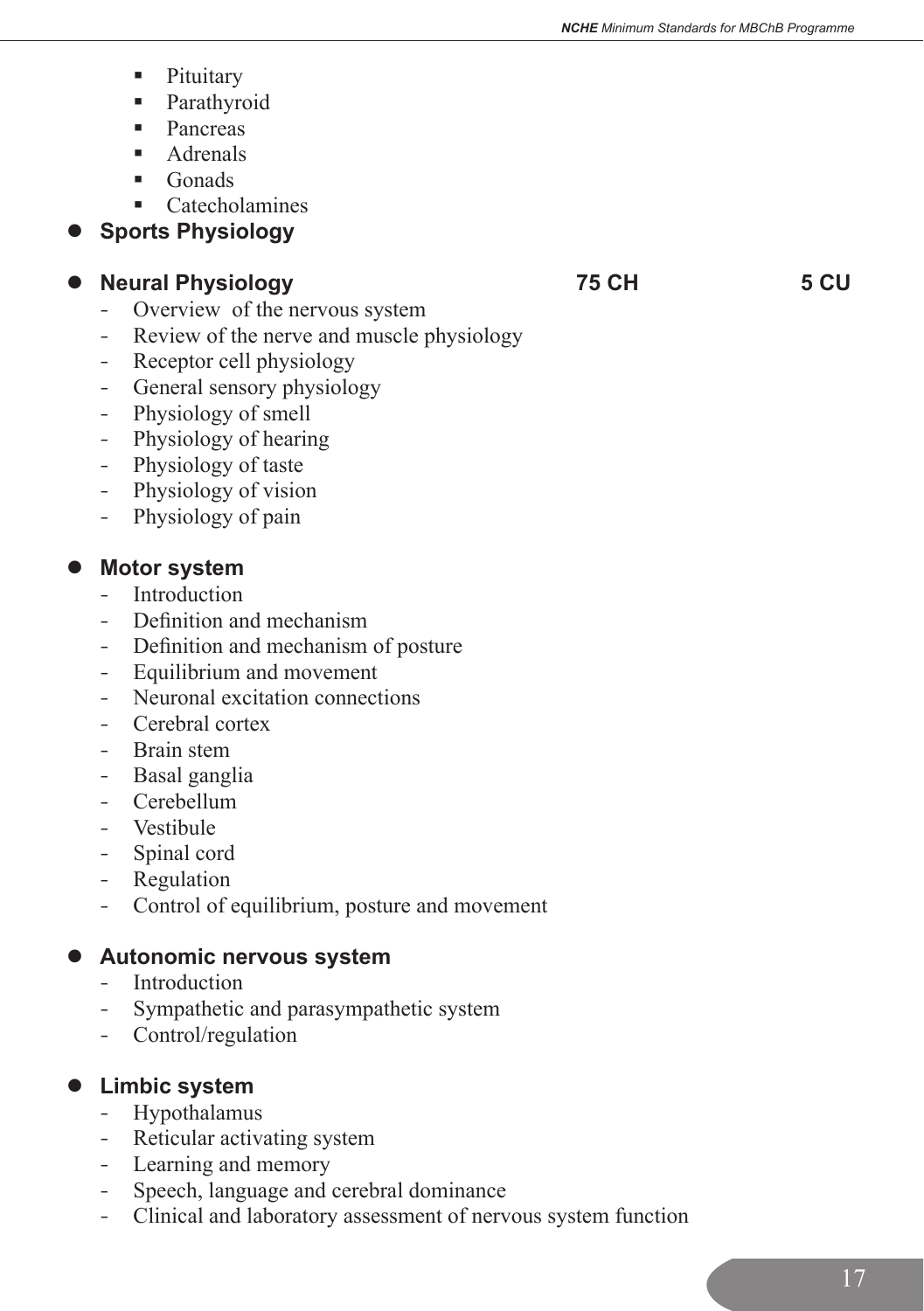#### **Reading resources**

- 1. Medical Physiology by *A.Guyton*
- 2. Review of Medical Physiology by *Gannong*
- 3. Samson's Wright Applied Physioloy by *Cyril A Kelly, Eric Niel, Norman Joels*
- 4. Medical Physiology by *Sanders*

# **8.4. Field of Study: Sociology and Anthropology**

**Aim:** To introduce students to basic concepts in sociology as related to health and illness.

**Teaching methods:** lectures, tutorials, self-directed learning, and seminars **Examination: Written** 

| <b>Summary of course content</b>                                                       | 60 CH        | 4 CU |
|----------------------------------------------------------------------------------------|--------------|------|
| <b>Sociology</b>                                                                       | <b>30 CH</b> | 2 CU |
| Factors responsible for social change                                                  |              |      |
| The effect of social change on health                                                  |              |      |
| Gender specific health issues                                                          |              |      |
| Social inequalities in health                                                          |              |      |
| Social structure and health/disease patterns.                                          |              |      |
| Behaviour related to disease and health                                                |              |      |
| Attitudes, sick-role behaviour, self-care, health seeking behaviour, health promotion. |              |      |
| Doctor-patient relationship.                                                           |              |      |
| The family                                                                             |              |      |
| People and work                                                                        |              |      |
| Social problems                                                                        |              |      |
| Anthropology                                                                           | <b>30CH</b>  | 2 CU |

**Aim:** To introduce students to basic concepts of origin of the human race, development, customs and beliefs and how they relate to prevention and management of ill health **Teaching methods:** lectures, tutorials, self-directed learning, community exposure **Examinations:** Written and oral

#### **Summary of course content**

- **•** Antiquities and the concept of race
- **•** Classification of races
- **•** Origin of life
- **•** Origin and development of *Homosapiens*
- **•** Social institutions
- The concept of culture and beliefs
- **•** Indigenous healing
- **•** Faith healing
- **•** Medicinal knowledge including herbal medicine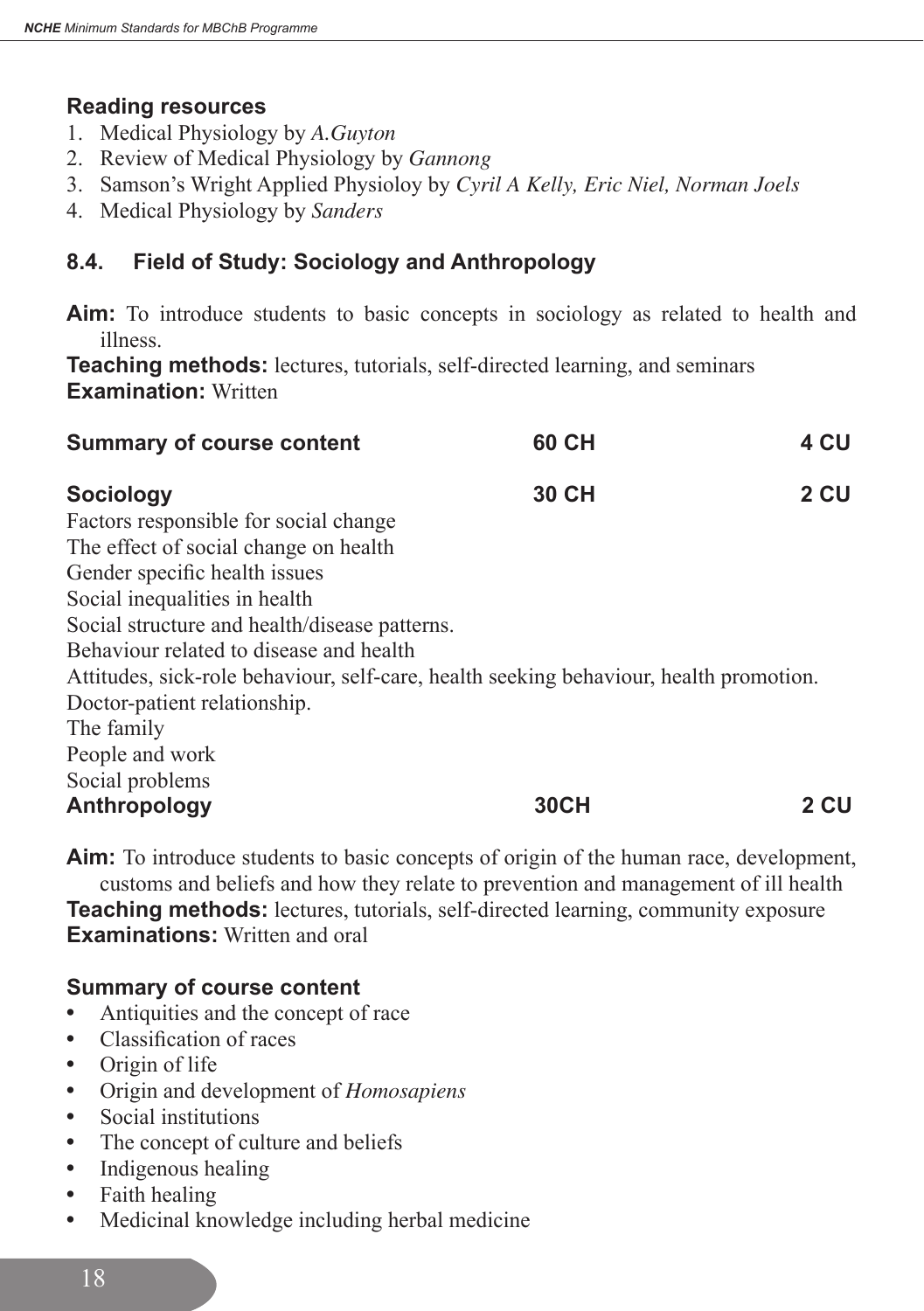#### **Reading resources**

1. Readings in contemporary sociological theory by *Englewood Cliffs (published by NJ Prentice Hall)*

# **8.5. Field of Study: Psychology**

- **Aim:** To prepare the student for subsequent clinical courses and to understand the relationship between the patient and the physician; and to contribute to the personal and professional development of the student.
- **Teaching methods:** Lectures, seminars, workshops, tutorials, and self directed learning

**Examination: Written** 

#### **Summary of course content 60 CH 4 CU**

- Concepts of social psychology
- **•** Human behaviour in disease.
- **•** Abnormal behaviour
- **•** Human learning
- Intelligence
- **•** Memory
- **•** Motivation
- **•** Sexuality and Gender role
- **•** Personality
- **•** Human development
- Death and the dying process
- **•** Introduction of psychopathology: Suicide and parasuicide.
- **•** Application of clinical health psychology

#### **Reading resources**

1. Human behaviour: an introduction for medical students by *Alan Stoudemire* (Published by Lippincott-Raven)

# **8.6. Field of Study: Basic Communication and Computer skills**

# **Aims:**

- 1. To explain the essential elements of communication.
- 2. To describe good interpersonal communication skills
- 3. To describe ability to use available resource centers e.g. Library, internet,
- **Teaching methods:** Lectures, tutorials and practicals

**Examination: Written** 

#### **Summary of course content 50 CH 30 CH 2 CU**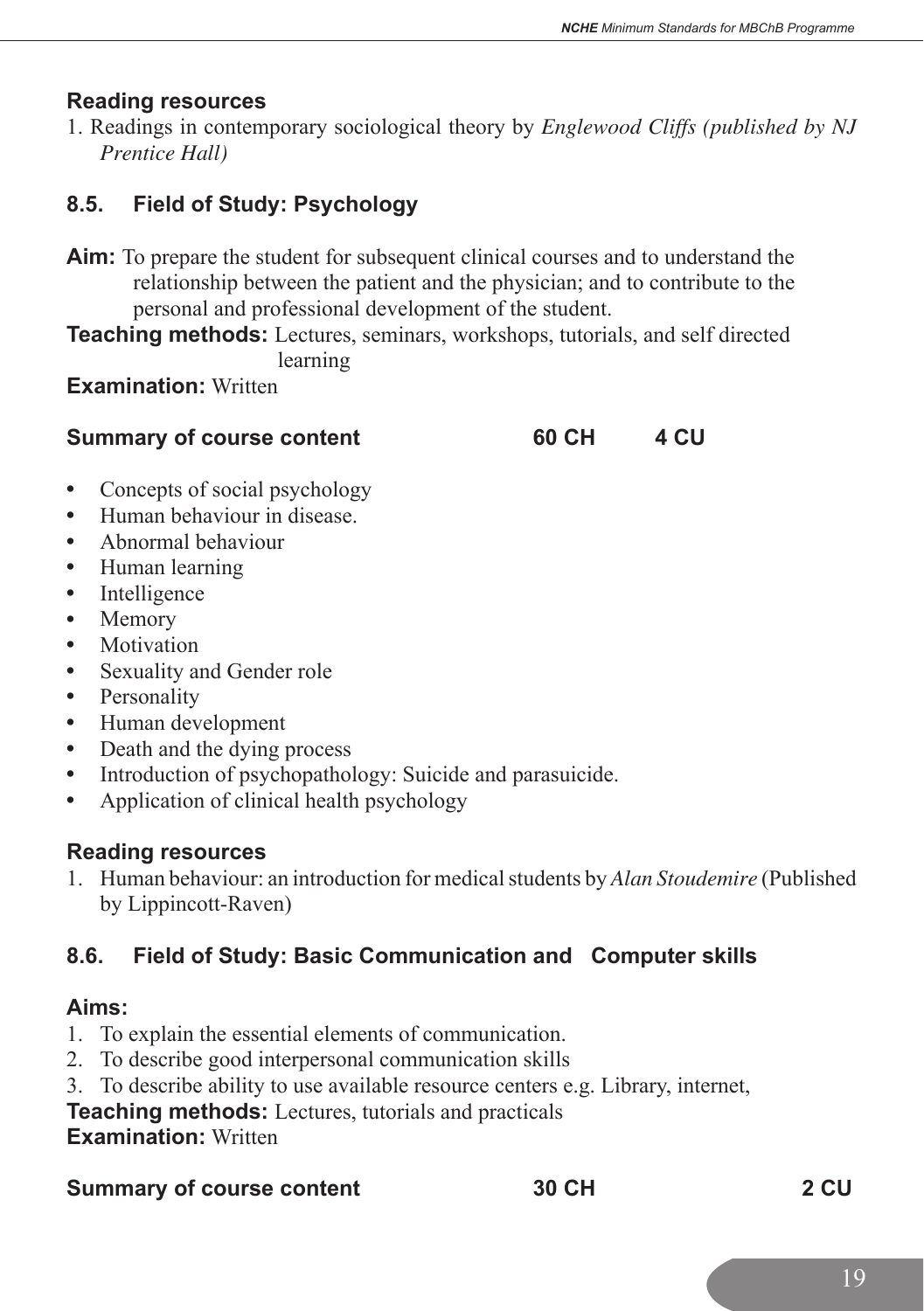# **Interviewing skills Diversity in communication Gathering information**

- Books
- - Journals
- - Online databases
- Electronic resources
- Newspapers
- Resource persons

## **Basic computer skills**

- Introduction to computers
- Description of computer parts
- Basic typing skills

## **File management**

- - Search features
- Backup

# **User policy**

The Internet, Health link and Telemedicine.

- Online resources:
	- - Email
	- - Internet
	- www
	- - Giving information

# **Basic communication skills**

- **•** Verbal communication skills
	- Listening
	- Comprehending
- **•** Non-verbal communication
	- Posture, body movements & expressions
	- Eve contact
	- **Attitude**

Difficult information Communication in groups Presentation and writing skills

# **Reading resources**

1. Communication skills for medicine by *M. Lloyd R. Bor* (Churchill Livingstone)

# **LEVEL II**

# **8.7. Field of Study: Microbiology**

# **Aims:**

l To provide adequate knowledge in general microbiology, immunology, bacteriology, parasitology, arthropodology, virology and mycology useful in future clinical study and the medical profession.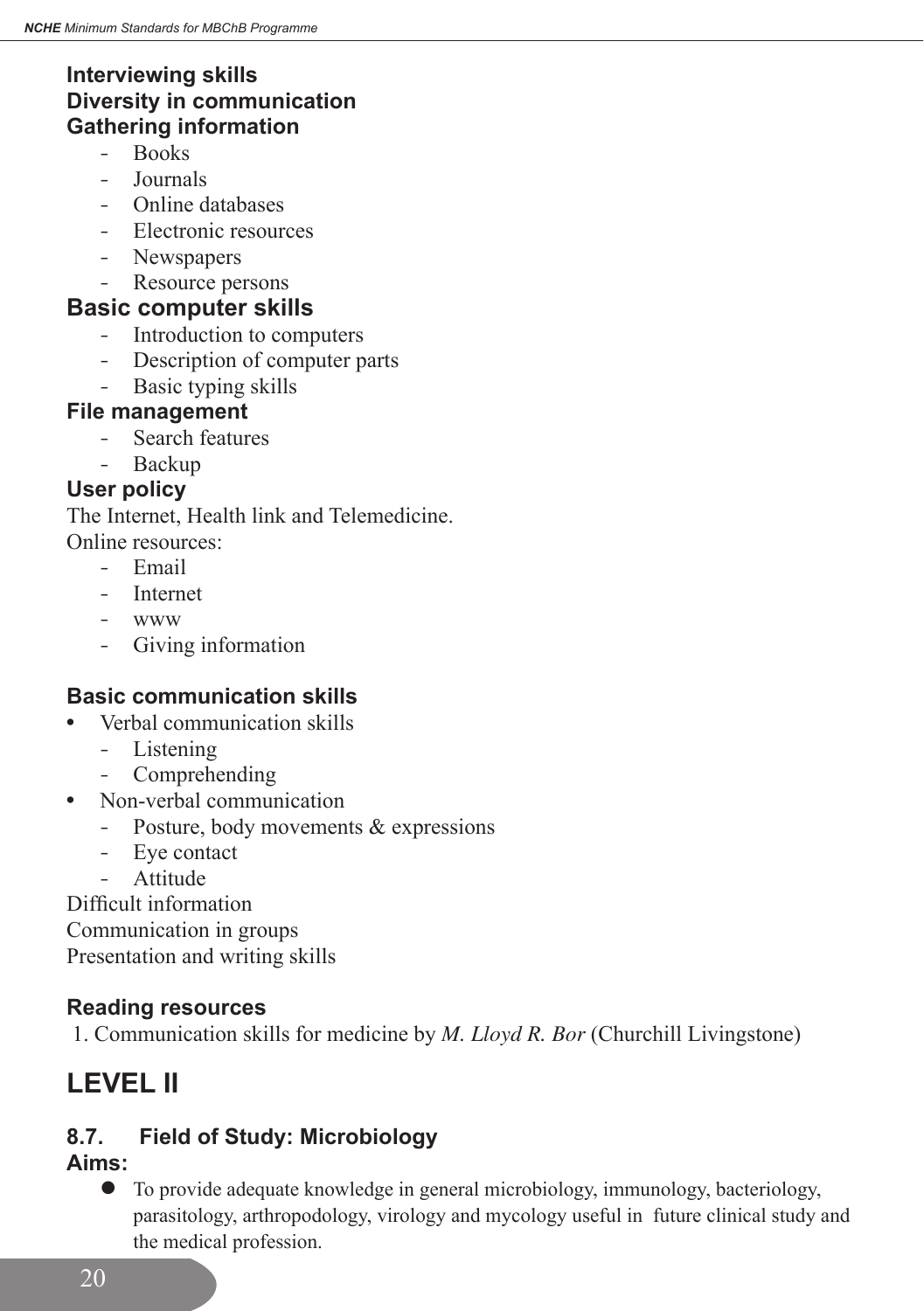- l To explain the basic concepts and principles of laboratory medicine and laboratory management of disease.
- To describe and explain immune mediated disorders of the body
- $\bullet$  To describe the principles of immunology
- $\bullet$  To describe the principles of disinfections and sterilization
- $\bullet$  To describe the taxonomy and characteristics of bacteria, viruses, and fungi
- $\bullet$  To describe the distribution of normal flora.

**Methods of teaching:** Lectures, tutorials, demonstration of microscopic findings, problem based learning and practical sessions

**Examination:** Written, oral, practical including exposure to patients

# **Summary of course content: 165 CH • General microbiology 60 CH 4 CU** - Introduction to Microbiology - Microorganisms and disease - Anatomy of bacteria Pathogenicity and Virulence Bacterial classification Bacterial physiology, - Cultivation and microbial metabolism Microbial genetics - Sterilisation and disinfection Handling of equipment and cross infection control - Antibiotics and antimicrobial agents Bacterial morphology and staining **•** Immunology 75 CH 5 CU Innate and acquired immunity Antigens and antibodies - The immune response **Vaccines** - The complement system - The immunopathology - Immunodeficincy disorders - The major histocompatibility complex - Graft rejection mechanisms - Serological tests **Bacteriology** Normal microbial flora: - Carrier state, symbiosis, commensalism, mutualism, parasitism, - Staphylococci - Neisseria species

Enterobacteriacae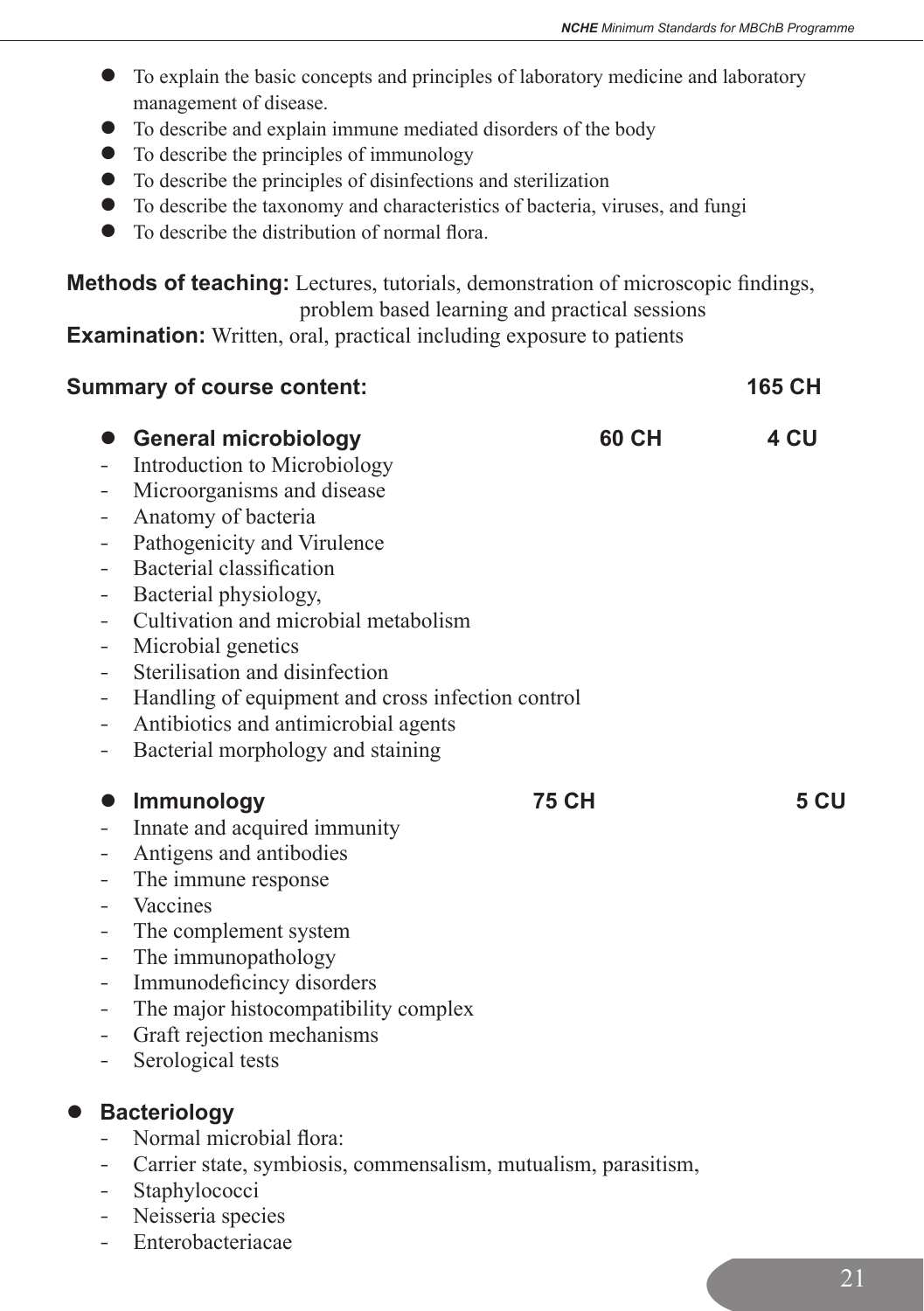- Non-fermentative gram negative bacilli.
- Pavobacteria Gram negative rods
- Mycobacterium.
- The spirochaetes
- Chlamydia
- Mycoplasma and cell defective bacteria
- Rikettsia

#### **Parasitology**

- General introduction to the study of medical parasitology.
- - Protoza
- Nematodes
- **Trematodes**
- - Cestodes

#### **Arthropodology**

- Introduction: arthropod and human disease
- Crustacea group (copepods, crabs crayfish)
- Arachnida scabies mites
- Ticks
- Insecta group: Fleas, lice, bugs
- - Flies

#### **lack Urology** 30 CH 2 CU

- Introduction to Virology and viruses.
- - Orthomyxoviruses
- Paramyxoviruses (measles, mumps SRV)
- Rubella virus and carnonoviruses
- Rabies and other viral diseases of the nervous system.
- Arthropodborne and rodent borne viral diseases.
- Encephalitis viruses,
- Hemorhagic fevers
- Picorna viruses: Enteroviruses (ECHO, Coxsackie and Rhinoviruses)
- Hepatitis viruses,
- Rotavirus

#### **Retroviruses and Lentiviruses**

- Herpes virus group
- Poxviruses
- Human cancer viruses (Oncogenic viruses) and warts.

#### **Mycology**

- Tinea
- Thrush
- Subcutaneous mycoses
- Systemic mycoses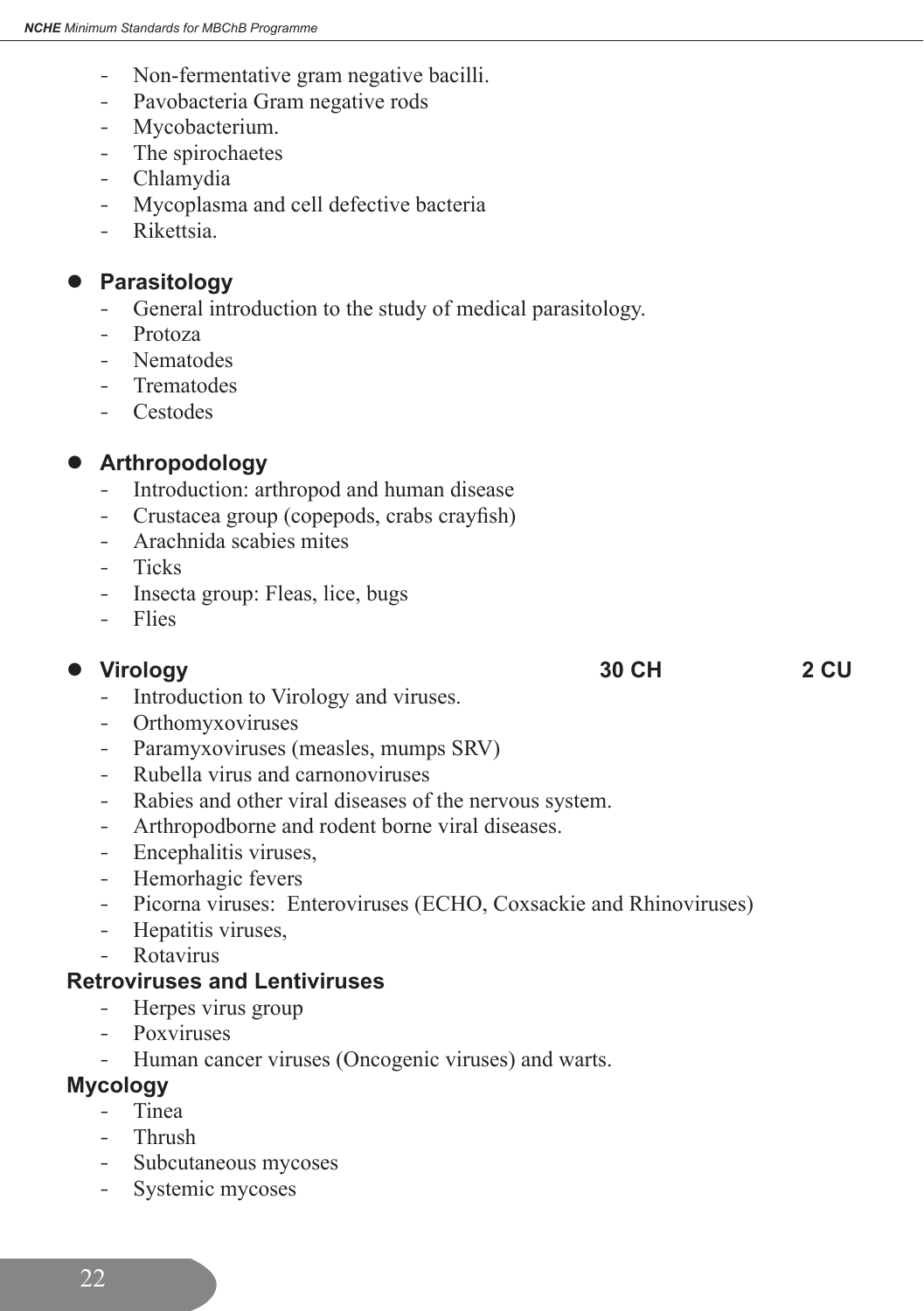## **8.8 Field of Study: Pathology**

- **Aims:** To provide an adequate basic knowledge of pathology useful in future clinical study and the medical profession.
- **Teaching methods:** Lectures demonstration of macroscopic and histopathological findings. Practical training in autopsy and histopathology. Demonstration of gross pathology and fine needle aspiration.

**Examination:** Written, oral and practical.

| <b>Summary of course content:</b>                                                                                                                                                                                                                                                                                                                                                                                                                                                                                                                                                                                                                                         | <b>150 CH</b> | <b>10 CU</b> |
|---------------------------------------------------------------------------------------------------------------------------------------------------------------------------------------------------------------------------------------------------------------------------------------------------------------------------------------------------------------------------------------------------------------------------------------------------------------------------------------------------------------------------------------------------------------------------------------------------------------------------------------------------------------------------|---------------|--------------|
| <b>General Pathology and Histopathology</b><br>Introduction to Pathology<br>Cell injury, Necrosis, Apoptosis<br>-<br>Cellular adaptation, growth and differentiation<br>$\blacksquare$<br>Inflammation<br>$-$<br>Tissue repair, regeneration and wound healing<br>-<br>Disturbances of Body fluids, Haemostasis and blood flow<br>$\equiv$<br>Infarction<br>$\overline{\phantom{0}}$<br>Genetic disorder<br>Diseases of the immune function,<br>$\qquad \qquad -$<br>Acquired Immunodeficiency Syndrome<br>-<br>Categories of infectious agents<br>-<br>Infectious diseases<br>$\qquad \qquad -$<br>Amyloidosis<br>-<br>Carcinogenesis and Neoplasia<br>$\qquad \qquad -$ | <b>60 CH</b>  | 4 CU         |
| <b>Chemical Pathology</b><br>$\bullet$<br>Introduction to chemical pathology<br>Diabetes Mellitus<br>Acid Base Disorders<br>Fluid and Electrolyte Balance<br>$\blacksquare$<br>Enzymology<br>Ξ.<br>In born Errors of Metabolism (Inherited Metabolic Disorders)<br>$ \,$<br><b>Endocrine Diseases</b><br>$-$                                                                                                                                                                                                                                                                                                                                                              | 30 CH         | 2 CU         |
| <b>Systemic Pathology</b><br>$\bullet$<br>Respiratory system<br>Cardiovascular system<br>-<br>Gastro-intestinal tract<br>$\qquad \qquad -$<br>Endocrine system<br>$\equiv$<br>Haematological disorders<br>$\overline{\phantom{a}}$<br>Genetic Disorders<br>Genito-urinary system<br>$\overline{\phantom{a}}$<br>Musculo-skeletal and nervous system<br>$\overline{\phantom{0}}$<br>Central and peripheral nervous system                                                                                                                                                                                                                                                  | <b>60 CH</b>  | 4 CU         |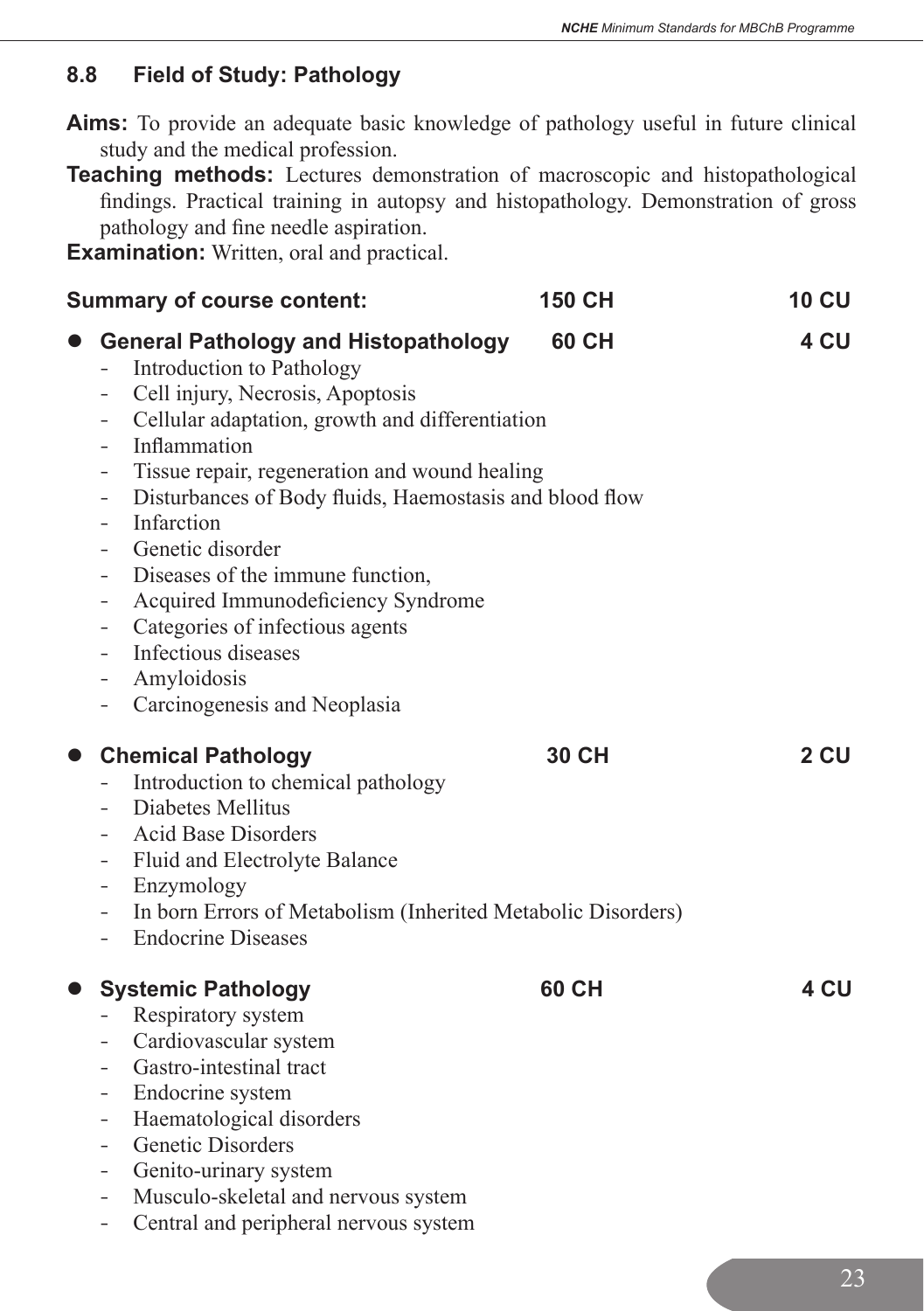#### **Reading resources**

- 1. Muir's textbook of pathology ISBN 0-7131-4458-0
- 2. General pathology by *Walter Isreal*

# **8.9 Field of Study: Medical ethics 45 CH 3 CU**

#### **Aims:**

- 1. To discuss the principles of biomedical ethics
- 2. To discuss professionalism in medical practice
- 3. To discuss the doctor-patient relationship
- 4. To discuss issues involved in the informed consent process
- 5. To discuss confidentiality in medical practice.

#### **Etiquette of Health Professional**

- 1. To discuss the etiquette of health care professions
- 2. To explain appropriate behavior.
- 3. To explain appropriate hospitality skills
- 4. To explain the essential elements of communication.
- 5. To discuss competitiveness of the medical industry.

## **Rights and Responsibilities of patients and providers**

- 1. To discuss consumer rights
- 2. To describe the skills of soliciting information from the patient
- 3. To discuss the acceptable attitude in clientele handling
- 4. To describe ethical considerations in patient's management
- 5. To describe human rights, health rights, patient rights, rights of a provider and the responsibilities of a provider/patient.

**Teaching methods:** Lectures, tutorials, case discussion **Examination:** Written and oral

# **Content outline:**

#### **Ethics**

- 1. Principles of biomedical ethics
	- a. Autonomy-
		- Informed consent
		- Right of privacy
		- Right to basic minimum of health care
		- Confidentiality
	- b. Beneficence
		- Aims at benefiting others (patients)
	- c. Non-malificiency- do no harm
	- d. Justice- equity and fair distribution of both risks, benefits and inadequate health care resources.
- 2. Professionalism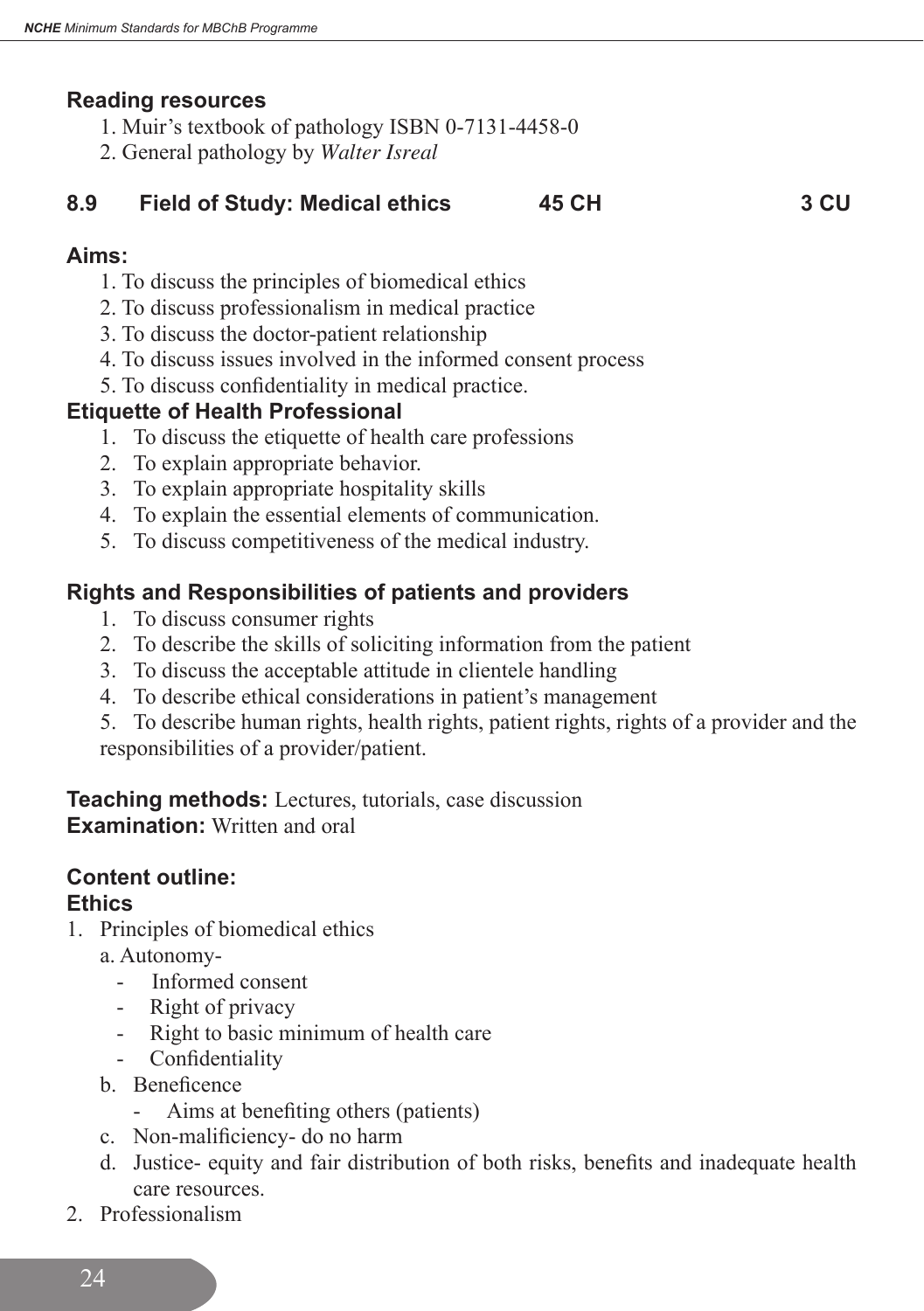- Definition of a profession
- Roles of a professional
- Duties of a professional
- Professional relationship with colleagues and others
- 3. Doctor-patient relationship
	- - Communication
	- - Duties

#### **Health Professional Education**

Different learning methods Principles of different learning methods

- **•** Students directed learning
- **•** Lectures
- **•** Laboratories, and practical sessions
- **•** Tutorials and their processes
- **•** Role of lecturers
- **•** Role of the tutor
- **•** Role of the student

# **Etiquette of Health Professional**

- **•** Rules of formal relations
- **•** Rules for polite behavior among patients. Comparison of health care industry with service standards of other industries like banks, hotels, airlines and others.
- **•** Medical office protocol: privacy, dress code
- Proper handling of the phone conservation & utilization dialogue
- **•** Pleasant front desk experience, manners
- **•** Handling patient complaints
	- No advertisements
	- No canvassing or touting for patients
	- Stationery bears only basic information
	- Don't prescribe on prescription forms with pharmacists name and address
	- Don't pay commission to any person for recommending patients
	- Don't share fees with any person who has not taken part in the service for which those fees are charged
- Don't charge or receive fees for services not personally rendered
- Don't practice with unqualified people
- Dress properly
- No sexual relationship with patients, caregivers or guardians
- Don't assist any person in any illegal practice or conduct
- Don't take over a patient from another practitioner without informing the practitioner who was originally in charge of the case
- Don't impede a patient or someone acting on behalf of the patient from obtaining the opinion of another practitioner or from being treated by another practitioner
- Don't unjustifiably cast doubt on the probity or professional reputation or skill of another practitioner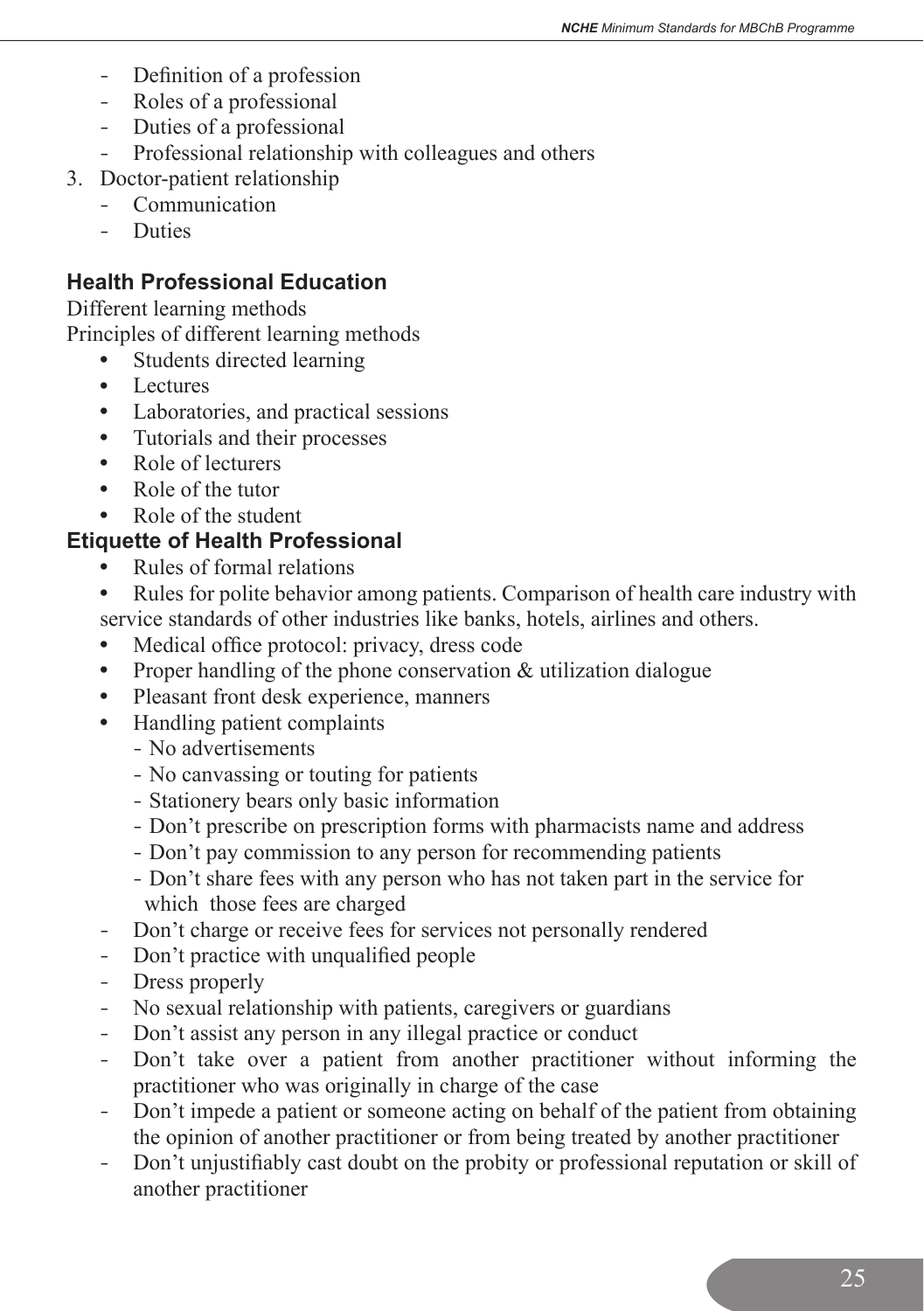# $\bullet$  Essential elements of communication: 7 steps

# $\bullet$  Open the discussion

- Introduction
- Patient opening
- Agenda setting (Procedure to follow)

# **Build a relationship /Rapport**

- Listening
- Empathy and attitude
- Nonverbal behavior

# **Gather information**

- History The patient's story
- Questions Establishing facts
- Organization and transitions
- Physical examination
- Personal privacy/confidentiality issues

## $\bullet$  Understand the patient's perspective

- Patient concerns
- Patient beliefs and preferences & expectations
- Patient's expression of feelings
- Specific circumstances  $&$  influences

#### **Share information**

- Vocabulary/language
- Patient understanding of illness
- - Clinician explanation
- Information quality and format

# ● Reach agreement/Contract

- Treatment planning methods, drugs, outcome (expected) side effects, drawbacks
- Treatment plan implementation (roles  $&$  responsibilities)
- **Conclude** 
	- Conclusion (ending a meeting or termination of a therapeutic relationship)

# **Rights and Responsibilities of patients and providers**

# **Consumer Rights**

- i) Individual patient respect
- ii) Equity in treatment
- iii) Optimum treatment (best under circumstances)
- iv) The right to adequate information
- v) Treatment options (self determination)
- vi) Privacy
- vii) Participation and representation
- viii) Redness/grievances
- ix) The right to die in dignity
- x) Receive or decline spiritual and moral comfort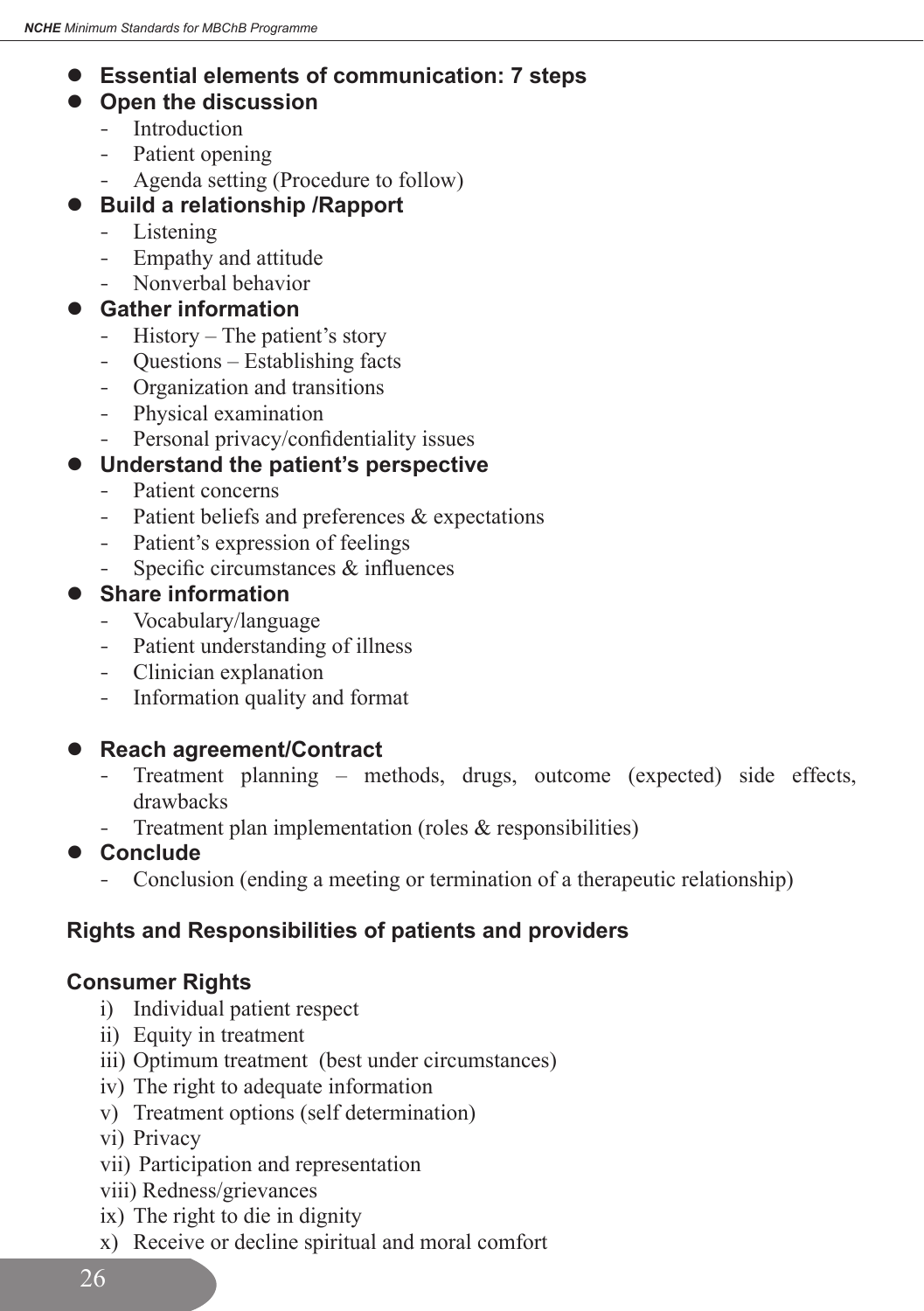# **History taking**

- i) Courtesy
- ii) Dress code, presentation
- iii) Use of simple language
- iv) Effective communication skills

# **Acceptable Attitude: Tone, distance expressions**

Respect, Empathy, Non-discrimination, Non-judgmental, avoid counter transference, Avoid personal emotions in decision-making – do not make it personal.

## **Introduction to principles of Bio-ethics**

- **•** Institutional review committee
- Protection of rights of study subjects
- **•** Informed consent
- **•** Follow guidelines for acceptable ethical practice in research

#### **Professionalism**

- **•** Doctor-patient relationship
- Confidentiality and privacy
- **•** Duties of the Uganda Medical and Dental Practitioners Council
- **•** Functions of the Medical Practitioner in Society
- **•** Human rights issues
- Disclosure of information regarding patients
	- With permission from the patient
	- Consent of guardian or next of kin in case of mentally disadvantaged, unconscious or deceased
	- To protect the public
	- Advance greater good of the community

# **Clinical practice**

- Update one's Skills and knowledge
- Maintain adequate standards of equipment and hygiene
- Appropriate assessment of patients including follow up
- Referral
- Accurate and current patients' records

# **What medical practitioners should not do:**

- **•** Perform professional act for which practitioner is not adequately qualified or sufficiently experienced
- Perform a professional act under improper conditions or inappropriate surroundings
- Perform unnecessary procedures for personal gain
- **•** Act violently or indecently towards a patent, colleagues or the general public
- **•** Issue false medical reports
- **•** Deny emergency treatment to a patient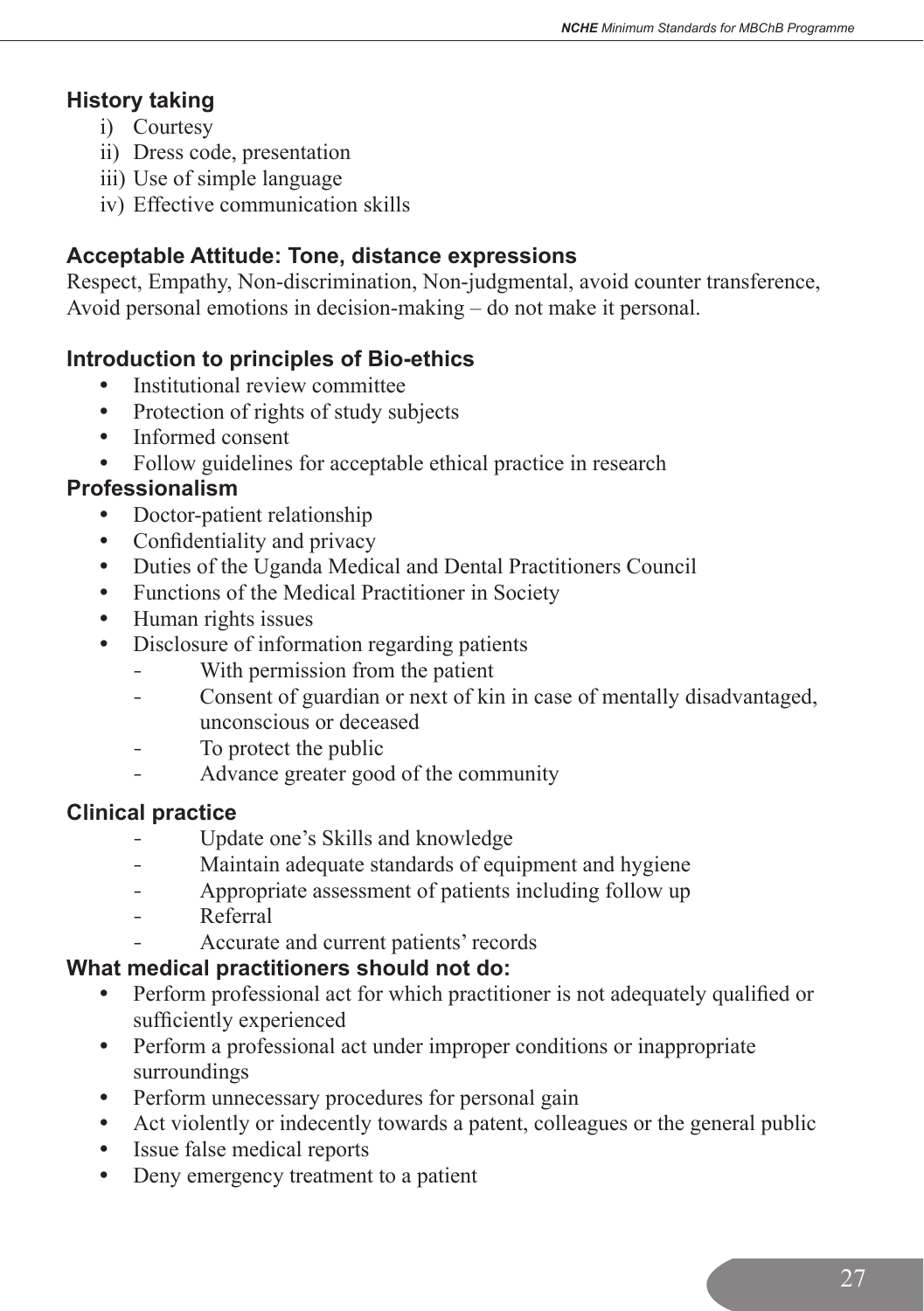# **Causes of serious professional misconduct**

- **•** Neglecting a patient
- **•** Criminal abortion
- **•** Alcohol abuse
- Drug addiction
- **•** Sexual relation with a patient, patients' relatives, guardians or caregivers
- **•** Advertisement
- **•** Covering unqualified person
- **•** Giving false certificates
- **•** Falsification of claims for services not rendered
- **•** Breach of confidentiality

#### **Reading resources**

*The reading list needs to be updated annually and includes but not limited to:*

- 1. Ethics by *A. Odonga Marianum Press(U)*
- 2. Principles of Bioethics, by *Beauchamp TL, Childress J* Oxford University Press
- 3. Clinical Ethics by *Jonsen RA*

# **8.10 Field of Study: Pharmacology and Therapeutics**

- **Aim:** To provide adequate knowledge of Pharmacology and Therapeutics for future clinical study and the medical profession.
- **Teaching methods:** Lectures, tutorials, problem based learning, and laboratory experiments.

**Examination:** written and oral.

| <b>Summary of course content:</b>                      | <b>165 CH</b> | <b>11 CU</b> |
|--------------------------------------------------------|---------------|--------------|
| Basic principles of pharmacology and autonomic nervous |               |              |
| system pharmacology                                    | 45 CH         | 3 CU         |

- Introduction to Pharmacology.
- - Pharmacokinetic Principles
- Introduction to Drug receptors and Pharmacodynamics
- Modes of drug action,
- Special features of drug actions: selectivity, idiosyncrasy, addiction, tolerance and physical dependence on drugs.
- Drug interactions
- Basic and Clinical Evaluation of new Drugs
- Autonomic nervous system Pharmacology
- Histamine, 5-Hydroxytryptamine (5-HT), Ergot Alkaloids
- Eicosanoids
- Vasoactive Peptides; and Nitric oxide.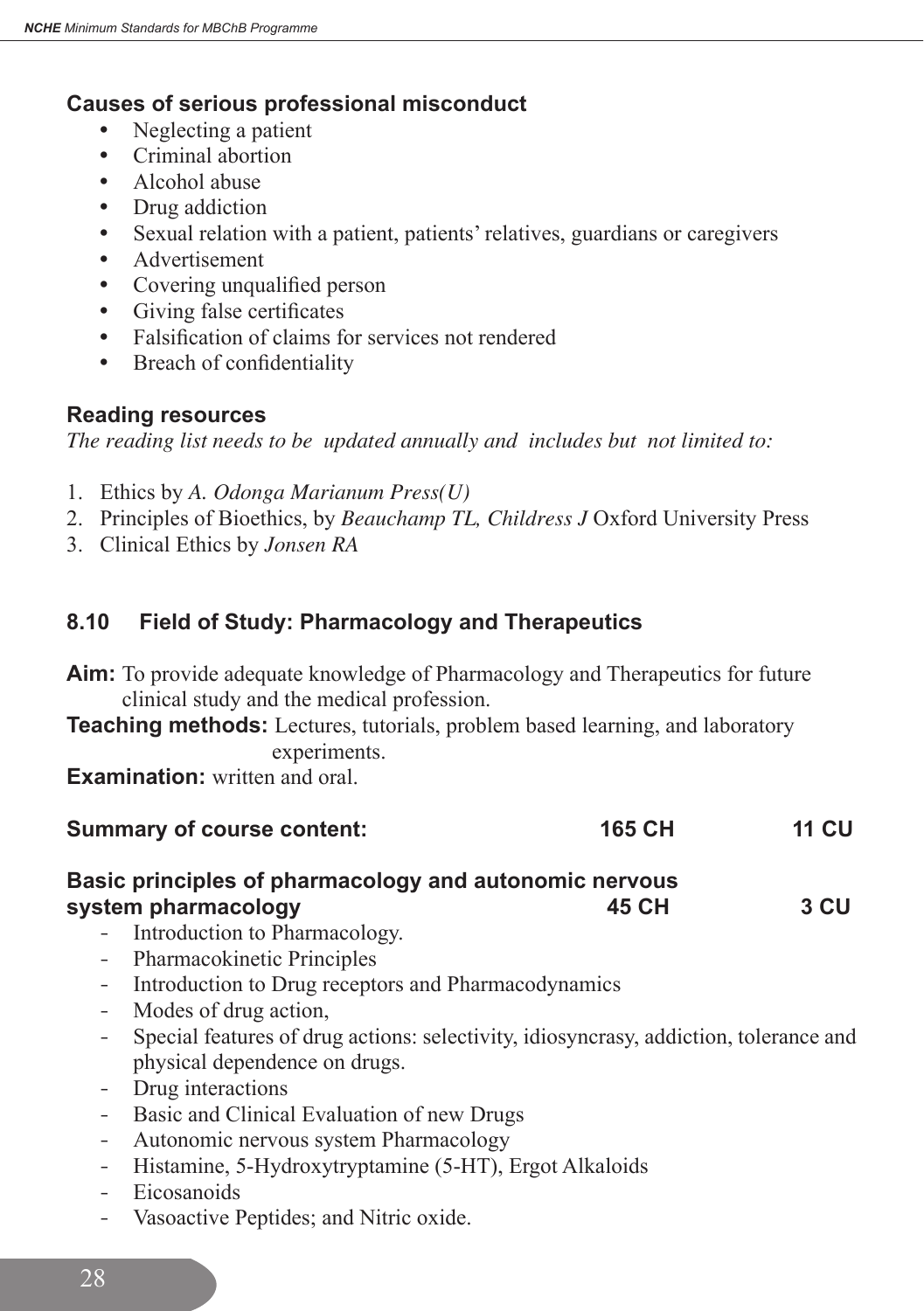| <b>Systemic pharmacology</b><br>Cardiovascular Pharmacology:<br>Renal Pharmacology<br>-<br>Gastrointestinal tract<br><b>Endocrine Pharmacology</b><br>$\qquad \qquad -$<br><b>Respiratory System</b><br>$\qquad \qquad \blacksquare$<br>Musculoskeletal and Integumentary System<br>$\qquad \qquad -$<br>Drugs and the blood                         | 45 CH        | 3 CU |
|------------------------------------------------------------------------------------------------------------------------------------------------------------------------------------------------------------------------------------------------------------------------------------------------------------------------------------------------------|--------------|------|
| Chemotherapy, cytotoxic agents and immunopharmacology<br>Antimicrobial agents<br>$\overline{\phantom{a}}$<br>Cancer Chemotherapy<br>$\qquad \qquad -$<br>Immunopharmacology                                                                                                                                                                          | <b>45 CH</b> | 3 CU |
| Central nervous system pharmacology, therapeutics & toxicology<br>Central Nervous System Pharmacology:<br>-<br>Ophtalmic pharmacology<br>-<br>Principles of toxicology<br>$\qquad \qquad -$<br>Pharmacotherapeutics<br>$\qquad \qquad -$<br>Miscellenous topics<br>-<br>Therapeutic Seminars – Clinical Correlations Conferences on selected Topics. | 30 CH        | 2 CU |

#### **Reading resources**

- 1. Pharmacology ISBN 0443 o59748
- 2. Katzung and Trevor' Pharmacology
- *3. Rang, Dale, Ritter* and *Moore*: Pharmacology. Churchill Livingstone

# **LEVEL III: CLINICAL AND COMMUNITY SKILLS**

#### **8.11 Field of Study: Internal Medicine**

**Duration of study:** The course should be offered in two levels:

- 1. Junior clerkship which should last a minimum of 7.5 weeks
- 2. Senior Clerkship which should last a minimum of 7.5 weeks

**Aim:** At the end of this course the student should be:

- Able to perform a physical examination and write a case history
- Understand the pathophysioloy on internal diseases
- Understand and interpret laboratory investigations
- Diagnose and treat common internal diseases
- Know about less common diseases and their treatment
- Perform resuscitation and treat anaphylaxis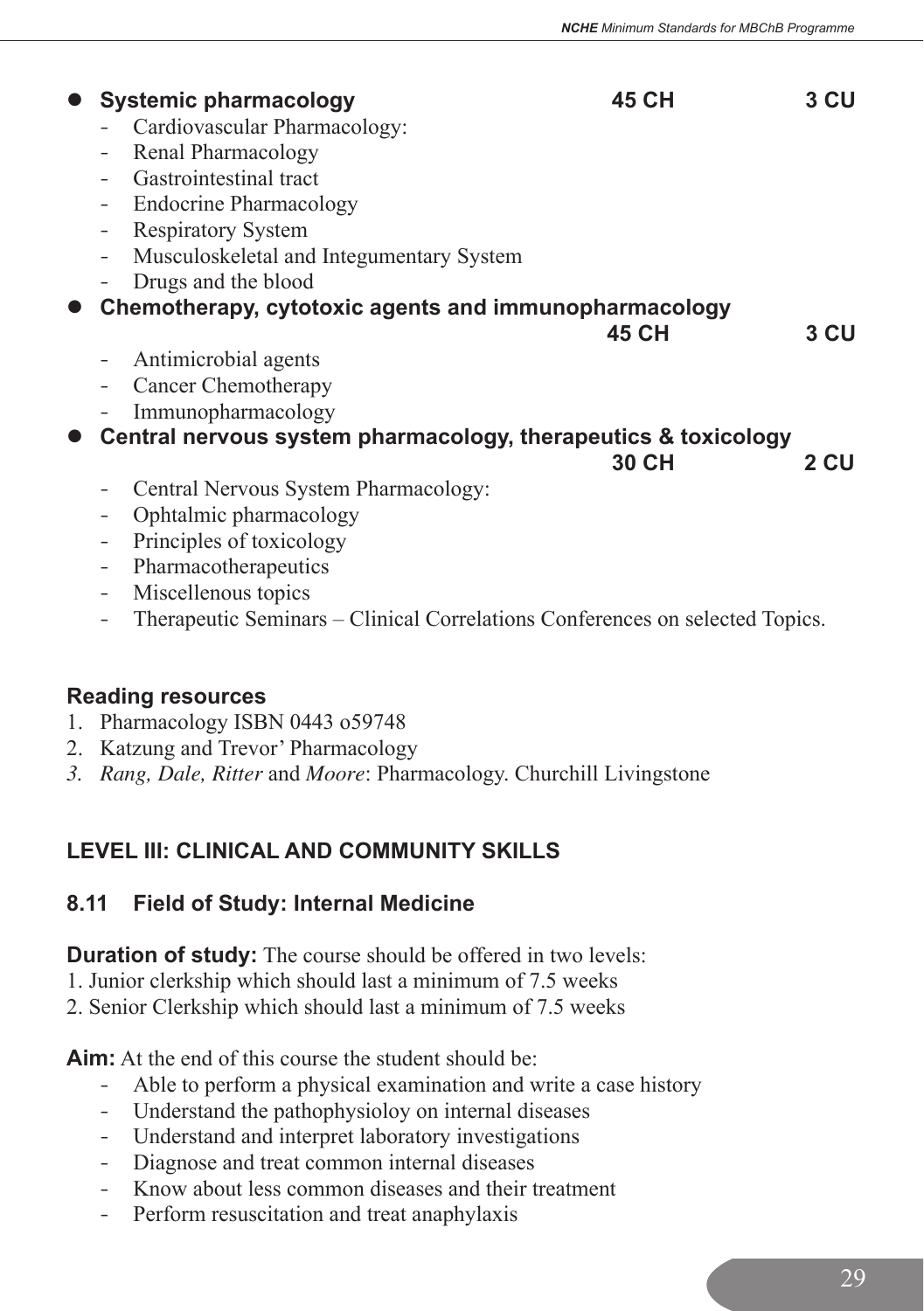- Write prescriptions and referrals
- Meet and communicate with patients and their relatives
- Function in a health care organization and as a leader

**Teaching methods:** supervised practical work on medical wards and outpatient clinics, emergency rooms and the community; seminars, lectures, tutorials, problem based learning.

**Examinations:** written, clinical, oral.

# **Summary course content (Theory: Junior and Senior Clerkships)**

 **210 CH 14 CU**

#### **Infections:**

- Introduction to infections and immune responses
- Bacterial infections and septicaemia
- - Malaria
- Other protozoal infections
- **Helminths**
- - Fungal infections
- - Viral infections
- Acute fevers
- Chronic fevers
- Tuberculosis
- - Leprosy

#### **HIV medicine**

- Introduction to HIV medicine
- Immunology of HIV
- Staging of HIV disease
- Drug therapy in HIV
- HIV and CVS/respiratory system
- HIV and neurology
- HIV and the genitourinary system
- HIV and the GIT
- HIV related malignancies
- Counseling and prevention of HIV

#### l **Gastroenterology**

- Introduction to the GI system
- Swallowing disorders
- Reflux and peptic ulcer disease
- GI bleeding
- - Diarrhoea
- Inflammatory bowel disease
- Malabsorptions
- Tumours of the GIT
- Appendicitis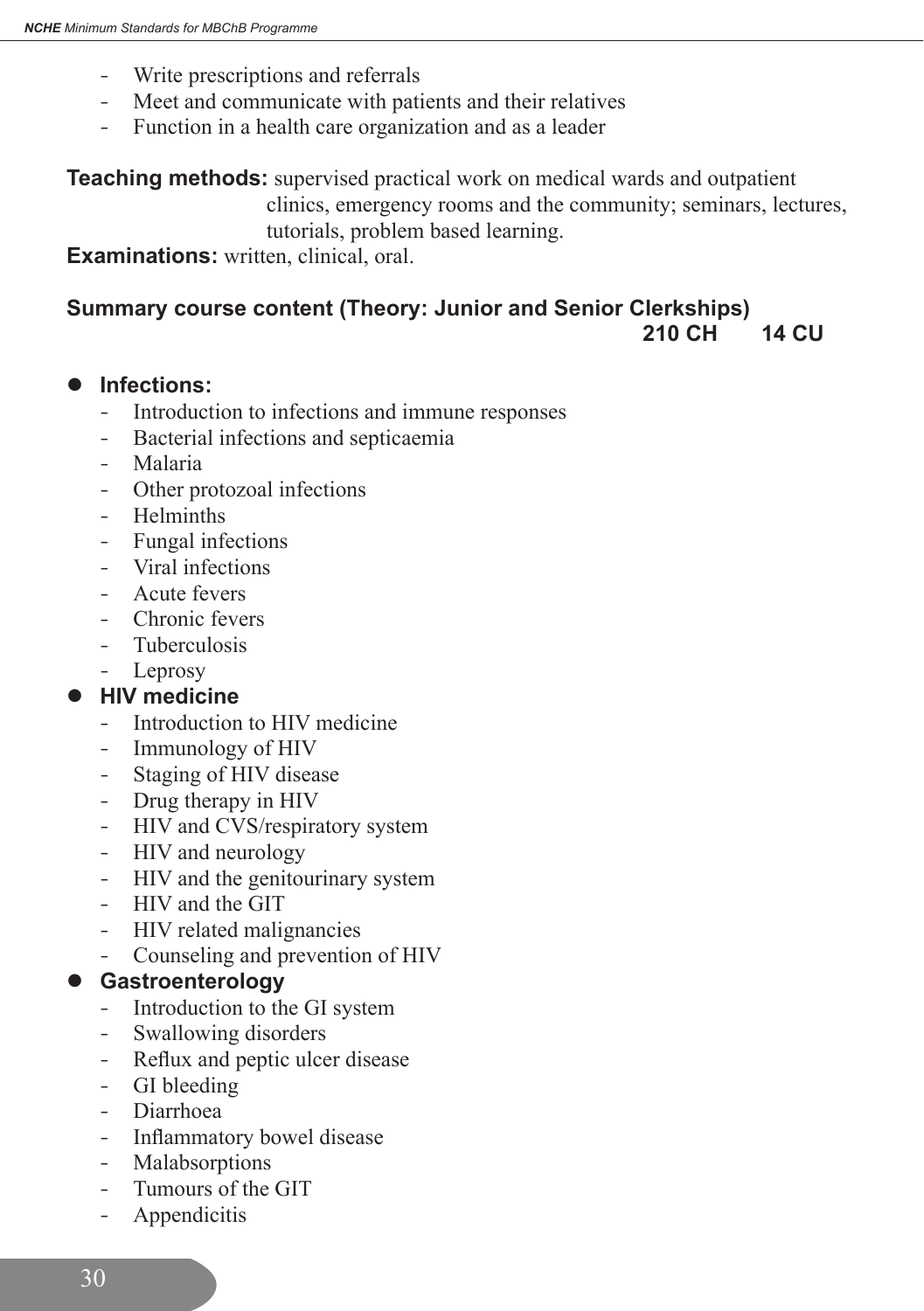#### **Nutrition, liver and pancreatic diseases**

- Diet and health
- - Vitamin and mineral deficiencies
- Protein and energy malnutrition
- Jaundice and liver investigations
- Hepatitis
- Chronic liver disease
- Liver failure
- Biliary disease
- Pancreatic disease

#### **Haematology**

- Microcytic and macrocytic anaemia
- Hemolytic anemia
- Anaemia of chronic infection
- Bleeding disorders
- Blood transfusion
- Haematological malignancies
- Bone marrow failure and pancytopenia
- Myeloproliferative disorders

#### **Cardiology**

- Hypertension
- Pathophysioloy of cardiac failure
- Investigations and management of cardiac failure
- Valvular heart disease
- Infective endoacarditis
- - Ischaemic heart disease
- - ECG
- Arrhythmias
- Pericardial disease
- Cardiomyopathies including EMF

#### **Respiratory disease**

- Introduction to pulmonary physiology
- - Bacterial pneumonia
- Suppuritive lung disease
- Pleural disease
- - Viral pneumonia
- - Asthma
- Acute respiratory distress syndrome and pneumonitis
- Fungal lung disease
- Pulmonary fibrosis
- Occupational lung disease
- Lung tumours
- Pulmonary vascular disease
- Pulmonary embolism
- Chronic Obstrutive Pulmonary Disease (COPD)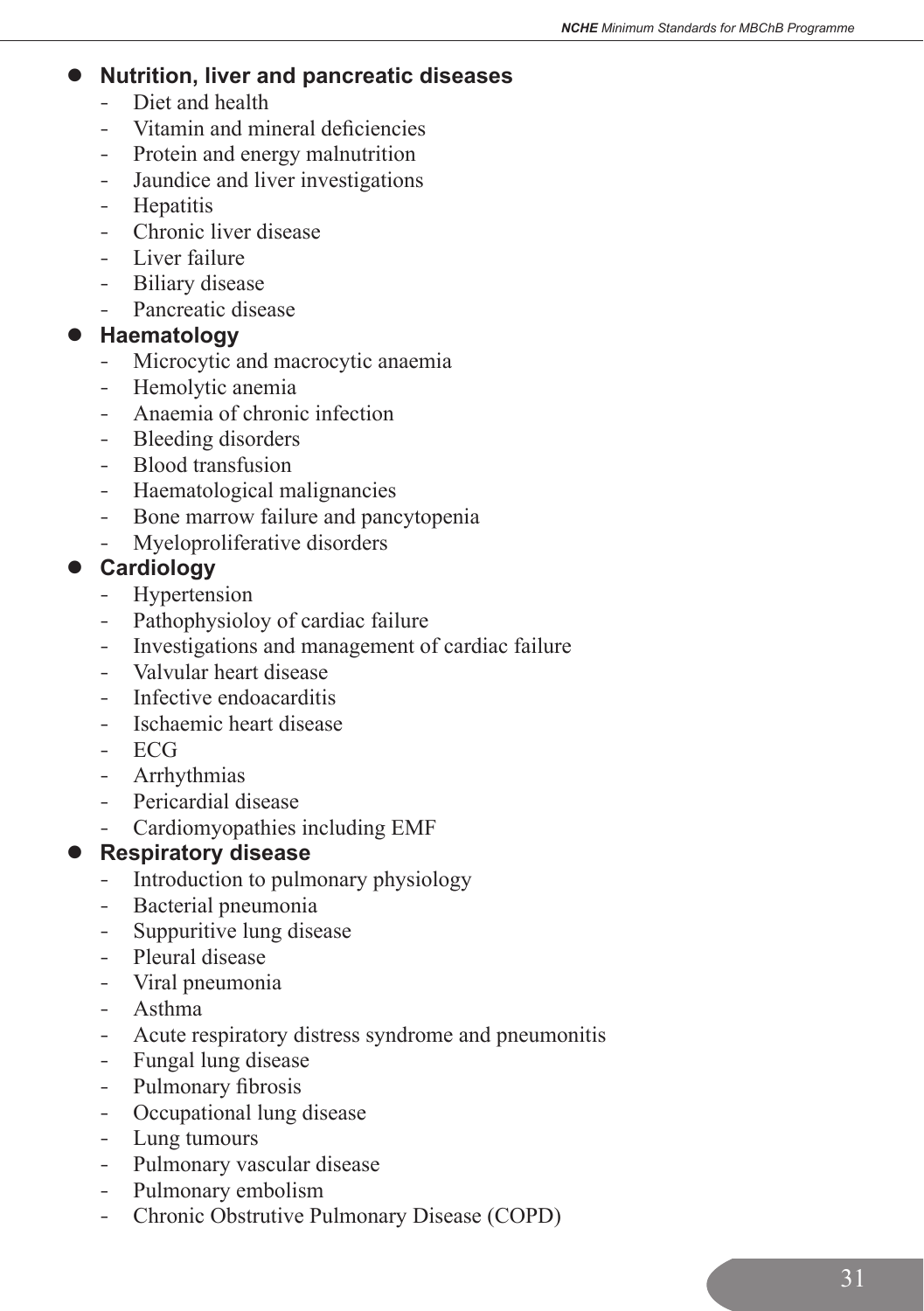### **Dermatology**

- - Eczema
- Psoriasis
- Itchthyosis
- Purpura urticaria
- - Scabies
- Fungal infection
- Bacterial infection
- Malignancy
- Leucoplakia
- Skin odour

# **Clinical chemistry**

- Sodium
- Potassium
- - Calcium/Phosphorus
- Magnesium
- Acid base
- Bone disease
- Liver and lipids
- - Glucose
- Proteins
- Immunoglobulins and their importance
- Laboratory data interpretation

# **Endocrinology**

- Introduction
- Diabetes type I
- Diabetes type II
- Thyroid and parathyroid disease
- Pituitary/Hypothalamic disease
- Adrenal disease
- Endocrine emergencies
- Metabolic syndrome

# **Nephrology**

- Overview of renal physiology and disease
- Acute renal failure
- Chronic renal failure
- Nephrotic syndrome
- Obstructive renal disease and infections
- - Glomerulonephritis and vasculitis
- Systemic disease and the kidney
- Renal emergencies and dialysis

# **Rheumatology**

- Introduction to Rheumatology
- Seropositive arthritidies
- Seronegative arthititidies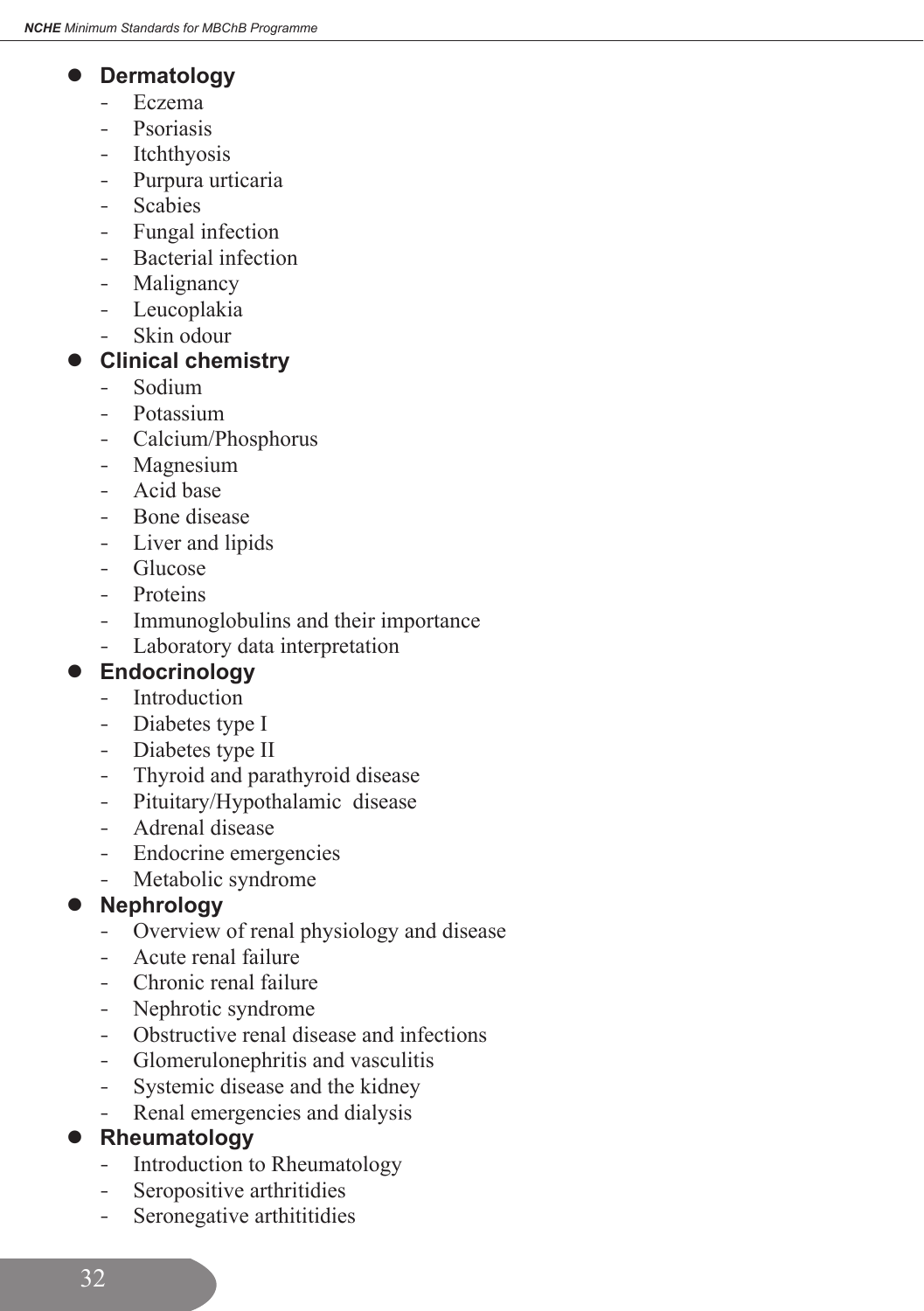- SLE and autoimmuno arthropathies
- Infections and inflammation of bone and joints including osteoartritis
- Crystal arthropathies
- Osteoporosis and osteomalacia
- - Connective tissue disease

# $\bullet$  Genito-urinary and environmental medicine

- Introdutcion to STI
- - Syndromic management
- - Genital discharge (gonorrhoea, vaginosis, etc)
- Genital ulcers (chancroid, Herpes genitalis simplex, etc)
- - Syphilis
- Candidiasis
- Poisoning I (orgoposphates)
- Poisoning II (others)
- Drowning and hypothermia
- Medical complications of burns and rhabdomyolysis
- Insect bites
- Snake bites

# $\bullet$  Neurology

- Neuroanatomy
- Cerebral vascular disease
- Cerebellar disease
- - Dementia
- Demyelinating disorders
- Basal ganglia disorders
- Space Occupying lesions
- Spinal cord disease
- Meningitis and encephalitis
- Seizures and epilepsy
- Acute confusion
- Peripheral neuropathy
- Myopathy

#### **Oncology**

- General overview
- Solid tumours
- HIV related tumours
- - Leukemia
- Lymphomas
- Myeloma
- Chemotherapy and complications
- Neutropenic sepsis
- Oncology emegencies
- Palliative care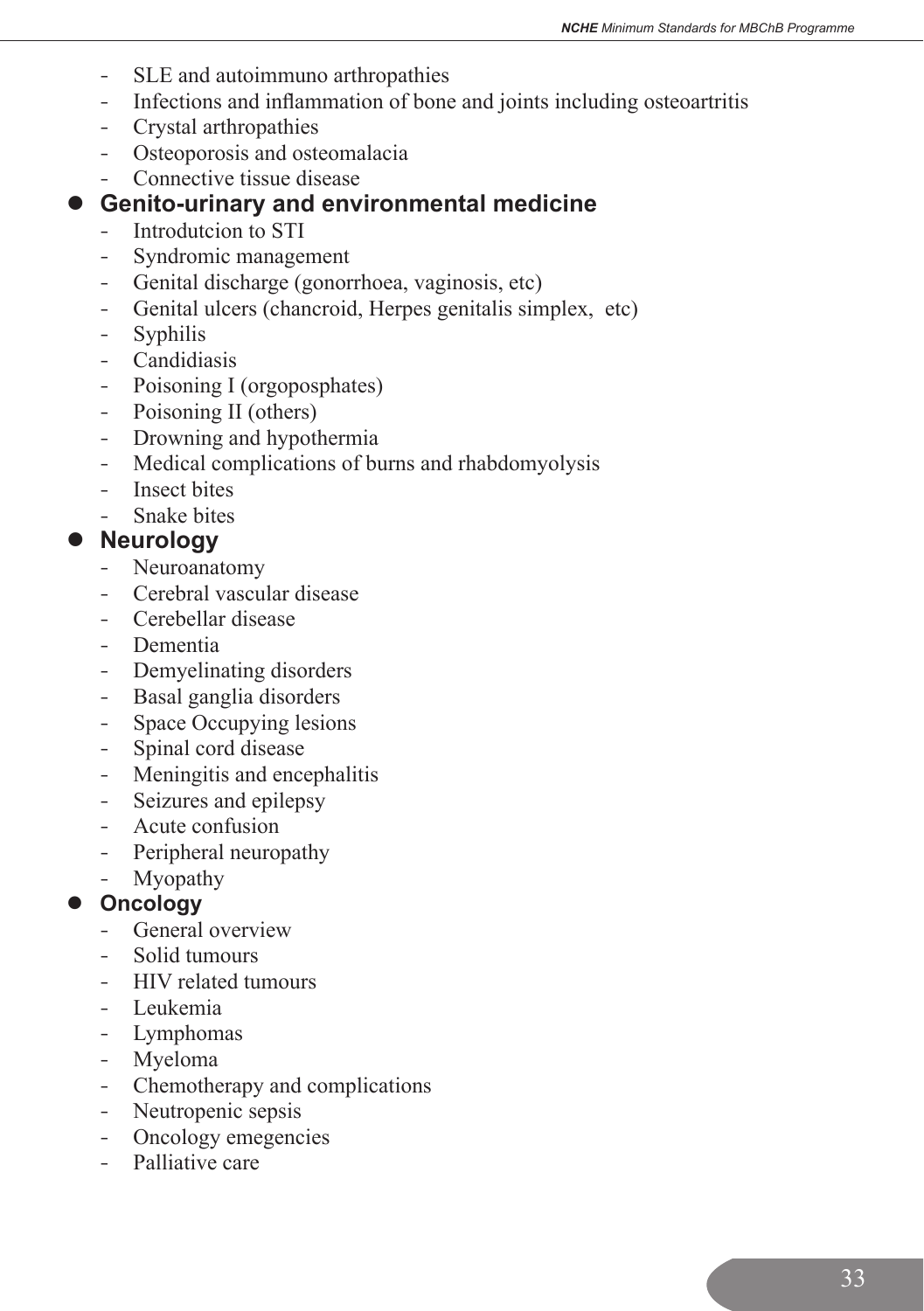#### **• Clinical skills (Junior and Senior Clerkships) 195 CH 13 CU**

- History taking
- Physical examination
- Interpretation of laboratory and imaging results
- Communication and Customer care

#### **Reading Resources**

*The reading list needs to be updated annually and includes but not limited to:*

- 1. Hutchison's Clinical Methods
- 2. Davidson's Principles and Practice of Medicine

## **8.12 Field of Study: Obstetrics and Gynaecology**

**Duration of study:** The course should be offered in two levels:

- 1. Junior clerkship which should last a minimum of 7.5 weeks.
- 2. Senior Clerkship which should last a minimum of 7.5 weeks.
- **Aims:** To acquire sufficient obstetric and gynaecology knowledge, skills, positive attitude and experience to be able to make a correct diagnosis and institute appropriate management.
- **Teaching methods:** supervised practical work on obstetric and gynaecological wards, outpatient clinics, emergency rooms and the community; seminars, lectures, tutorials, problem based learning.

**Examinations:** written, clinical, oral

# **Summary of course content (Theory) 180 CH 12 CU**

#### **• Anatomy and Physiology**

- Anatomy and development of female genital tract.
- Physiology of the reproduction.
- Physiological changes during pregnancy.
- Development of the embryo

#### **Antepartum care**

- Diagnosis of pregnancy, obstetrics examination and seminology
- Development of the fetus and antepartum survellance
- Antenatal care
- Gestational trophoblastic disease
- Abortion
- Ectopic pregnancy
- Multiple gestation

#### **Obstetrics common complications**

- - Anaemia
- Malaria in pregnancy
- - Diabetes mellitus
- Hypertensive disorder in pregnancy
- Premature labour, PRROM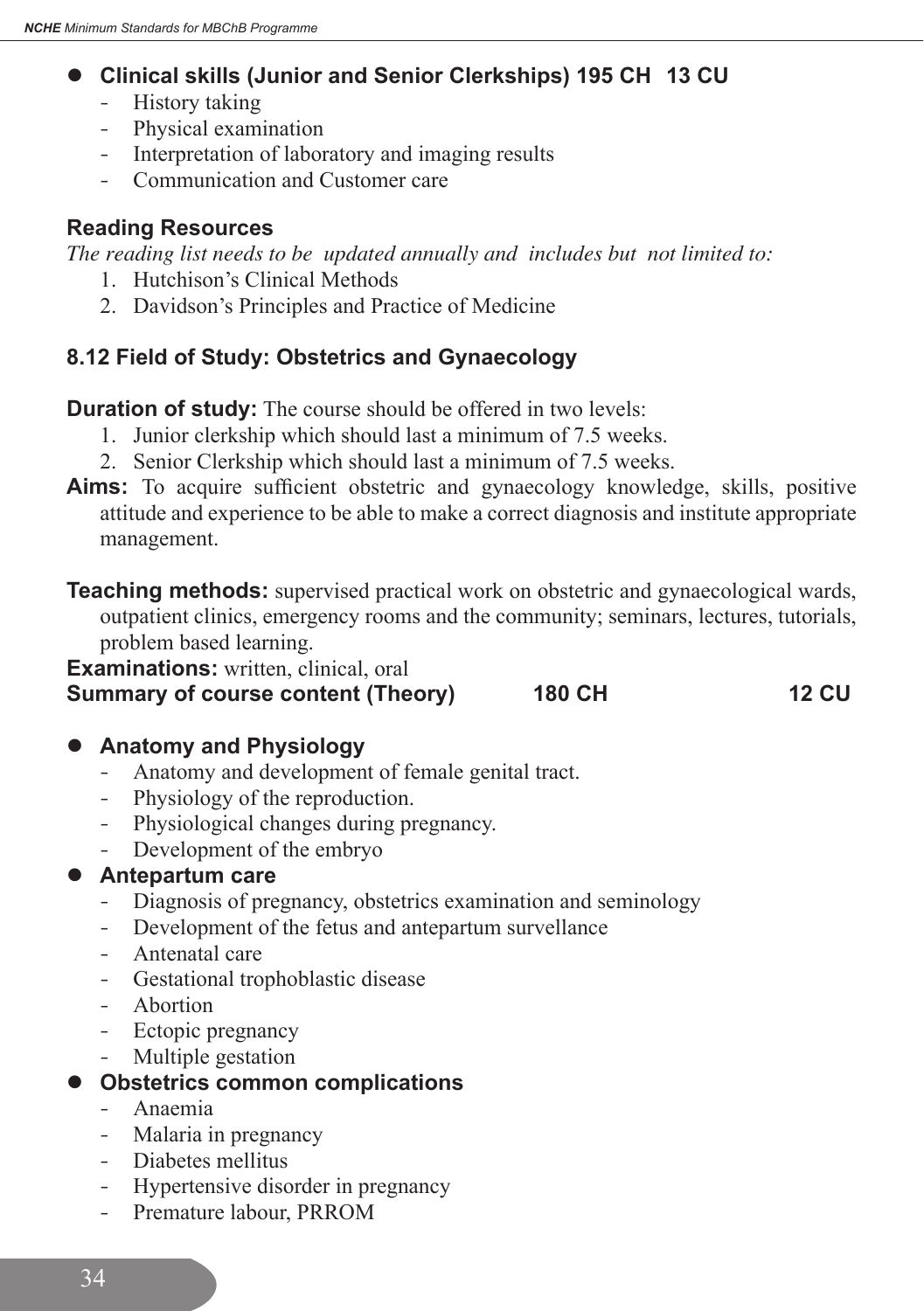|           | -                        | Intrauterine growth restriction<br>Post maturity                              |               |              |
|-----------|--------------------------|-------------------------------------------------------------------------------|---------------|--------------|
|           | Ξ.                       | Antepartum haemorrhage (APH)                                                  |               |              |
|           | $\sim$                   | UTI and renal disease in pregnancy                                            |               |              |
|           | $\equiv$                 | HIV/AIDS infection, PMTCT                                                     |               |              |
| $\bullet$ |                          | <b>Normal labour and delivery</b>                                             |               |              |
|           |                          | Normal labour                                                                 |               |              |
|           |                          | Spontaneous delivery                                                          |               |              |
| $\bullet$ |                          | <b>Abnormal labour and delivery</b>                                           |               |              |
|           | $\qquad \qquad -$        | Malposition and Malpresentation                                               |               |              |
|           |                          | Obstructed labour                                                             |               |              |
|           |                          |                                                                               |               |              |
|           | Ξ.                       | Induction and augmentation                                                    |               |              |
|           | $-$ .                    | Ruptured uterus<br>Caeserean section and vacuum extraction                    |               |              |
|           |                          |                                                                               |               |              |
|           | ÷                        | Postpartum haemorrhage                                                        |               |              |
|           |                          | <b>Purperum</b>                                                               |               |              |
|           |                          | Normal purperum                                                               |               |              |
|           | $\equiv$                 | Lactation and breast feeding                                                  |               |              |
|           | $\sim$                   | Abnormality during purperum                                                   |               |              |
|           |                          | Family planning<br>The new born infant assessment                             |               |              |
|           |                          |                                                                               |               |              |
| $\bullet$ |                          | <b>Clinical skills (Junior and Senior Clerkships)</b>                         | <b>120 CH</b> | 8 CU         |
|           |                          | History taking                                                                |               |              |
|           | $\overline{\phantom{a}}$ |                                                                               |               |              |
|           |                          | Physical examination                                                          |               |              |
|           |                          |                                                                               |               |              |
|           |                          | Interpretation of laboratory and imaging results<br><b>Gynaecology</b>        |               |              |
|           |                          | Premenstral syndrome and Menstral disorders                                   |               |              |
|           |                          | STI and PID                                                                   |               |              |
|           | -                        | <b>Dysfunctional Uterine Bleeding</b>                                         |               |              |
|           | $\equiv$                 | Family planning                                                               |               |              |
|           |                          | Endometriosis                                                                 |               |              |
|           |                          |                                                                               |               |              |
|           |                          | Infertility: female and male factor<br>Fistulae in obstetrics and gynaecology |               |              |
|           |                          |                                                                               |               |              |
|           |                          | Benign conditions of genital organs                                           |               |              |
|           | Ξ.                       | Surgical gynaecological conditions                                            |               |              |
|           |                          | Oncological gynaecology                                                       |               |              |
|           |                          | Climateric and Menopause                                                      | <b>150 CH</b> | <b>10 CU</b> |
|           |                          | <b>Clinical skills (Junior and Senior Clerkships)</b>                         |               |              |
|           |                          | <b>History taking</b>                                                         |               |              |
|           |                          | Physical examination<br>Interpretation of laboratory and imaging results      |               |              |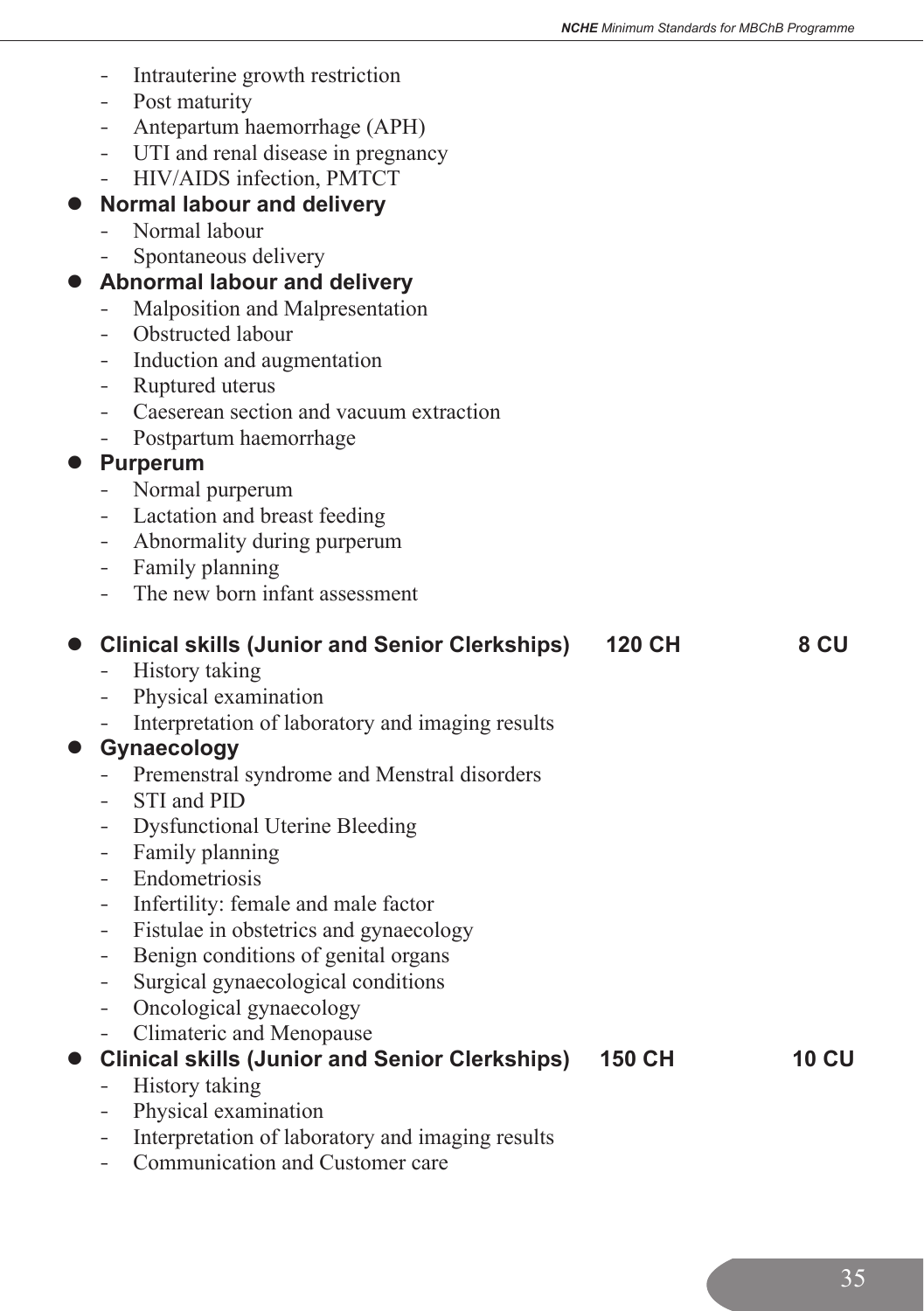#### **Reading resources**

*The reading list needs to be updated annually and includes but not limited to:*

- 1. Obstetrics by Ten Teachers
- 2. Gynaecology by Ten Teachers

# **8.13 Field of Study: Paediatrics and Child Health**

**Duration of study:** The course should be offered in two levels:

- 1. Junior clerkship which should last a minimum of 7.5 weeks
- 2. Senior Clerkship which should last a minimum of 7.5 weeks

# **Summary of course content (Theory: Junior and Senior Clerkships) 120 CH 8 CU**

- **Aim:** To equip the students with knowledge and skills so that they can carry out cost effective clinical, promotive and preventive pediatric and child health work. They should be able to handle common medical, surgical, psychiatric pediatric problems and recognize cases that need immediate attention also identify disease, behavioural problems and learning disorders of childhood and adolescence.
- **Teaching methods**: Tutorials, lectures, practical sessions on the wards {examination, evaluation, and follow up of patients, clinical rounds}problem based learning, case based seminars, case presentations, information retrieval to solve clinical problems, laboratories, out patients and emergency units. The student is expected to participate in supervised patient management.

**Examination:** Written, oral, clinical

- **The child in society** 
	- Growing up in a developing country
	- The Rights of the child
	- Millennium development goals and child health
	- Social trends and effect on child health
	- Services for children with special needs

# Genetics

- - Chromosomes and Chromosomal Abnormalities
- Common Autosomal Abnormalities
- Common Sex Chromosome Abnormalities
- Single Gene (Mendelian) Inheritance
- Recent Advances in molecular Genetics
- Genetic Counselling
- l **Fetus**
	- Periconceptional Medicine
	- The Placenta
	- Examination of the Fetus
	- Drugs Which Cross the Placenta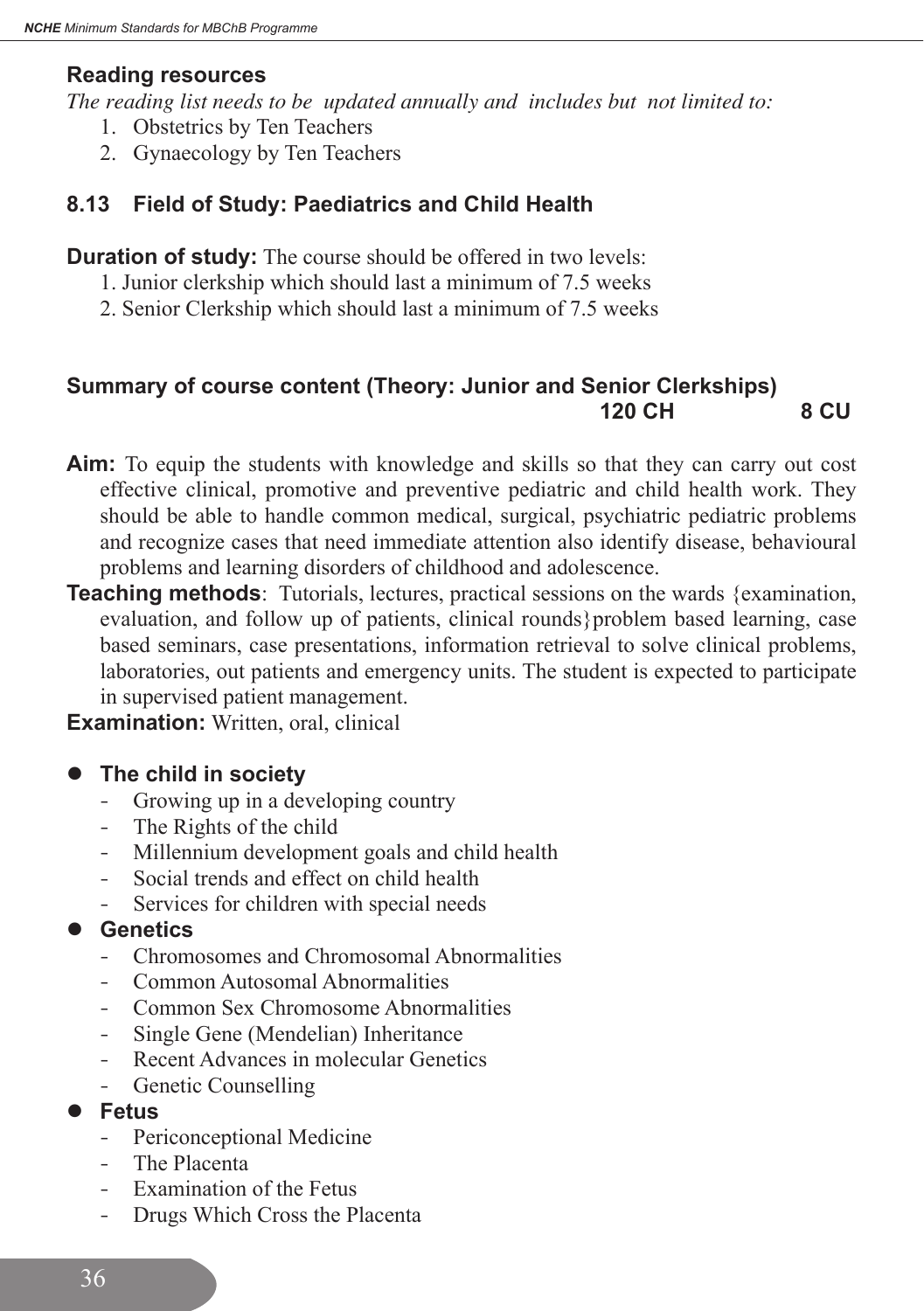- Fetal Transplacental Infections
- Infections Acquired During Vaginal Delivery
- Maternal Immunoglobulins
- Teratogenicity

#### **Newborn**

- Routine Examination and assessment of the Newborn
- Birth Injuries
- Transition to Independent Life
- Size at Birth
- Prematurity
- Respiratory Problems in the Newborn
- Jaundice in the Newborn
- **Gastrointestinal Problems**
- Neural Tube Anomalies
- Cleft Lip and Palate
- Neonatal Infections
- - Neonatal seizures

#### **Nutrition**

- **Anthropometry**
- Breastfeeding
- Artificial Feeding
- Feeding Problems
- Specific Nutritional Deficiencies
- Malnutrition
- Failure to thrive

# **Paediatric HIV**

- Introduction
- Epidemiology, Pathogenesis, and Natural History
- Preventing Paediatric HIV Infection
- Approach to Care of HIV-exposed or HIV-Infected Child
- Diagnosis and Clinical Staging of HIV Infection
- Common Clinical Conditions Associated with HIV
- Pulmonary Conditions
- Antiretroviral Therapy
- Adolescent Issues
- Long-Term and Terminal Care Planning for Children Affected by HIV/AIDS and their Families
- - Counselling, Psychosocial Support
- Nutrition and HIV

# **Other infections**

- Immune Deficiency
- **Tuberculosis**
- Immunisation
- - Malaria
- **Measles**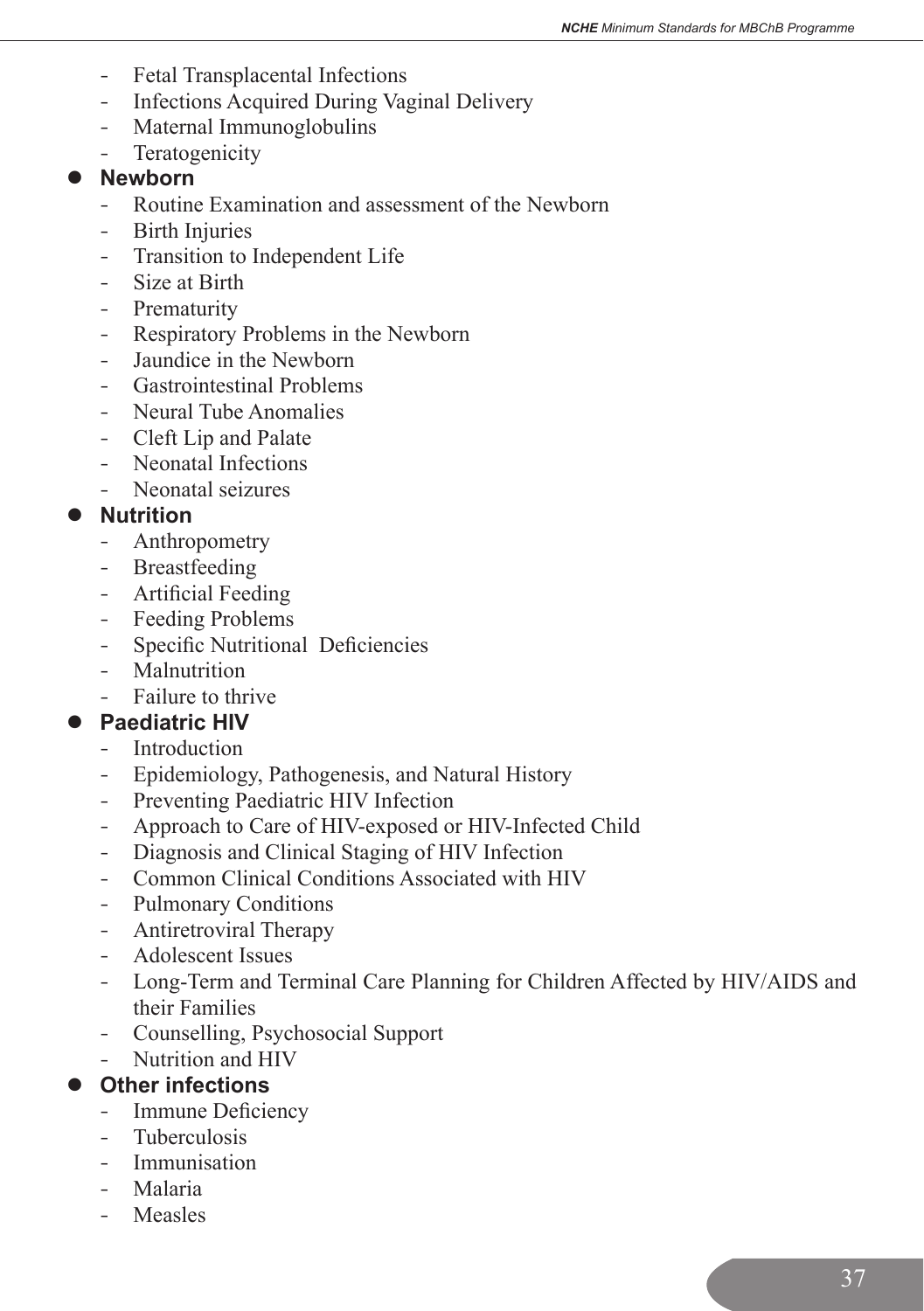- Rebella
- Mumps
- Chicken Pox (Varicella)
- Herpes Simplex Infections
- - Glandular Fever
- Hand, Foot and Mouth Disease
- Hepatitis A
- Hepatitis B
- Poliomyelitis
- Diphtheria
- Pertussis (Whooping Cough)
- - Fungal infections
- Rickettsial infections

#### l **Hazards**

- Injuries
- - Burns
- Drowning/Near Drowning
- Choking and Suffocation
- Poisoning
- Environmental Hazards

# **Airways and lungs**

- Upper Respiratory Tract Infection
- Stridor
- Inhaled Foreign Body
- Acute Lower Respiratory Infection
- Suppurative lung disease
- - Asthma
- l **Heart**
	- Acyanotic Lesions with a Left to Right Shunt
	- Atrial Septal Defect (Ostium Secundum)
	- Atrial Septal Defect (Ostium Primum)
	- Ventricular Septal Defect
	- Patent Ductus Arteriosus
	- Pulmonary Hypertension
	- Obstructive Lesions
	- Aortic Stenosis
	- Coarctation of the Aorta
	- Hypoplastic Left Heart
	- Pulmonary Stenosis
	- Cyanotic Heart Disease
	- Tetralogy of Fallot
	- Transposition of the Great Arteries
	- The ECG
	- Cardiac Arrhythmias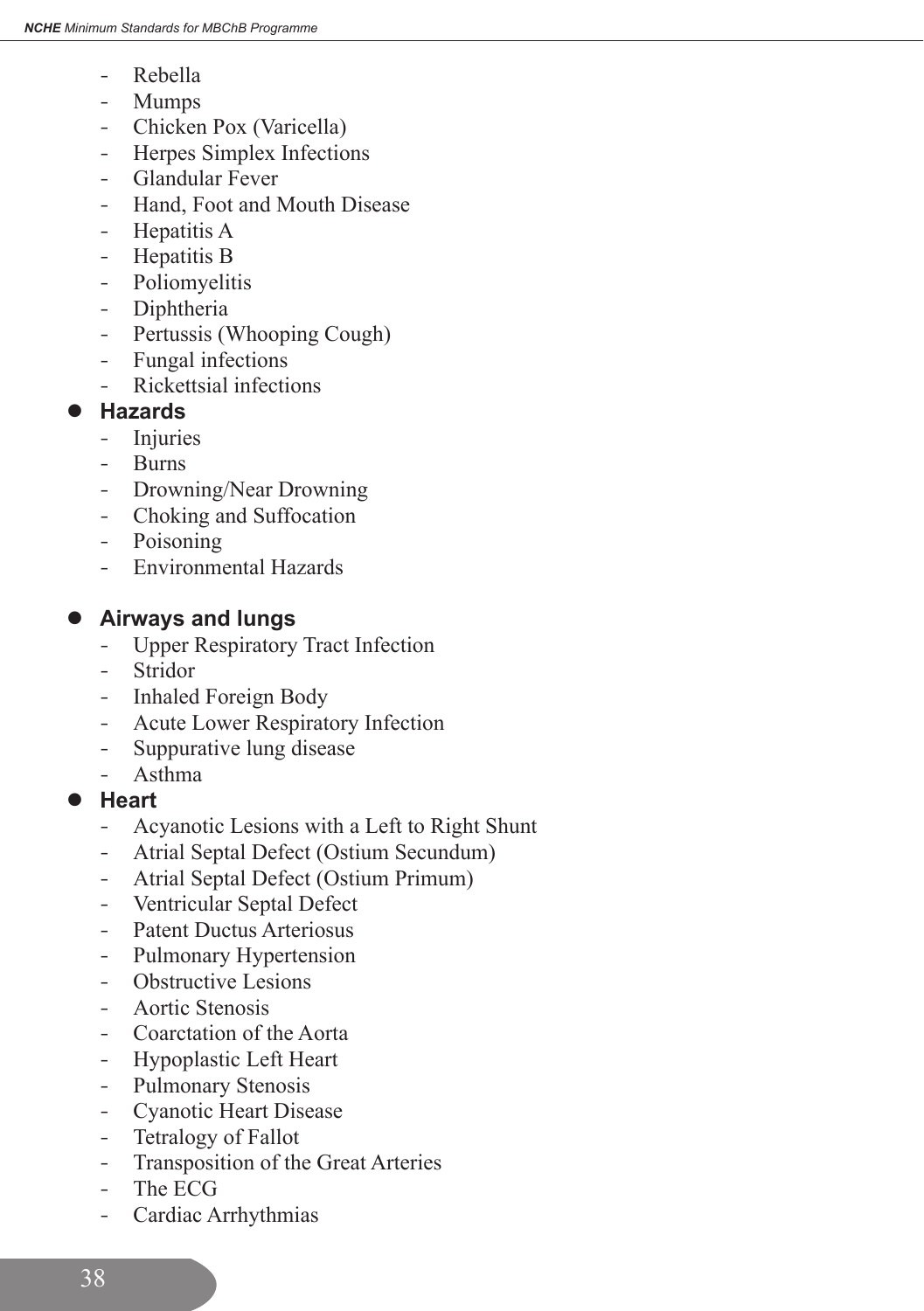- Infective Endocarditis
- Rheumatic Fever
- Hypertension
- Cardiomyopathies including Endomyocardial fibrosis (EMF)
- l **Gut**
	- Acute Abdominal Pain
	- Recurrent Abdominal Pain
	- Diarrhoea and vomiting
	- Persistent Diarrhoea
	- Intestinal Parasites
	- Constipation
	- Liver Disease
	- Pancreatic disease
	- Appendicitis
	- Intussusception

#### $\bullet$  Urinary tract and testes

- Renal Function Tests
- Urinary Tract Malformations
- Renal Calculi
- Urinary Tract Infections
- Enuresis
- Haematuria
- Acute Glomeluronephritis
- Nephrotic Syndrome
- Renal Tabular Disorders
- Acute Renal Failure
- Chronic Renal Failure
- - Testes
- Prepuce

#### l **Blood**

- Iron Deficiency Anaemia
- - Aplastic Anaemia
- Haemolytic Anaemias
- Disorders of Haemoglobin Synthesis
- Bleeding Disorders
- Other anaemias

#### **Oncology**

- The Management of Children with Cancer
- - Acute Leukaemia
- Lymphomas including Burkitt's lymphoma
- - Kaposi sarcoma
- Brain and Spinal Tumours
- Neuroblastoma
- Soft Tissue Sarcomas
- Renal Tumours
- Germ Cell Tumours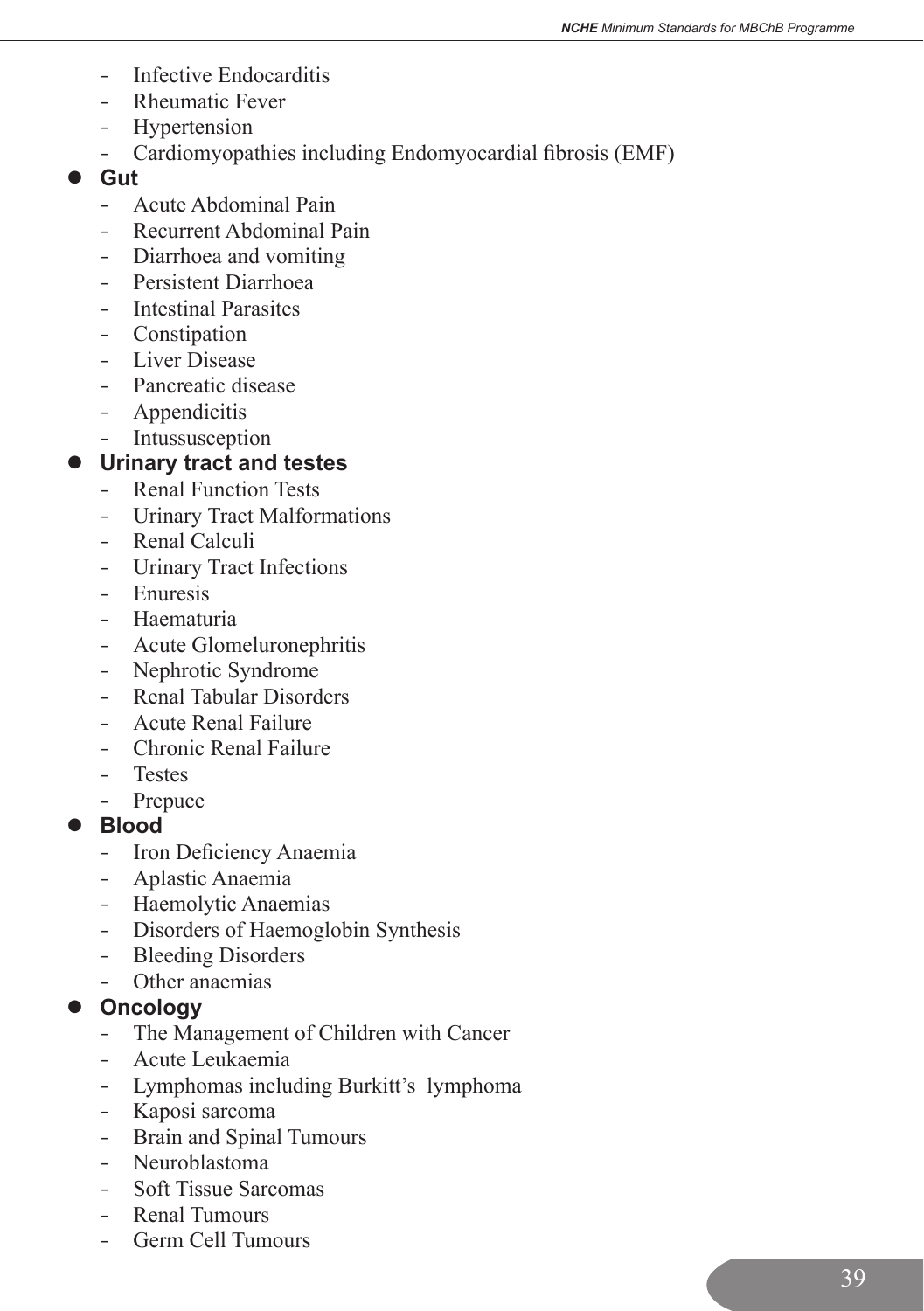- Bone Tumours
- Retinoblastoma
- Other Tumours
- Palliative care

# **Growth**

- Head Growth
- Height and Weight
- Short Stature
- Excessive Height

# ● Metabolic problems

- Inborn errors of metabolism
- Hypoglycaemia
- Other

# $\bullet$  Endocrinology

- Puberty
- Disorders of Sexual Differentiation
- Adrenal Glands
- Thyroid
- Parathyroid Glands
- - Diabetes mellitus

# l **Skin**

- Rashes of Early Infancy
- Atopic Eczema
- Infections and Infestations
- Congenital Skin Lesions
- Other Common Skin Disorders

# **Bones and joints**

- **Arthritis**
- Osteomyelitis
- Normal Postural Variations
- **Scoliosis**
- Hip Disorders
- Knee Disorders
- Talipes (Clubfoot)
- - Genetic Bone and Joint Disorders
- Bone Tumours and related disorders

# **Nervous system and muscles**

- Introduction
- Cerebral Palsy
- - Headache
- Seizures and epilepsy
- - Ataxia
- Intracranial Infection
- Neuromuscular Disorders
- Poliomyelitis
- Movement disorders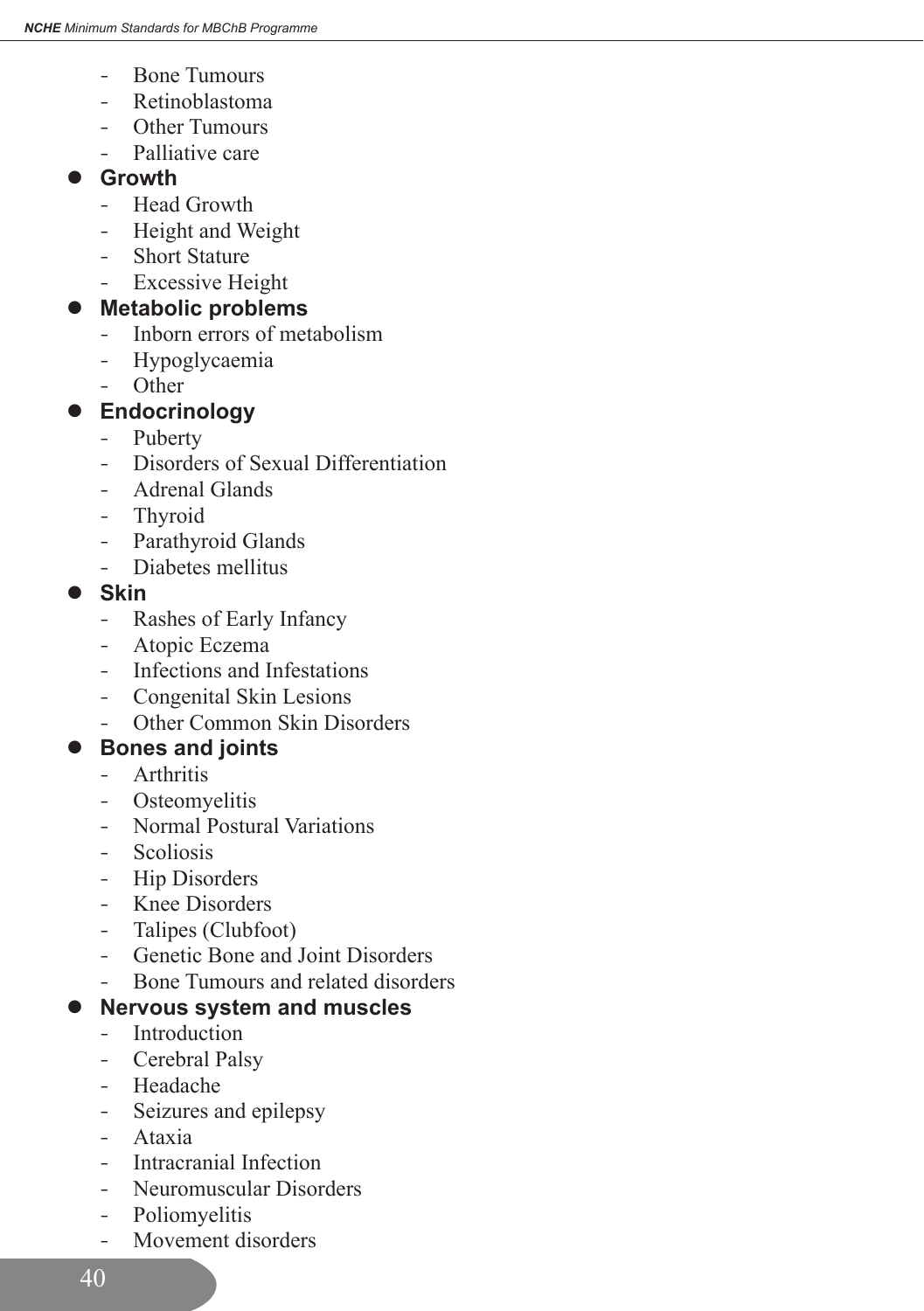#### **Sight, hearing, speech and learning**

- - Sight
- Hearing
- Speech
- Learning

## **Emotions and behaviour**

- Introduction
- Brain Disorders
- Mental retardation
- Development Delay Problems
- Psychosocial aspects of development and disease in childhood and adolescence
- The Interaction Between the Child and the environment
- Behavioural Problems
- Emotional Disorders
- Maltreatment of Children
- Substance abuse
- Eating disorders
- Conversion disorder
- Attention deficit disorder

# **Child survival strategies**

- Immunization
- Growth monitoring
- Breast-feeding
- Integrated management of childhood illnesses (IMCI)
- Food supplements

# **Emergency paediatrics**

- Cardiopulmonary resuscitation and basic paediatric life support
- Birth asphyxia and neonatal resuscitation
- Convulsions and status epilepticus
- The comatose child
- Principles of management of accidental poisoning in children
- - Acute asthma
- Croup and larygotracheobronchitis
- **Shock**
- Diabetic ketoacidosis
- Heart arrhythmias and cardiac failure
- Dehydration

# **Clinical paediatrics (Junior and Senior Clerkships)**

**150 CH 10 CU** 

This involves practice in talking professionally to children and parents and in examining children of all ages

- History taking in Paediatrics and Child Health
- - General examination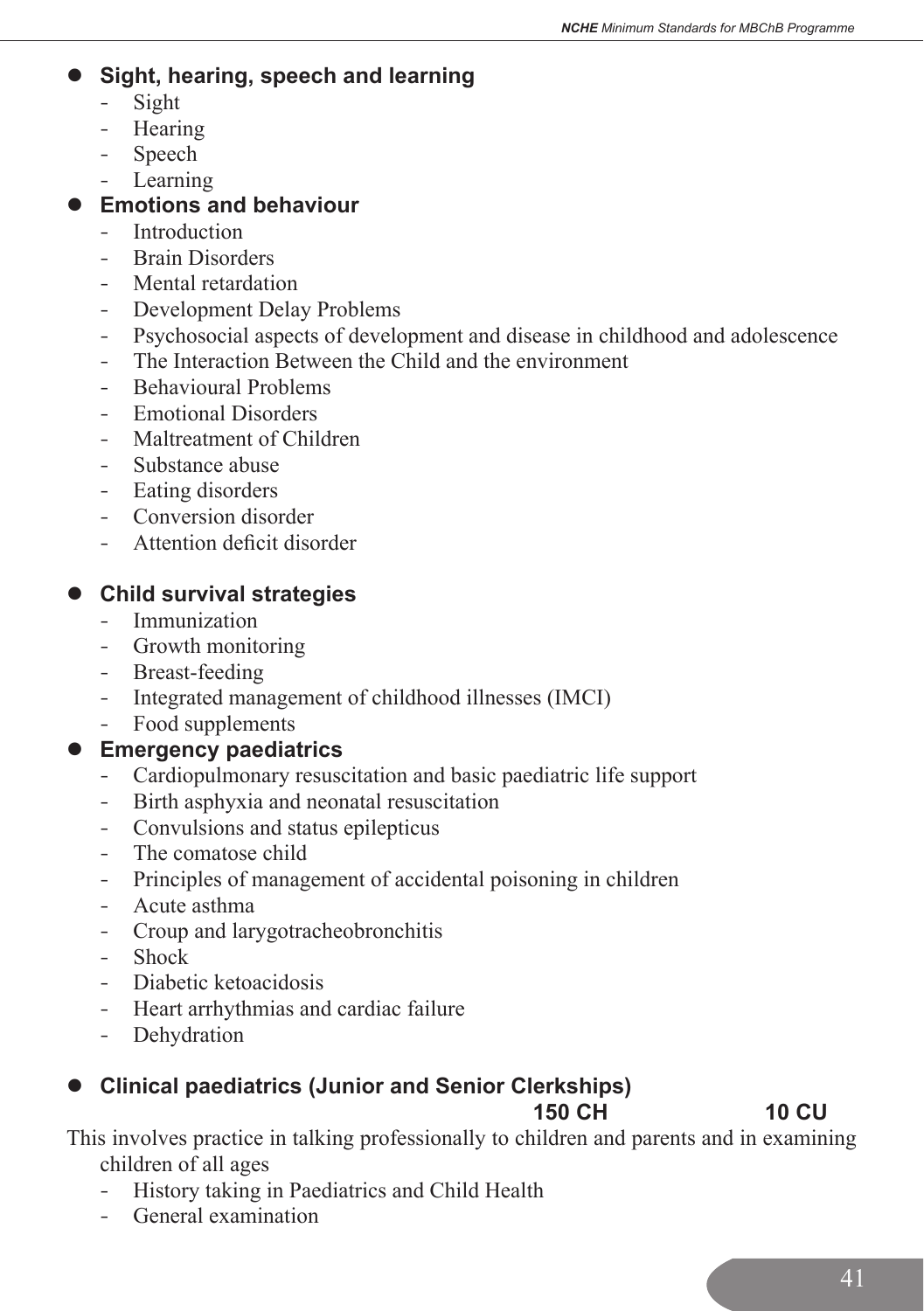- Developmental assessment
- Examination of systems
- Examination of the newborn baby
- Interpretation of laboratory and imaging results
- - Communication and Customer care

# **Reading resources**

*The reading list needs to be updated annually and includes but not limited to:*

- 1. Essential Paediatrics by *David Hull* and *Derek I Johnston*, Churchill Livingstone, ISBN 0 443 05959 4.
- 2. International Child Health Care by *David Southall, Brian Coulter, Christiane Ronald*  and *Simon Parke,* BMJ Publishers ISBN 0 7279 1476-6.
- 3. Paediatrics- Understanding Child Health . *Tony Watwerston, HP Helms* and *Ward Platt,* Oxford University Press, ISBN 0 19 262564 0.
- 4. Handbook on Pediatric AIDS in Africa (edited by *D. Tindyebwa, Janet Kayita, P Musoke, Brian Elley, Ruth Nduati, Hoosen Coovadia, Raziya BObart, Dorothy Mbori* Ngacha, Mary Pat Kieffer on behalf on ANECCA, the African Network for the Care on Children affected by AIDS).

# **8.14 Field of study: Surgery**

**Duration of study:** The course should be offered in two levels:

- 1. Junior clerkship which should last a minimum of 7.5 weeks
- 2. Senior Clerkship which should last a minimum of 7.5 weeks
- **Aims:** To acquire sufficient surgical knowledge, skills, positive attitude and experience to be able to make a correct diagnosis and institute appropriate management
- **Teaching methods:** Tutorials, lectures, practical sessions in the operation theatres, wards, outpatient departments, and emergency units {examination, evaluation, and follow up of patients, clinical rounds,}, problem based learning, case based seminars, case presentations, information retrieval to solve clinical problems, laboratories. The student is expected to participate in supervised patient management.

#### **Examinations:** Written, oral, clinical

# **Summary of courses (Theory, Junior and Senior Clerkships) 150 CH 10 CU**

# $\bullet$  **General principles**

- Wound healing and management
- Nutrition
- Preparing a patient for surgery
- Sterilization and theatre safety
- Post operative care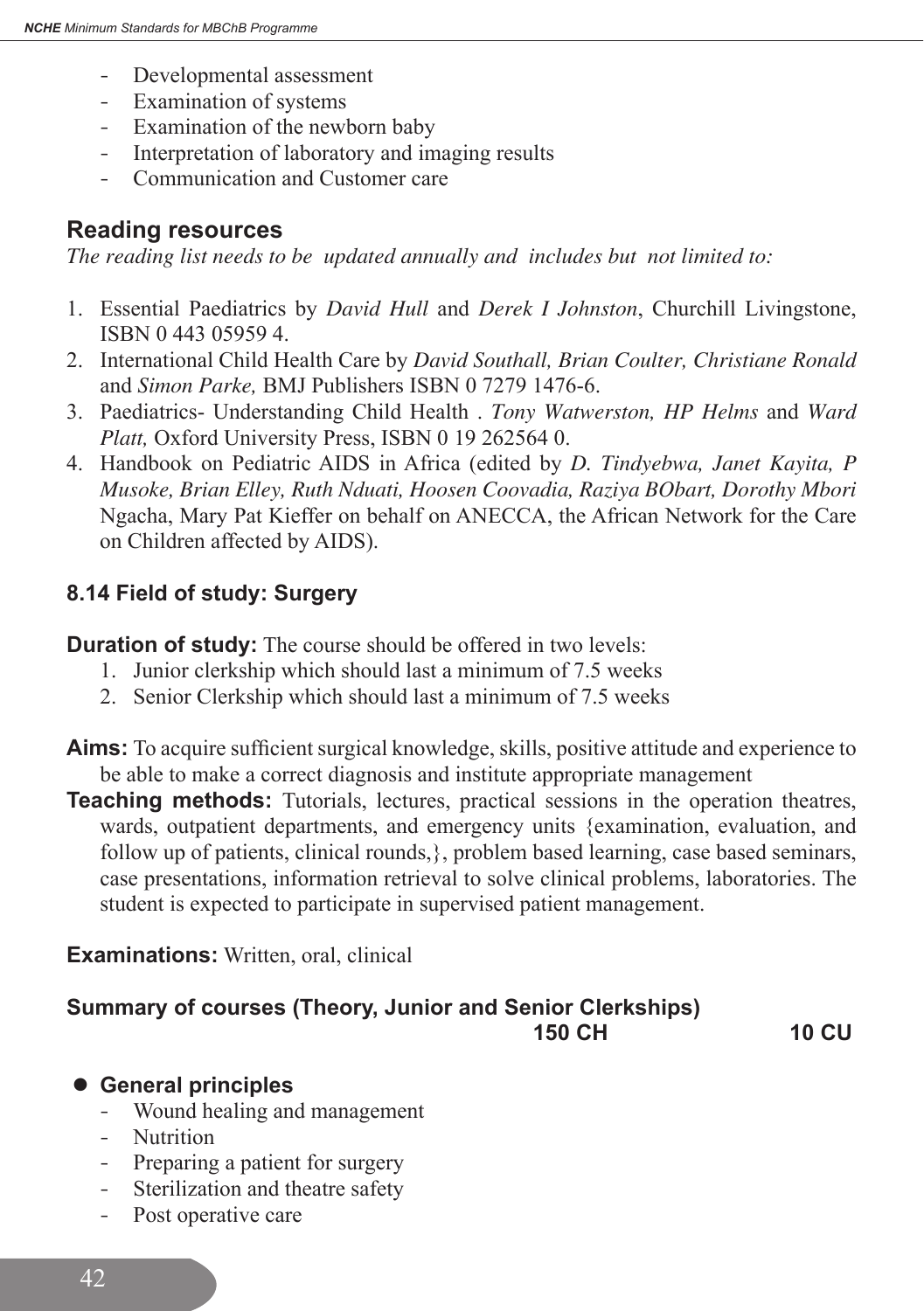- Fluid and electrolyte balance
- Blood transfusion
- Acute life support and critical care
- Wound Infection
- - Tetanus
- Parasitic infections
- Acquired Immunodeficiency Syndrome
- - Cysts, ulcers, and sinuses
- Day surgery
- - Burns
- Surgical Ethics
- Palliative Care
- Principles of oncology
- Clinical evaluation
- Multiple injuries
- - Diabetes mellitus
- Hypertension
- - Surgical instruments

#### l **GIT**

- Peptic ulcerations
- Pancreatic disease
- Diseases of the biliary tract
- Liver disease
- Obstructive jaundice
- Intestinal obstruction
- Appendicitis
- Abdominal injuries
- Peritonitis
- Benign conditions of the ano-rectal region
- - Gastrocolic fistulae
- Intestinal fitulae
- Herniae
- Carcinoma of the esophagus
- Carcinoma of the stomach
- - Hepatocellular carcinoma
- Colorectal tumours
- Splenic disease
- Inflammatory bowel disease

#### **•** Plastic surgery

- - Wounds and scars
- Reconstructive surgery
- - Burns
- Cosmetic surgery
- - Congenital abnormalities
- Tumours of the skin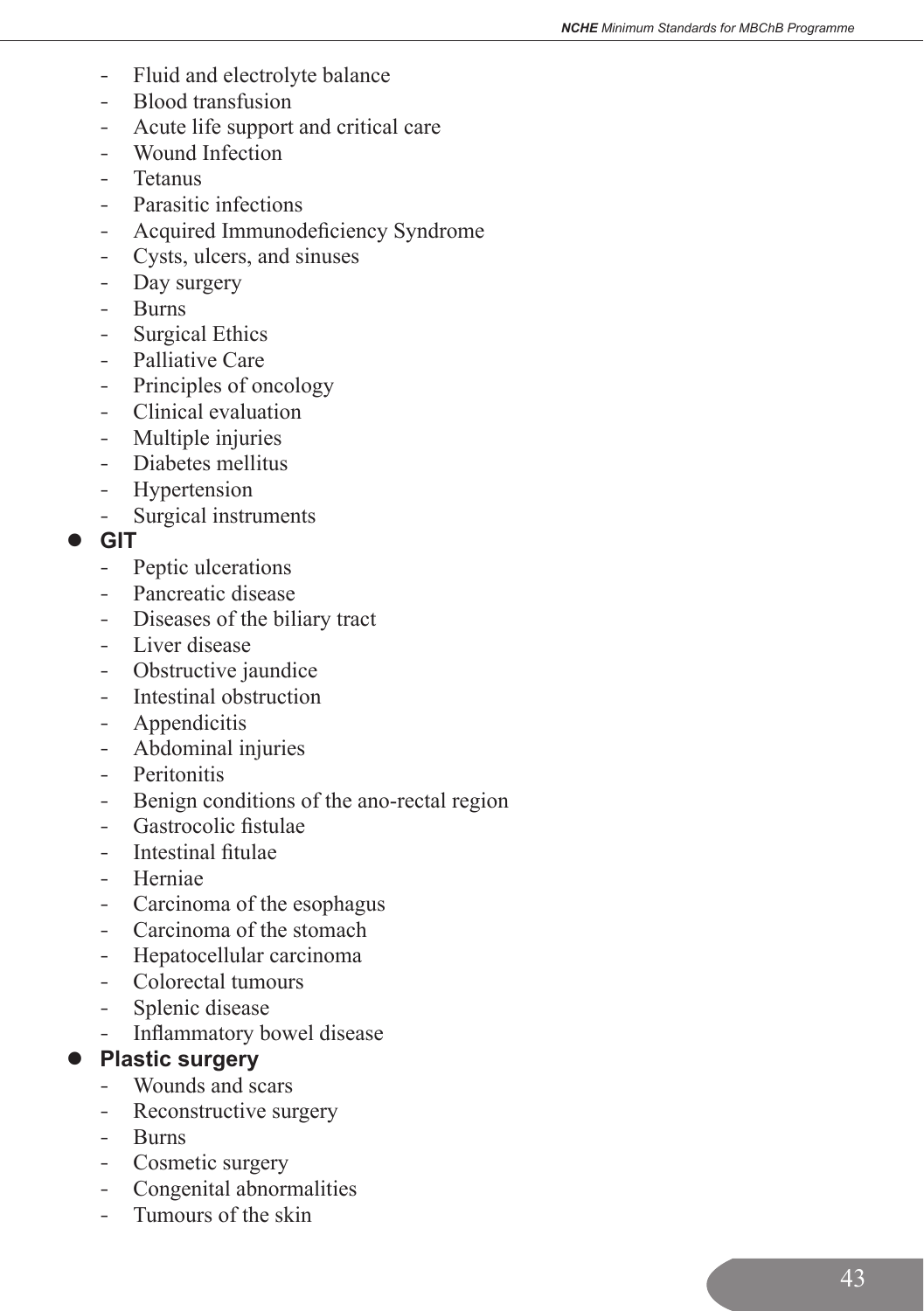## **Orthopaedics and Trauma**

- General principles of management of fractures
- Injuries of the pelvis, upper and lower limbs
- Injuries of the hip, shoulder, knee, wrist, ankle
- - Injuries of the spine and spinal cord
- Head injuries
- Acute and chronic infections of bones and joints
- Congenital lesions of the limbs
- Connective tissue tumours
- Low back pain

#### Endocrine

- - Goitre
- Thyroid cancer
- Benign and malignant conditions of the breast
- Benign and malignant conditions of the adrenal gland
- Testicular conditions
- Tortion
- Infection
- Hydrocele
- Congenital
- **Tumours**
- - Cysts
- Vascular
- **Injury**

# **Cardiothoracic surgery**

- Chest injuries
- Diseases of the pleura and mediastinum
- - Hiatus hernia
- Gastroesophageal reflux
- Lung tumours
- Valvular heart disease
- Congenital heart disease
- - Diseases of the thoracic aorta
- Pericarditis
- Heart transplant
- Vascular disorders
- - Lymphoedema

#### **Neurosurgery**

- Head injuries
- Spinal injuries
- Peripheral nerve injuries
- Intracranial abscess
- Hydrocephalus
- Intracranial haemorrhage
- - Congenital abnormalities of the spinal cord
- Tumours of the brain and meninges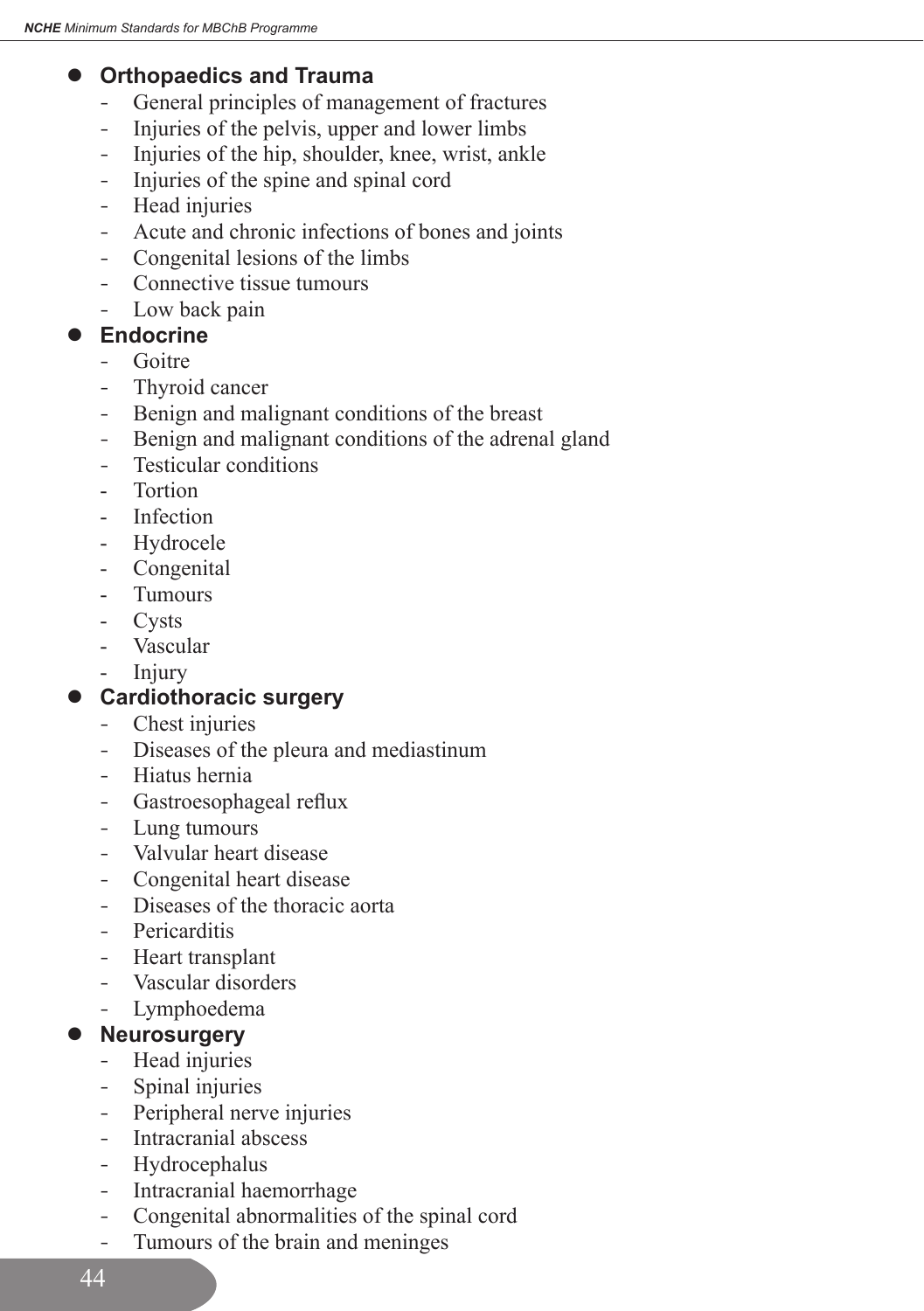# **Urology**

- Investigations of the genitourinary urinary tract
- Congenital disorders of the genitourinary tract
- Urinary tract infections
- Injuries of the kidney, ureters, urinary bladder and urethra
- Urethral stricture
- Tumors of the genitourinary tract
- Benign enlargement of the prostate
- Male infertility
- - Circumcision

#### l **Anaesthesia**

- Preoperative evaluation of patients
- Preparation of patients for operation
- - General anaesthesia
- Local-regional anaesthesia
- Monitoring
- Equipment
- History of anaesthesia
- Fluid therapy
- Emergencies
- Medical conditions and anaesthesia
- Pain management
- Resuscitation and intensive care
- Airway management
- Anaesthetic techniques

#### l **ENT**

- Introduction
- Clinical evaluation and investigations
- - Trauma
- Epistaxis
- **Infections**
- - Tumours
- Foreign bodies
- Emergencies
- Voice disorders
- Hearing disorders
- - Cerumen

#### **Ophthalmology**

- Anatomy and physiology pf the eye
- Periobital and orbital swelling
- Injuries of the eye and adjacent structures
- Acute red eve
- Painless loss of vision
- Congenital disorders
- Proptosis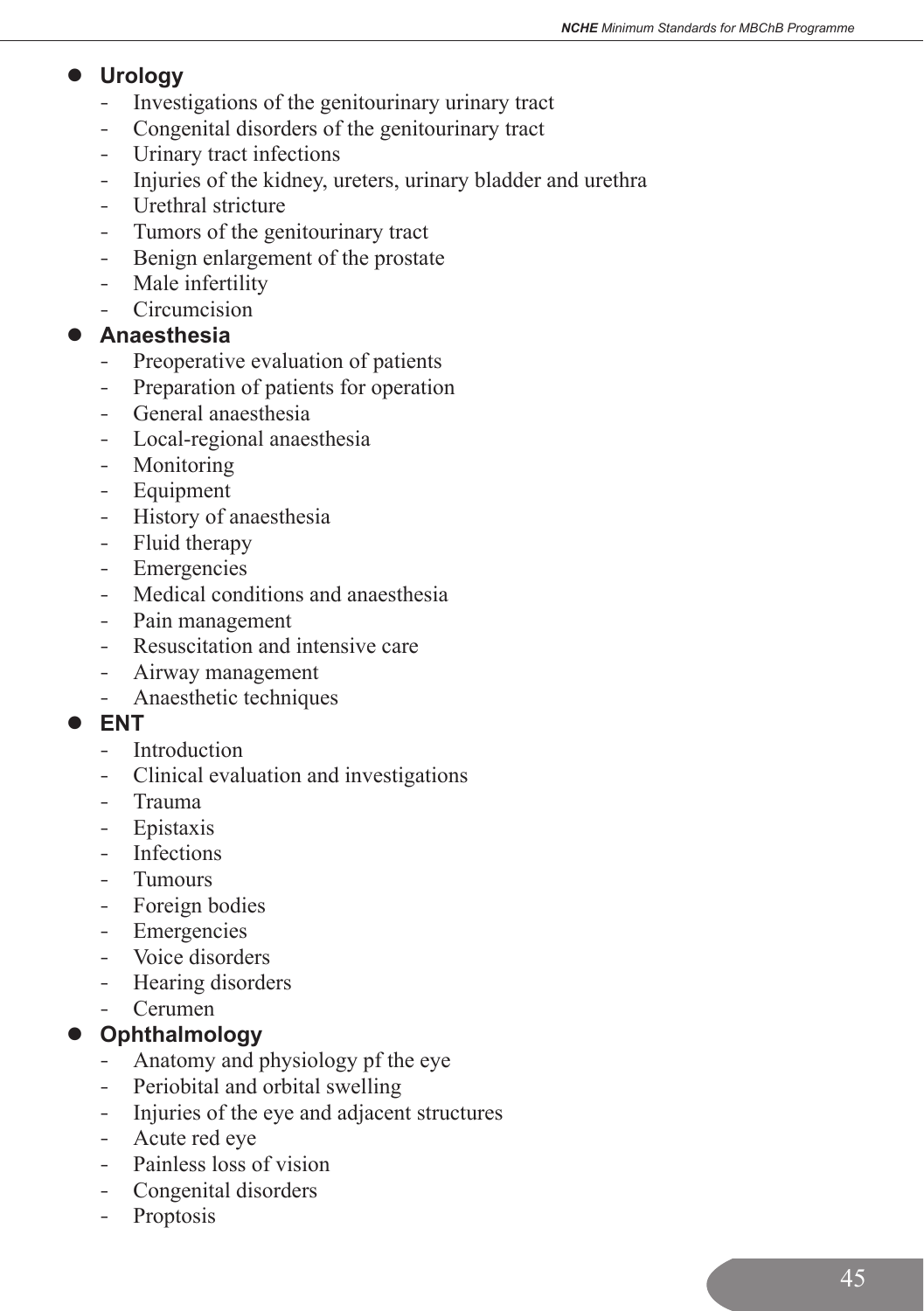- **Strabismus**
- Ocular examination
- Refractive errors
- - Ocular tumours
- Diseases of the lens, choroid, retina, lachrymal system
- HIV and the eye

#### **Paediatric surgery**

- Introduction
- Paediatric trauma
- Inguinal scrotal disorders
- - Umbilical hernia
- Abnormalities of the penis
- Circumcision
- Pyloric stenosis
- Intestinal obstruction
- Acute abdominal pain
- Urinary tract infections
- Constipation
- - Congenital malformation
- Necrotizing enterocolitis
- Oncology

#### **Oral surgery**

- Maxillofacial injuries
- Diseases of the oral mucosa
- Disorders of the salivary glands
- Congenital anomalies

# **Clinical skills (Junior and Senior Clerkships and Surgical Specials)**

 **270 CH 18 CU**

- History taking
- Physical examination
- Interpretation of laboratory and imaging results
- Communication and Customer care

#### **Reading resources:**

*The reading list needs to be updated annually and includes but not limited to:*

- 1. Textbook of Surgery by *Bailey and Love*
- 2. Davey's companion to surgery in Africa
- 3. Outlines of Orthopaedics by *Crawford Adams*
- 4. Primary Surgery by *Maurice King* and *Peter Bewes*
- 5. Emergency Surgery by *Hamilton Bailey*
- 6. Principles and Practice of Surgery by *Forrester* and *Carter and Macleod*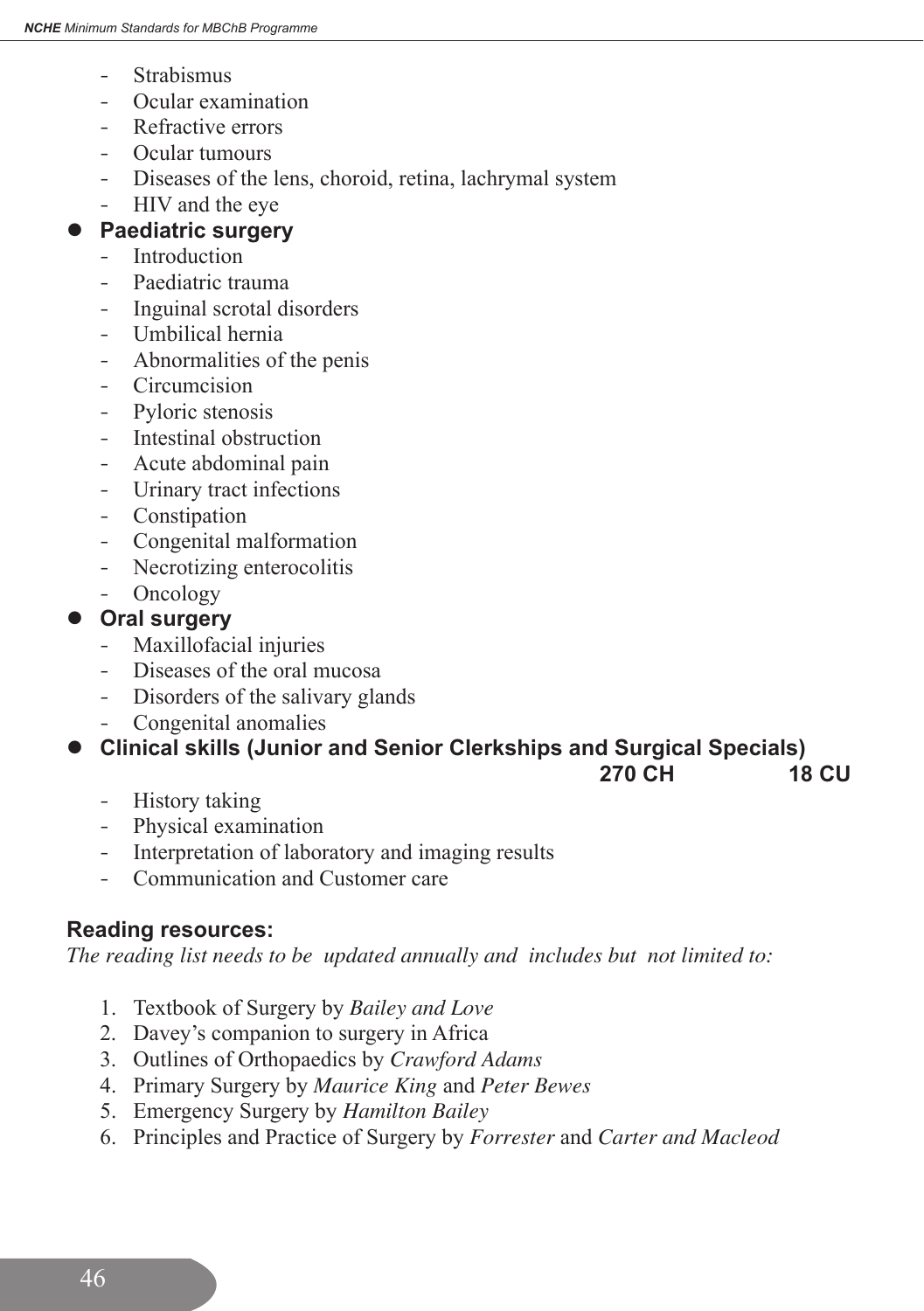# **8.15 Field of Study: Public Health**

**Aims:** To acquire sufficient knowledge in epidemiology, biostatistics, research methods, demography, control of communicable diseases, environmental sanitation, MCH, nutrition, occupational health, and health service management

**Teaching methods:** Lectures, seminars, group discussions, community-based education, problem based learning, practical

**Examination:** written, oral, practical

|                        | <b>Summary of content</b>                                                                                                                                                                                                                                                                                                     | <b>225 CH</b> | <b>15 CU</b> |
|------------------------|-------------------------------------------------------------------------------------------------------------------------------------------------------------------------------------------------------------------------------------------------------------------------------------------------------------------------------|---------------|--------------|
| $\bullet$<br>$\bullet$ | <b>Introduction</b><br>History of public health<br>Primary Health Care<br>$-$<br>National and international organizations involved in public health<br>$ \,$<br>Public health legislation<br><b>Disasters</b><br>Refugees and internally displaced people<br>$\equiv$<br>Epidemiology                                         | 60 CH         | 4 CU         |
| $\bullet$              | Introduction<br>Methods and procedures of community diagnosis<br>$\equiv$<br>Disease Transmission and Control<br>Epidemiological methods<br>Disease surveillance<br>$ \,$<br>Epidemiology of HIV, malaria, TB, diarrhoeal disease<br>$\overline{\phantom{a}}$<br><b>Biostatistics</b><br>Introduction                         |               |              |
| $\bullet$              | Data Sources and collection methods<br>Summarizing, presenting/communicating data<br>Interpretation of Data, Statistical Inference<br>$\equiv$<br><b>Demography</b><br>Introduction<br>Population size and composition<br>$\equiv$<br>Demographic processes<br>$\sim$<br>Relationship between population and development<br>- |               |              |
| $\bullet$              | <b>Control of communicable diseases</b><br>Introduction<br>Types of communicable diseases<br>$\overline{\phantom{a}}$<br>Prevention and Control<br>$\sim$ $-$<br>Control of major non-communicable diseases<br>Trauma<br>Cardiovascular disease<br>Diabetes<br>$\blacksquare$                                                 | <b>60 CH</b>  | 4 CU         |

**Cancer**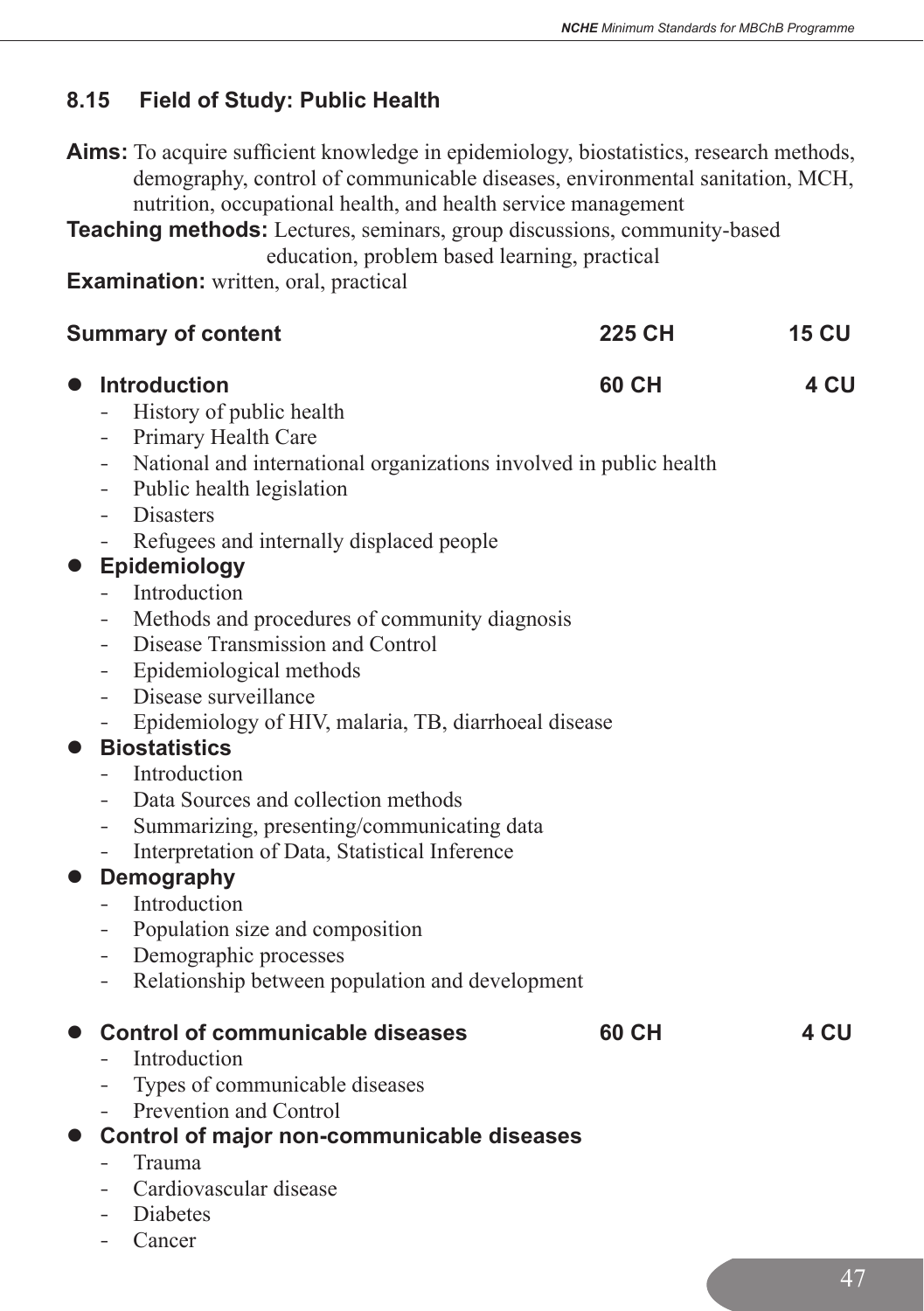## **Environmental sanitation**

- **Introduction**
- Environmental health problems
- Environmental health measures

#### **Research methods**

- Introduction types of research
- Research approaches
- Study design, sampling procedures
- Data collection, analysis and report

#### **Integrated Management of Childhood Illness (IMCI)**

- Introduction
- Assessment of the Sick Young Child (2 month 5 Years)
- The Sick Young Infant  $(1 \text{ week} 2 \text{ months})$
- Community IMCI

# **Community placement: Community Based Education and Service**<br>C 5 CH

#### **25 CH 5 CU 5 CU**

#### **Maternal and child health**

- Introduction to Maternal health
- Antenatal, Delivery and Post-natal care
- Child Health
- Organization of MCH Services

#### **Nutrition**

- Introduction
- Food and Diets
- Social Aspects of Nutrition
- Economic factors
- Nutritional Metabolism

#### **Occupational health**

- Introduction
- Occupational Health services
- Work environment

#### **Health service management** 30 CH 5 CU

- Introduction
- Policy and Organization of Health Services
- Core management functions
- Planning and evaluation of health services
- Financial and human resource management

# **Reading materials**

- *1. Jekel JF*. Epidemiology, Biostatistics and Preventive Medicine. WB Sanders Company, New Haven, Connecticut 1996
- *2. Alderson M.* An Introduction to Epidemiology. Macmillan Press 1983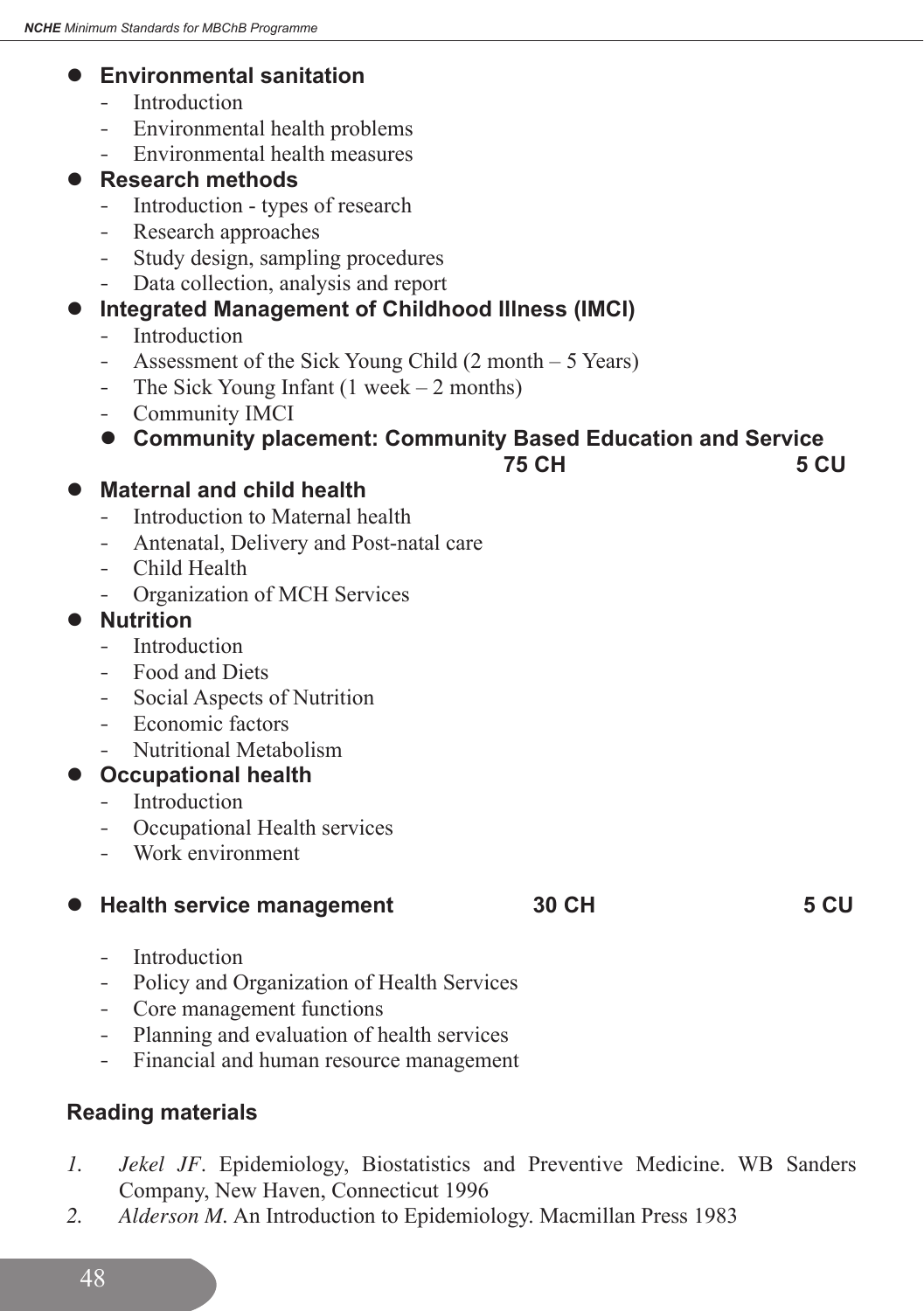- 3. Introduction to demography by *Kpedepko*
- *4. Holland WW, Detels R, Knox G*. Oxford Textbook of Public Health. 2nd Edition Volume 2. Methods of Public Health. Oxford University Press, Oxford, 1991.
- *5. Sofoluwe GO, Schram R, Ogunmekan DA*. Principles and Practice of Public Health in Africa, University Press PLC, Ibadan 1996.
- *6. Ukoli FMA*. Prevention and Control of Parasitic Diseases in Tropical Africa. The Main Issues. University Press PLC, Ibadan 1992.
- *7. Riegelman RK, Hirsch RP*. Studying a Study and Testing a Test. Little Brown and Company, Boston, 1989.
- 8. Ugandan MOH. Health Sub-Districts in Uganda. Concept Paper Draft III, Jan 1999
- 9. Ugandan MOH. The Health Sector Strategic Plan (HSSP), Kampala, June 2000.
- 10. Ugandan MOH/HPD. Manual for HSD Planning and Implementation. Kampala, January 2000.
- 11. *Amondo-Lartson R et al.* District Health Care: Challenges for Planning Organization and Evaluation in Developing Countries. ELBS MacMillan, 1991.
- *12. McMahon R et at al.* On Being in Charge. A Guide to Management in Primary Health Care. WHO, Geneva 1992.

# **8.16 Field of Study: Psychiatry (5 weeks)**

- **Aim:** The students should be able to recognize, diagnose, manage and refer patients with psychiatric disorders
- **Teaching methods:** Problem based leaning, lectures, tutorials, grand rounds, seminars, bed side, case presentation (need to see psychiatry in general practice]

**Examinations:** Written, oral, clinical

#### **Summary of content (Theory) 105 CH 7 CU**

- **•** Anxiety
- **•** Depression
- **•** Alcohol and other substance abuse
- **•** Unexplained physical symptoms
- **•** Stress related disorders
- **•** Psychiatric manifestations of physical conditions /disorders
	- - HIV
	- - Malaria
	- Typhoid
	- Liver disease
	- Head injury
	- Surgery e.g amputation
- **•** Affective disorders
- **•** Chronic psychosis
- **•** Epilepsy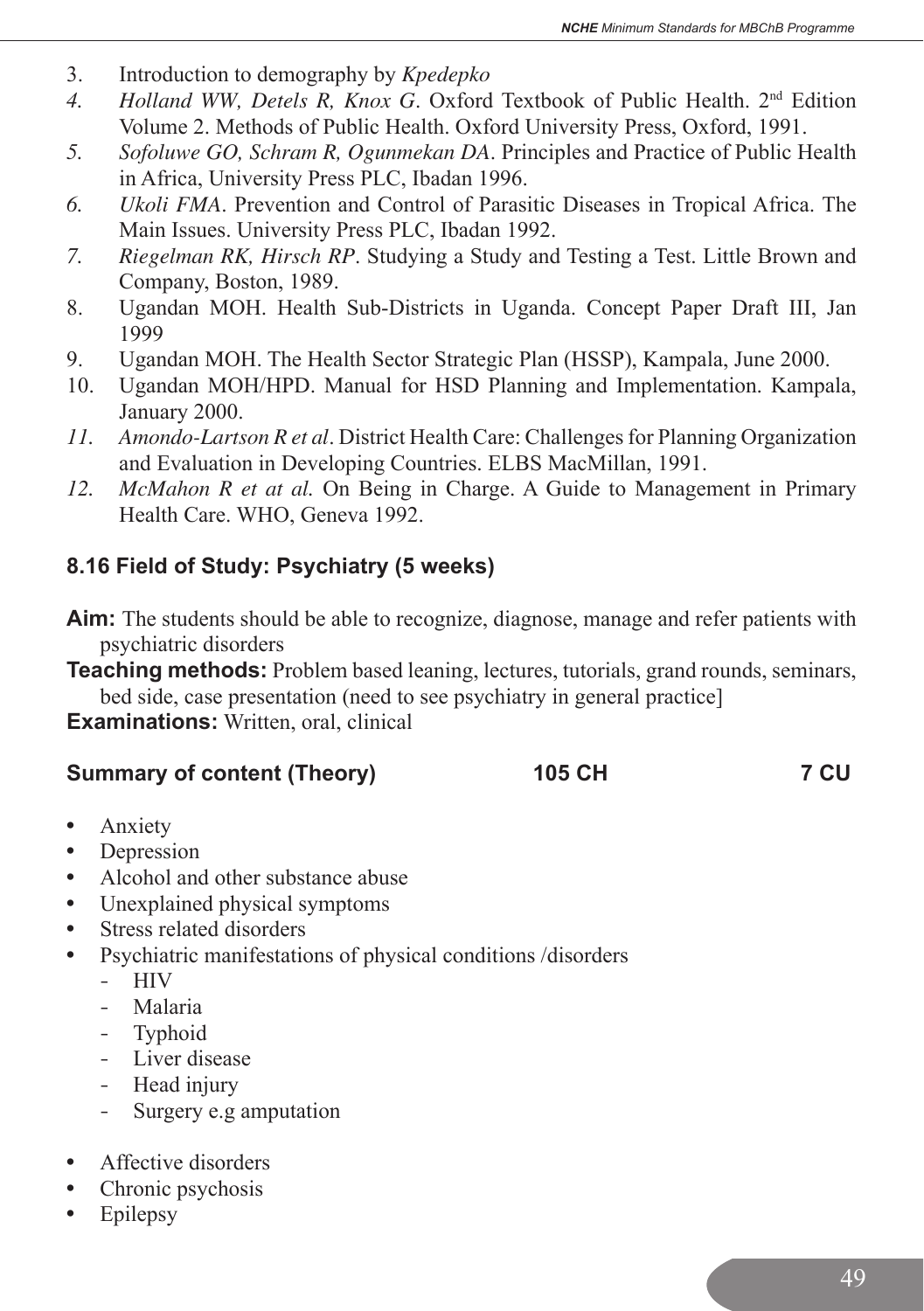- **•** Emergencies
	- - Suicide
	- Mass trauma
	- - Acute excitement
	- Child abuse
	- Dangerous behaviour

Emotional and behavioural disorders in children and adolescents Psychosocial problems

## **Reading materials**

*The reading list needs to be updated annually and includes but not limited to:*

1. African Textbook of Psychiatry and Mental Health. Ed. *David Ndetei*

# **9.0 EVALUATION STRATEGIES**

 Student assessment is important because it is a means by which a learner is judged to have achieved what was intended. It is also useful for certification and for improving the curriculum.

 The evaluation instrument during and at the end of the courses / programme should be designed in such a way that they measure the intended outcomes.

 The technique should be reliable, valid, practicable and fair and should be used in combination to measure the outcomes.

In medicine, a variety of techniques may be used, including, but not limited to:

- **•** Essay questions
- **•** Structured short questions
- **•** Long cases
- **•** Short cases
- **•** Viva voce
- **•** Practical examinations
- **•** OSCE / OSPE
- Multiple choice questions (MCQ)

The training institution will be required to show that they are using multiple techniques for evaluation.

The intra-programme evaluation should contribute 30-40% of the final evaluation.

The pass mark at the summative evaluation will be 50%. The institution will indicate how the final scores are graded.